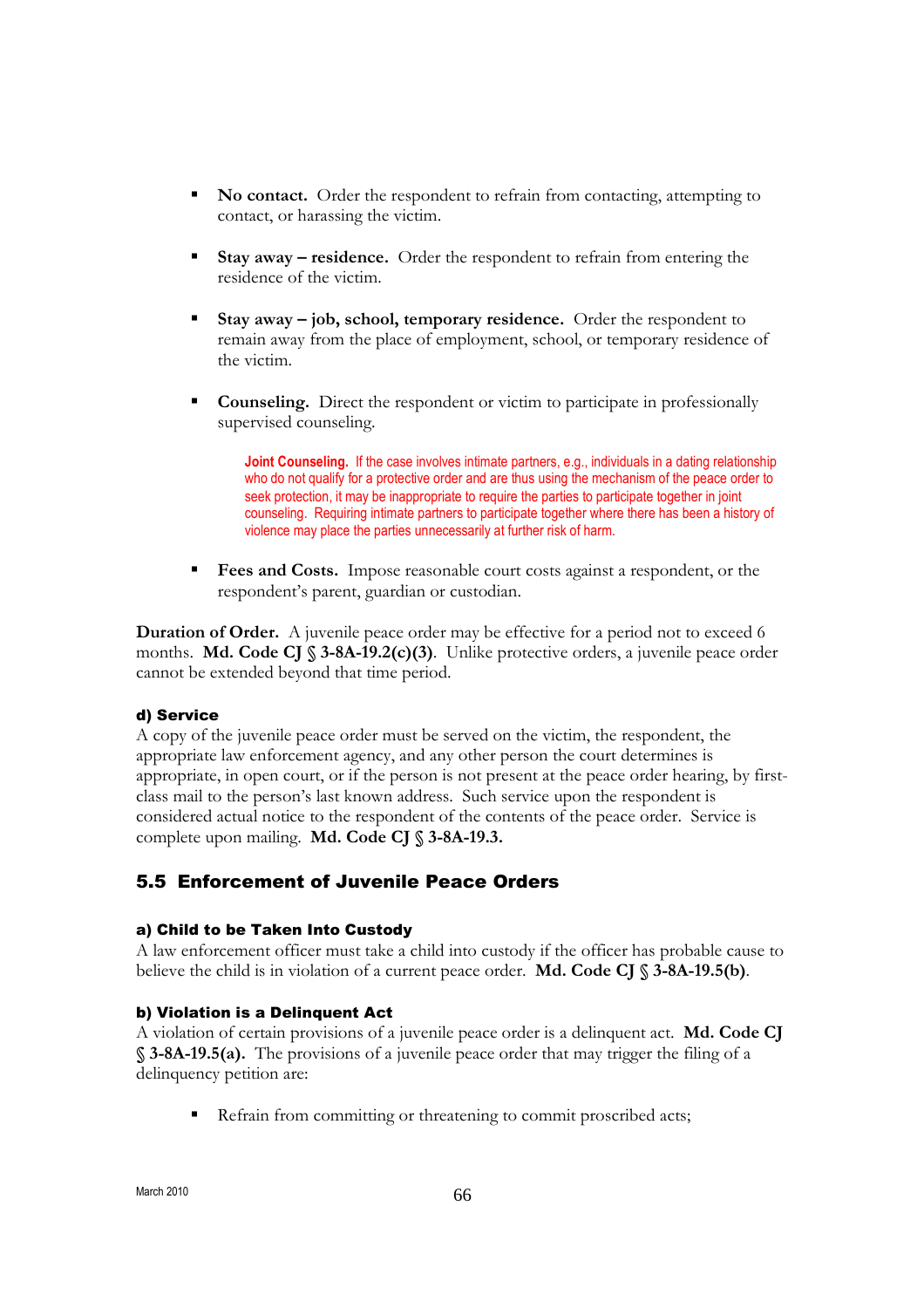- No contact or harassment provisions;
- Stay away residence; and
- Stay away job, school, temporary residence.

Note that provisions of a juvenile peace order requiring the respondent or victim to participate in counseling, and provisions regarding court costs will not trigger the filing of a delinquency petition.

### 5.6 Modification or Rescission of a Juvenile Peace Order

The court may modify or rescind a juvenile peace order during the term of the peace order so long as the following has been provided:

- 1. Notice to the victim and the respondent; and
- 2. A hearing.

**Md. Code CJ § 3-8A-19.4.** Notice must be provided first before a hearing can be set on the request for a modification or rescission.

### 6. Domestic Violence Central Repository

The Domestic Violence Central Repository (DVCR) is a statewide civil protective and peace order database. It contains all civil protective and peace orders including juvenile peace orders issued by Circuit and District Court Judges and Commissioners in any Maryland jurisdiction. This includes all interim, temporary and final orders. The DVCR is a secure near real-time web accessible database. The Maryland Protective/Peace Order Application (MPPA) is the interface used to access the DVCR orders section. The DVCR also produces reports from information contained in protective and peace orders. The DVCR facilitated Maryland's first experience with electronic orders. It allows Court personnel to perform quick, comprehensive searches, which improve communication and eliminate conflicting or simultaneous orders between District and Circuit Courts that share concurrent jurisdiction over domestic violence cases. Access to the MPPA allows Maryland courts and law enforcement agencies access to order data and imaged copies of the actual order itself. The adobe or PDF of the order may be viewed and printed for official use. **The use of this Judiciary system is for Court and Law Enforcement purposes only.**

It is imperative that all orders be entered into the respective Court input systems (UCS, ACS or DV Courtroom/Office).

**POLICY STATEMENT.** One of the purposes of the Maryland Protective/Peace Order Application is to eliminate conflicting or simultaneous orders. In the past when a petitioner or respondent is not satisfied with the decision in one court or jurisdiction, he or she will file in another court or jurisdiction. When the DVCR is checked and a conflicting order is found, please refer the party to the issuing jurisdiction to file a competing petition or an appeal.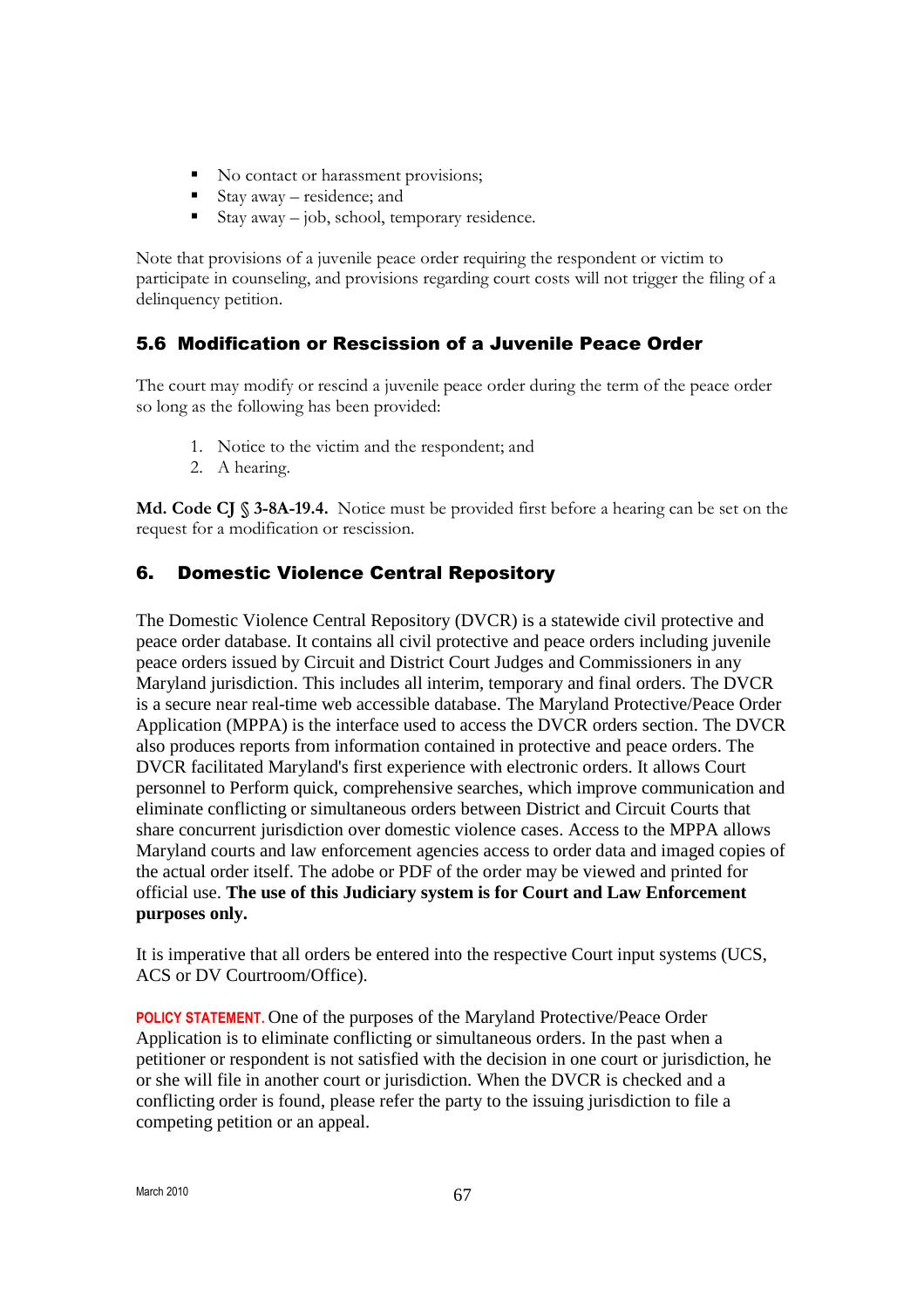### **August 14, 2009 APPENDIX A LAW ENFORCEMENT AGENCIES EXECUTING SERVICE BY JURISDICTION**

Allegany County Sheriff's Department 708 Furnace Street, Extended Cumberland, MD 21502 301-729-8540

Anne Arundel County Anne Arundel County Sheriff's Office P.O. Box 507 Annapolis, MD 21404 410-222-1490

Baltimore City-Circuit Court Sheriff's Office 100 North Calvert Street, Room 104 Baltimore, MD 21202 410-396-5826

Baltimore City-District Court The respective Police District

Baltimore County-Circuit Court Sheriff's Office County Courts Building 401 Bosley Avenue Towson, MD 21204 410-887-2031

Baltimore County-District Court Baltimore County Police Department Public Safety Building 700 East Joppa Road Towson, MD 21286 410-887-2222 (911 Relay to any District Police Station)

Calvert County Sheriff's Department 30 Church Street Prince Frederick, MD 20678 410-535-2800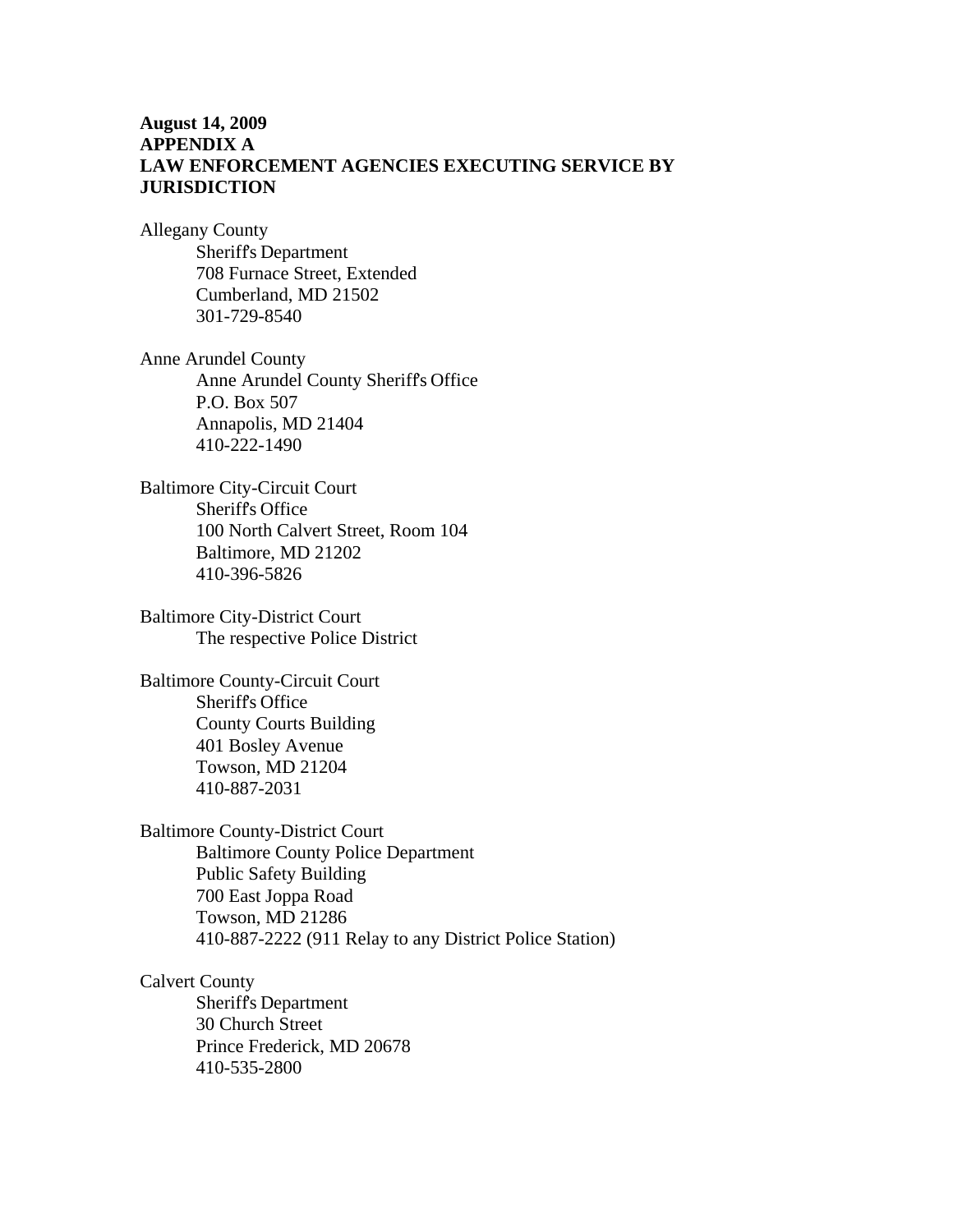Caroline County Sheriff's Department 101 Gay Street Denton, MD 21629 410-479-2515

Carroll County

 Sheriff's Department 100 North Court Street Westminster, MD 21157

Cecil County (Sheriff's Department usually does them and sometimes the local police if necessary)

Sheriff's Department Upper Chesapeake Corporate Center 107 Chesapeake Blvd. Suite 112 Elkton, MD 21921 410-996-5508

### Charles County

Sheriff's Office Headquarters 6855 Crain Highway LaPlata, MD 21921 301-932-2222

#### Dorchester County

 Sheriff's Department 8 Washington Street Cambridge, MD 21613 410-228-4142

 In Cambridge Cambridge Police Department 410 Academy Street Cambridge, MD 21613

#### Frederick County

 Sheriff's Department 110 Airport Drive, East Frederick, MD 21701 301-600-2162 Circuit Court 301-600-2152 District Court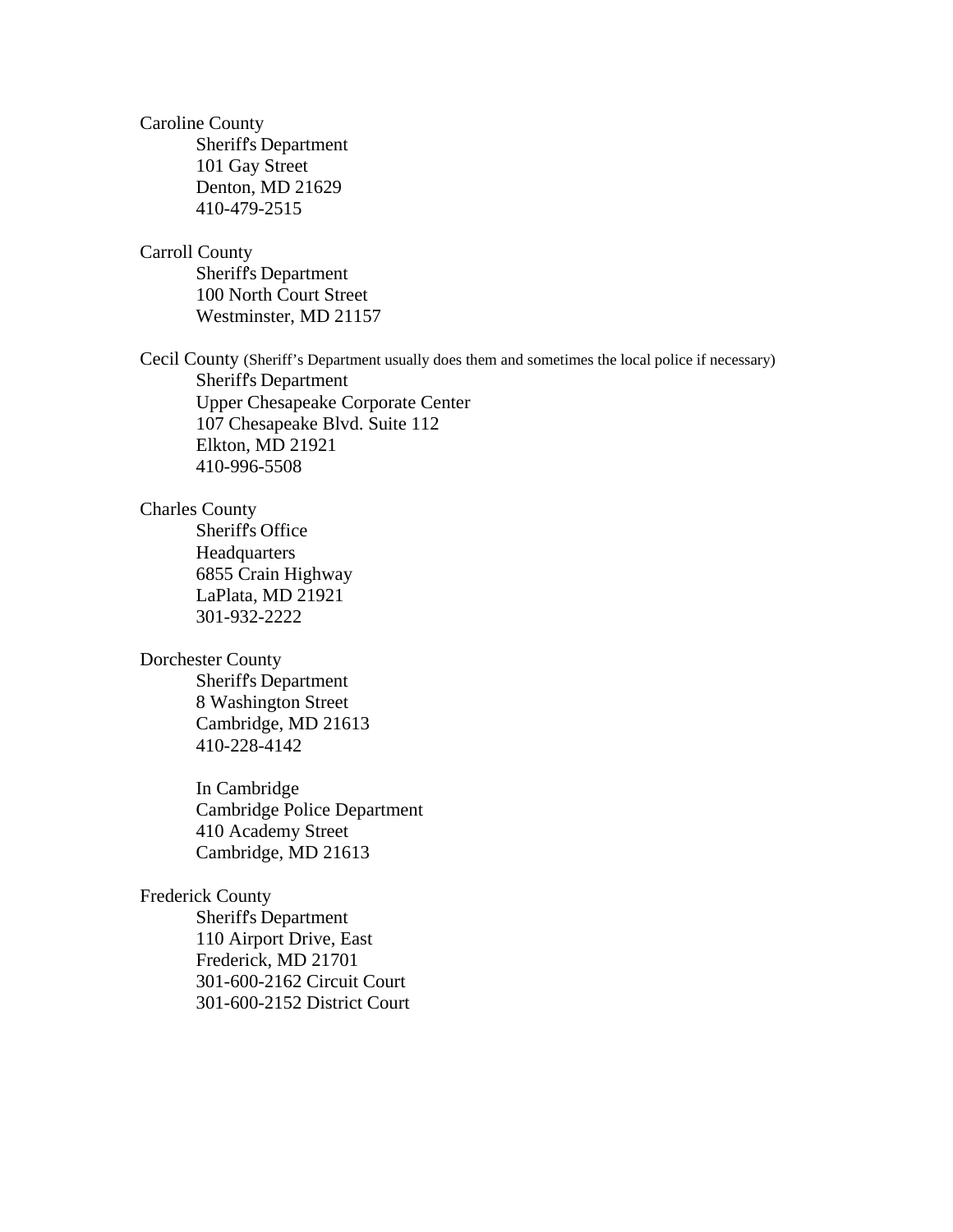Garrett County

 Sheriff's Office 311 East Adler Street Oakland, MD 21550 301-334-1911 Dispatch 301-334-5055 Jail

#### Harford County

 Sheriff's Department 45 South Main Street Bel Air, MD 21014 410-836-5450

#### Howard County

 Sheriff's Department (Most mail goes here) Sunday night 11:00 p.m. to Friday night 11:00 p.m. HCPD all other times 8360 Court Avenue Ellicott City, MD 21043 410-313-2150, Fax 410-313-2738

 Howard County Police Dept (Northern District) 3410 Courthouse Drive Ellicott City, MD 21043 410-313-3200 or 11226 Scaggsville (Southern District) Laurel, MD 20723 410-313-3700

#### Kent County

Sheriff's Office 104 Vickers Drive, Unit B Chestertown, MD 21620 410-778-2279

Montgomery County

 Sheriff's Department 50 Maryland Avenue, room 447 Rockville, MD 20850 240-777-7000

Prince George's County Sheriff's Department

 5303 Chrysler Way Upper Marlboro, MD 20772 301-780-8500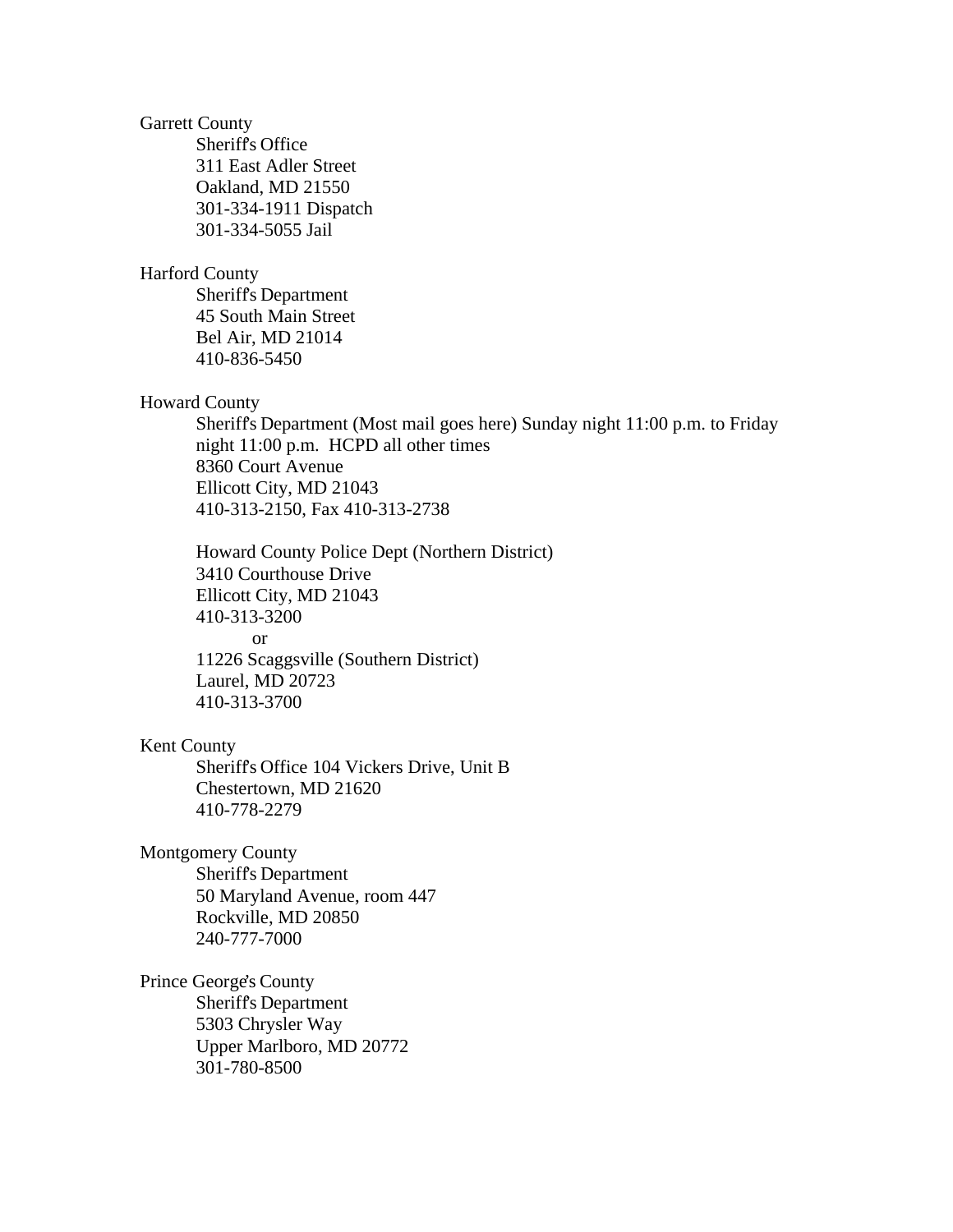Queen Anne's County Sheriff's Department 505 Railroad Avenue Centreville, MD 21617 410-758-8430

St. Mary's County Sheriff's Office 23150 Leonard Hill Drive Leonardtown, MD 20650 301-475-4040

#### Somerset County

 Sheriff's Department 30426 Sam Barnes Road Westover, MD 21871 410-651-9225

#### Talbot County

 Sheriff's Department 115 West Dover Street Easton, MD 21601 410-882-1020, Fax 410-770-8110

#### Washington County

 Sheriff's Department 500 Western Maryland Parkway Hagerstown, MD 21740 240-313-2100

 Within the municipal limits of Hagerstown: Now has a Joint Warrant Task Force that handles Hagerstown as well Hagerstown City Police Department 50 North Burhans Boulevard Hagerstown, MD 21740 301-790-3700

#### Wicomico County

 Sheriff's Department 401 Naylor Mill Road Salisbury, MD 21801 410-548-4891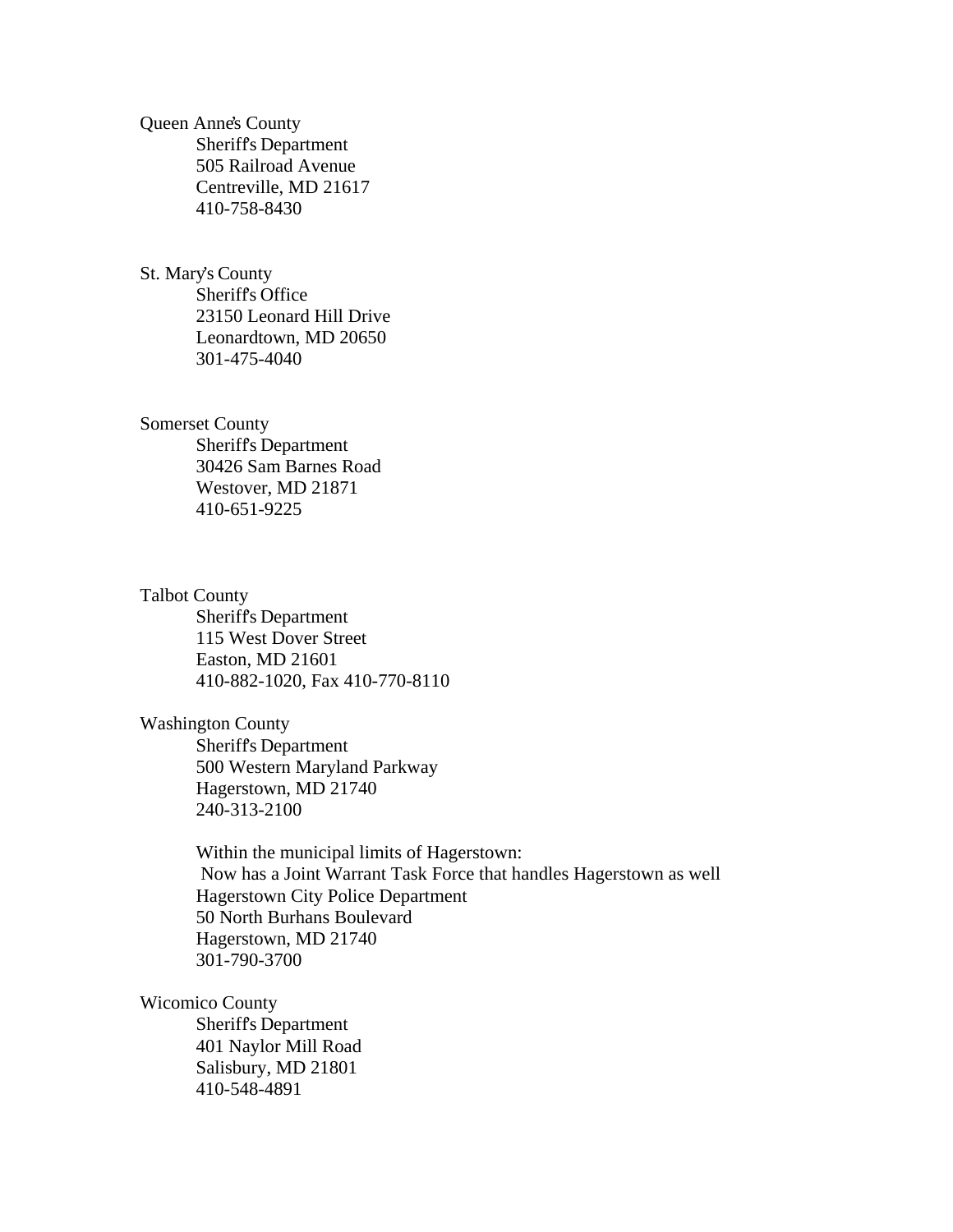Worcester County

 Sheriff's Department 1 West Market Street, Room 1001 Snow Hill, MD 21863 410-632-1111

District Court Districts

- $D1 =$  Baltimore City
- D2 = Dorchester, Somerset, Worcester, Wicomico Counties
- D3 = Caroline, Cecil, Kent, Queen Anne's and Talbot Counties
- D4 = Calvert, Charles and St. Mary's Counties
- D5 = Prince George's County
- D6 = Montgomery County
- $D7 =$  Anne Arundel County
- D8 = Baltimore County
- D9 = Harford County
- D10 = Carroll and Howard Counties
- $D11$  = Frederick and Washington Counties
- D12 = Allegany and Garrett Counties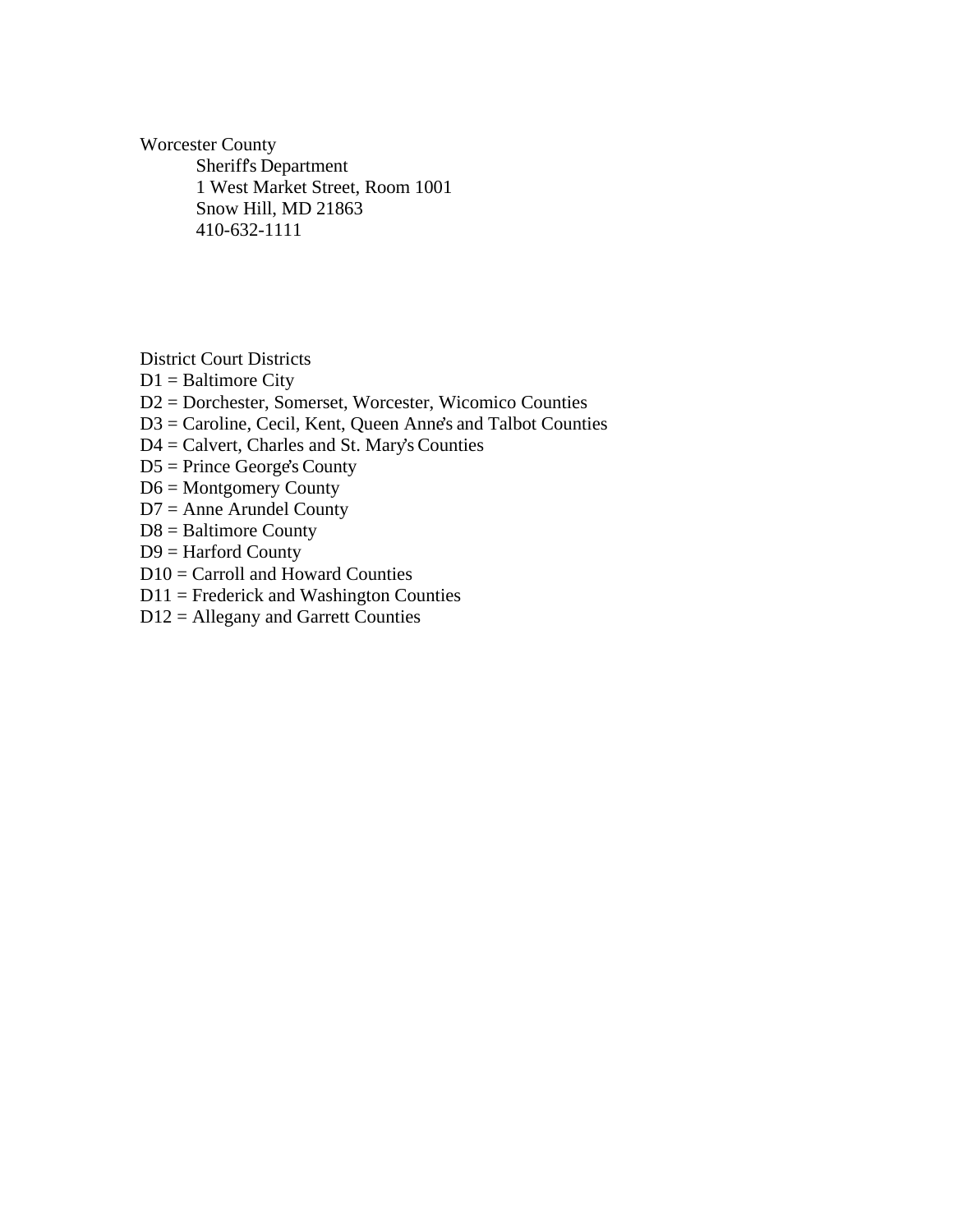### **APPENDIX B**

### **Who to Call in Neighboring States Administrative Office of the Courts in Neighboring States**

| <b>State</b>       | <b>Telephone</b>              |
|--------------------|-------------------------------|
| <b>DELAWARE</b>    | 302-255-0300                  |
| <b>DISTRICT OF</b> | 202-879-0157                  |
| <b>COLUMBIA</b>    |                               |
| PENNSYLVANIA       | 717-236-7273 Mechanicsburg-   |
|                    | YWCA addresses all Domestic   |
|                    | Violence Issues               |
|                    | 215-686-1776 Philadelphia-Ask |
|                    | For Family Court              |
| <b>VIRGINIA</b>    | 1-800-838-8238 24 Hour Line-  |
|                    | you will be prompted for the  |
|                    | Jurisdiction*                 |
| WEST VIRGINIA      | 304-965-3552                  |

\* Virginia Sexual and Domestic Violence Action Alliance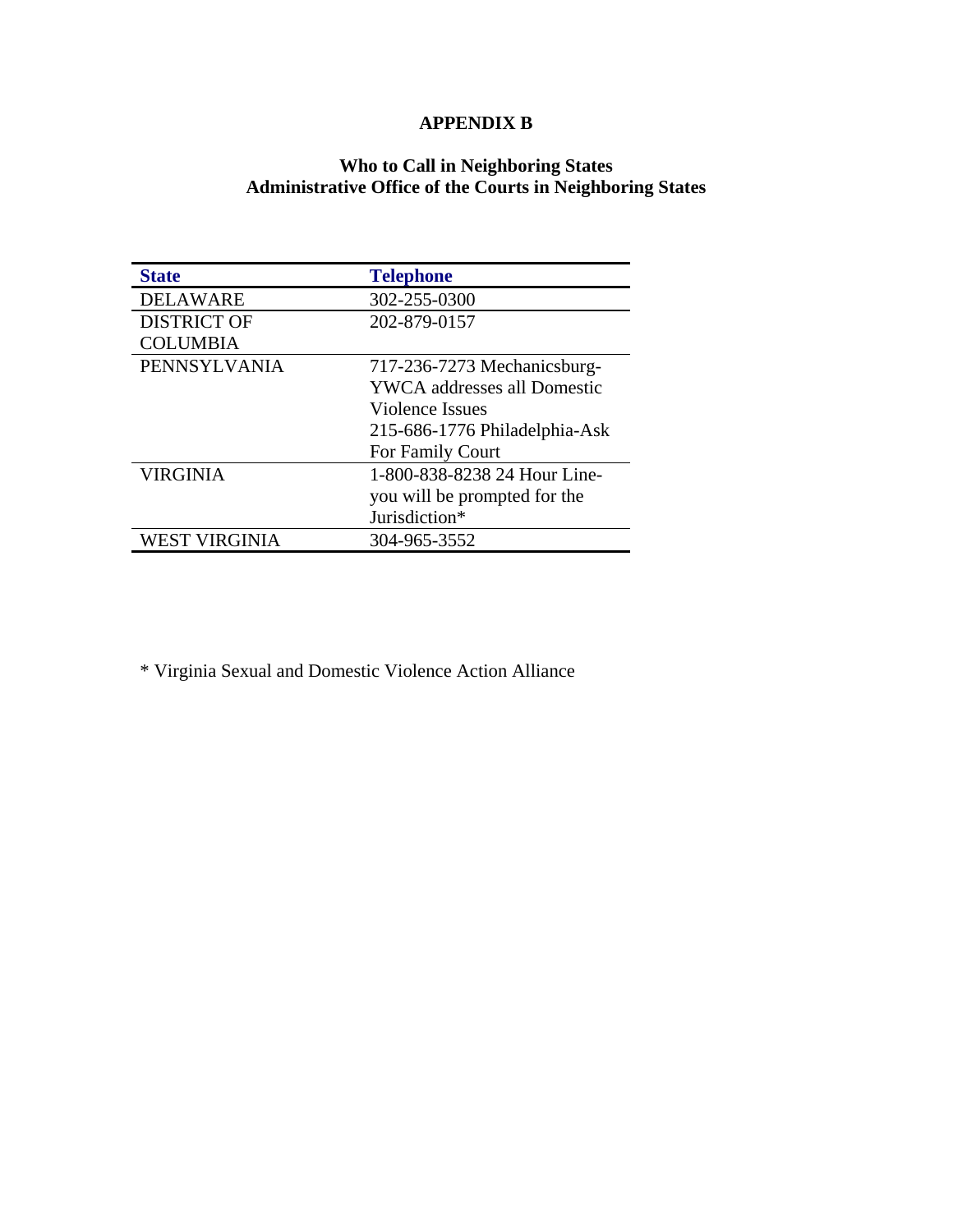| <b>CIRCUIT COURT FAMILY DIVISION ADMINISTRATION</b><br>AND FAMILY SUPPORT SERVICES COORDINATORS |                                                                                                            |                                                                                        |                                                |                                                |                                                                       |
|-------------------------------------------------------------------------------------------------|------------------------------------------------------------------------------------------------------------|----------------------------------------------------------------------------------------|------------------------------------------------|------------------------------------------------|-----------------------------------------------------------------------|
| <b>Jurisdiction</b>                                                                             | <b>Name</b>                                                                                                | <b>Address</b>                                                                         | <b>Phone</b>                                   | Fax                                            | E-mail                                                                |
| Allegany Co.                                                                                    | Linda A. Pecoraro<br><b>Family Support Services</b><br>Coordinator<br><b>Jennifer Cassel</b><br>Family Law | 30 Washington Street<br>Cumberland, Maryland 21502<br>P.O. Box 2395<br>7 Church Circle | $301 -$<br>$777-$<br>2102<br>$410-$<br>$222 -$ | $301 -$<br>$777-$<br>2055<br>$410-$<br>$222 -$ | linda.pecoraro@courts.state.md<br>.us                                 |
| Anne Arundel Co.                                                                                | Administrator<br><b>Holly Hutchins</b>                                                                     | Annapolis, MD 21401                                                                    | 1448<br>$410-$                                 | 1584<br>$410-$                                 | ctcass00@mail.aacounty.org                                            |
| Anne Arundel Co.                                                                                | <b>Family Support Services</b><br>Coordinator<br>T. Sue German                                             | P.O. Box 2395<br>Annapolis, MD 21404<br>111 North Calvert Street                       | $222 -$<br>1210<br>$410-$                      | $222 -$<br>1584<br>$410-$                      | cthutc00 $@$ aacounty.org                                             |
| <b>Baltimore City</b>                                                                           | <b>Family Division</b><br>Coordinator<br><b>Dale Hendrick</b>                                              | Room 108<br>Baltimore, MD 21202                                                        | 396-<br>3648<br>$443 -$                        | $545 -$<br>6131<br>$443-$                      | sue.german@cc.md.courts                                               |
| <b>Baltimore City</b>                                                                           | Juvenile Ct.<br>Administrator                                                                              | 300 N. Gay Street Rm 3040<br>Baltimore, Maryland 21202                                 | $263 -$<br>2786                                | $263 -$<br>2784                                | dale.hendrick@cc.md.courts                                            |
| <b>Baltimore City</b>                                                                           | <b>Kathy Coleman</b><br>Social Services<br>Coordinator                                                     | Courthouse East, Room 100<br>111 North Calvert Street<br>Baltimore, MD 21202           | $410-$<br>$545 -$<br>0711                      | $410-$<br>$545 -$<br>6131                      | kathy.coleman@cc.md.courts                                            |
| <b>Baltimore Co.</b>                                                                            | <b>Richard Abbott</b><br><b>Family Division</b><br>Administrator                                           | 401 Bosley Ave.<br>Towson, MD 21204                                                    | $410-$<br>887-<br>6578                         | $410-$<br>887-<br>3234                         | rabbott@co.ba.md.us                                                   |
| <b>Baltimore Co.</b>                                                                            | Mark Urbanik<br><b>Family Support Services</b><br>Coordinator                                              | 401 Bosley Avenue<br>Room 515<br>Towson, MD 21204                                      | $410-$<br>887-<br>8614                         | $410-$<br>887-<br>8617                         | murbanik@co.ba.md.us                                                  |
|                                                                                                 | <b>Rose Naughton</b><br><b>Family Support Services</b>                                                     | 175 Main Street                                                                        | $410-$<br>$535 -$<br>1600                      | $410-$<br>$414-$                               |                                                                       |
| Calvert Co.                                                                                     | Coordinator<br>John Cambardella<br><b>Family Support Services</b>                                          | Prince Frederick, MD 20678<br>109 Market Street                                        | ext2516<br>$410-$<br>479-                      | 2473<br>$410-$<br>479-                         | rose.naughton@MDcourts.gov<br>john.cambardella@courts.state.<br>md.us |
| Caroline Co.                                                                                    | Coordinator<br><b>Powel Welliver</b>                                                                       | Denton, MD 21629<br>55 N. Court Street, Ste. 208                                       | 2303<br>Dir5735<br>$410-$                      | 4063<br>$410-$                                 |                                                                       |
| Carroll Co.                                                                                     | Family Law<br>Administrator<br>Nolanda Kirby<br><b>Family Support Services</b>                             | Courthouse Annex<br>Westminster, MD 21157<br>129 East Main Street<br>$2nd$ floor       | 386-<br>2401<br>$410-$<br>996-                 | $751 -$<br>5339<br>$410-$<br>996-              | pwelliver@ccg.carr.org<br>nolanda.kirby@courts.state.md.<br><b>us</b> |
| Cecil Co.                                                                                       | Coordinator<br>Deborah W. Elms<br><b>Family Support Services</b>                                           | Elkton, MD 21922-2321<br>200 Charles Street<br>P.O. Box 3000                           | 1157<br>$301 -$<br>932-                        | 5120<br>$301 -$<br>932-                        | deborah.elms@courts.state.md.                                         |
| Charles Co.                                                                                     | Coordinator<br>Amy Craig<br><b>Family Support Services</b>                                                 | La Plata, Maryland 20646                                                               | 3426                                           | 3427                                           | <b>us</b>                                                             |
| Dorchester Co.                                                                                  | Coordinator<br><b>Heather Bryan</b><br>Paralegal/Office Assist.<br>Lynn MacPherson                         | 206 High St., Room 203<br>Cambridge, MD 21613                                          | $410-$<br>$228 -$<br>1395<br>$301 -$           | $410-$<br>228-<br>3775<br>$301 -$              | amy.craig@mdcourts.gov                                                |
| Frederick Co.                                                                                   | <b>Family Support Services</b><br>Coordinator                                                              | 100 W. Patrick Street<br>Frederick, Maryland 21701                                     | 600-<br>2023                                   | 600-<br>1446                                   | BLMacpherson@fredco-md.net                                            |
| Garrett Co.                                                                                     | <b>Randy Whitaker</b><br><b>Family Support Services</b><br>Coordinator                                     | 205 S. Fourth Street<br>Courthouse<br>Oakland, Maryland 21550                          | $301 -$<br>334-<br>7602                        | $301 -$<br>$334-$<br>5042                      | randy.whitaker@courts.state.m<br>d.us                                 |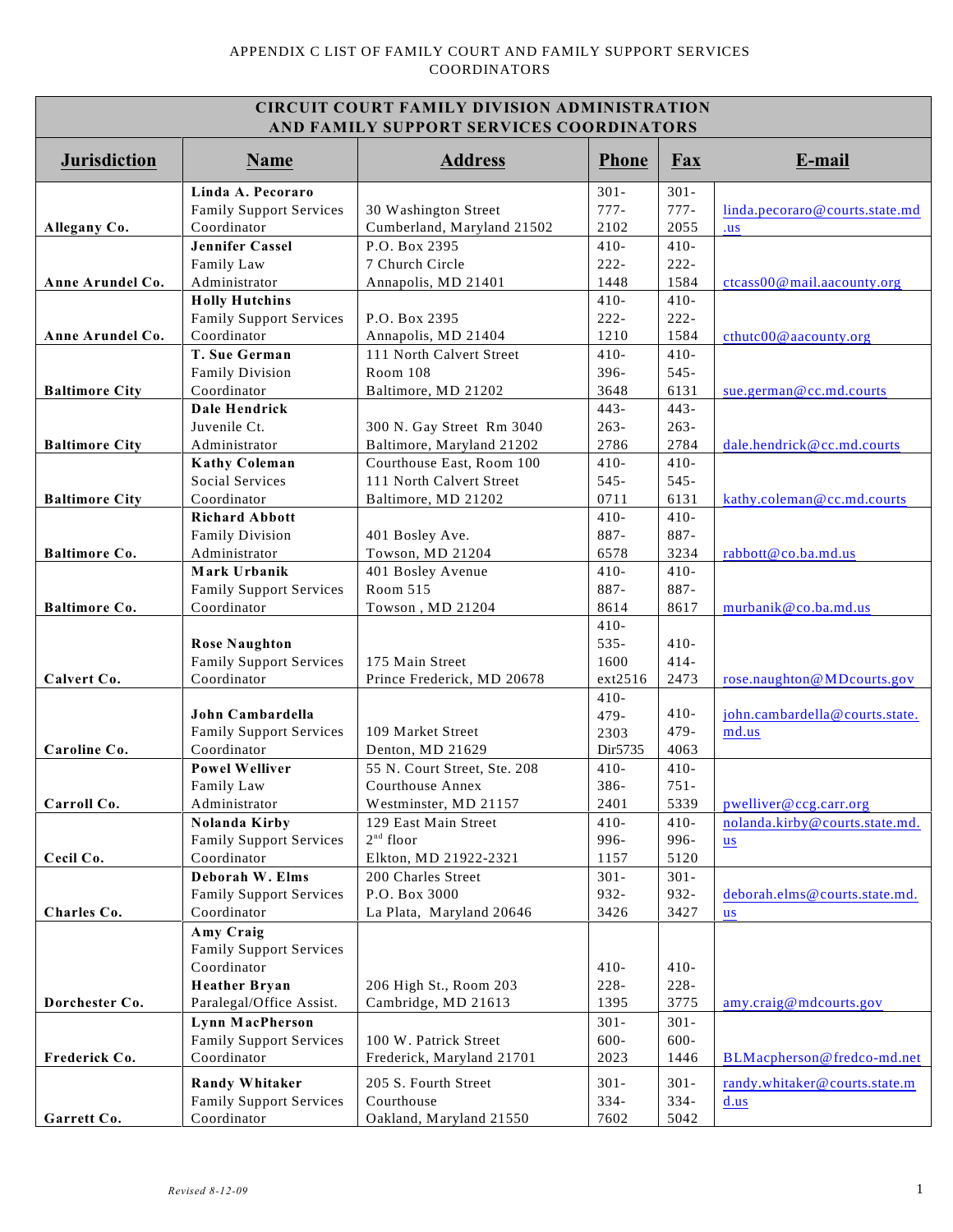#### APPENDIX C LIST OF FAMILY COURT AND FAMILY SUPPORT SERVICES COORDINATORS

| $410-$<br>$410-$<br><b>Karen Tracy</b><br>638-<br><b>Family Support Services</b><br>20 W. Courtland Street<br>638-<br>karen.tracy@courts.state.md.us<br>9589<br>Harford Co.<br>Coordinator<br>Bel Air, MD 21014<br>3038<br><b>Lisa Mohink</b><br>$410-$<br>410<br>lisa.mohink@courts.state.md.<br>$313-$<br>8360 Court Avenue<br>$313-$<br><b>Family Support Services</b><br>$us$<br>Howard Co.<br>Coordinator<br>Ellicott City, MD. 21043<br>2225<br>3192<br>$410-$<br>Rebecca Taylor<br>$410-$<br>103 N. Cross Street<br>rebecca.taylor@courts.state.md<br>$778 -$<br>$810 -$<br>Kent Co.<br><b>Family Support Services</b><br>Chestertown, MD 21620<br>$u$<br>Coordinator<br>1059<br>7412<br>$240 -$<br>240-<br><b>Madeleine Jones</b><br>50 Maryland Avenue<br>$777-$<br>$777-$<br><b>Family Division</b><br>Rockville, MD 20850<br>9085<br>Coordinator<br>9061<br>Montgomery Co.<br>mjones@mcccourt.com<br>$301 -$<br><b>Robin Derwin</b><br>$301 -$<br>14735 Main Street, Rm. M0423<br>$952 -$<br>780-<br><b>Prince George's</b><br><b>Associate Director</b><br>Upper Marlboro, MD 20772<br>3213<br>6686<br><b>Family Services</b><br>rjderwin@co.pg.md.us<br>Co.<br><b>Lionel Moore</b><br>$301 -$<br>$301 -$<br>Courthouse, Room 080 M<br>780-<br><b>Prince George's</b><br>Director of Family<br>$952 -$<br>Upper Marlboro, MD 20772<br>3222<br>Division<br>6686<br>$l$ moore@co.pg.md.us<br>Co.<br>$410-$<br>$410-$<br>$758 -$<br><b>Shelly Coleman</b><br>$758 -$<br><b>Family Support Services</b><br>1773<br>shelly.coleman@courts.state.m<br>100 Courthouse Square<br>4627<br>Coordinator<br>Centreville, MD 21617<br>ext. 128<br>d.us<br>Queen Anne's Co.<br><b>Linda Grove</b><br>41605 Courthouse Dr.<br>$301 -$<br>$301 -$<br>$475 -$<br>$475 -$<br><b>Family Support Services</b><br>P.O. Box 859<br>linda.grove@co.saint-<br>4689<br>4682<br>St. Mary's Co.<br>Coordinator<br>Leonardtown, MD 20650<br>marys.md.us<br>P.O. Box 279<br>$410-$<br>$410-$<br><b>Karen Brimer</b><br>30512 Prince William St.<br>$651 -$<br>$651 -$<br><b>Family Support Services</b><br>karen.brimer@courts.state.ms.u<br>1878<br>Coordinator<br>Princess Anne, MD 21853<br>4618<br>Somerset Co.<br>$\mathbf{s}$<br><b>Court House</b><br>$410-$<br><b>Nancy Fauntleroy</b><br>$410-$<br>$770-$<br>$822 -$<br><b>Family Support Services</b><br>11 N Washington St.<br>nancy.fauntleroy@mdcourts.go<br>Coordinator<br>6806<br>9883<br>Talbot Co.<br>Easton, MD 21601<br>$\overline{\mathbf{V}}$<br>Patricia Witmer<br>$240-$<br>$240-$<br><b>Family Support Services</b><br>24 Summit Avenue, Rm 205<br>$313-$<br>$313-$<br>patricia.witmer@courts.state.m<br>Coordinator<br>Hagerstown, Maryland 21740<br>2580<br>2541<br>Washington Co.<br>d.us<br>P.O. Box 886<br>$410-$<br>$410-$<br>Lindsay Tayman<br>Court St., Court Bldg., 4th Floor<br>548-<br>334-<br><b>Family Support Services</b><br>Lindsay.Tayman@mdcourts.go<br>Coordinator<br>7107<br>3177<br>Wicomico Co.<br>Salisbury, MD 21803-0886<br>$\mathbf{V}$ | <b>Jurisdiction</b> | Name | <b>Address</b> | <b>Phone</b> | Fax | E-mail |
|---------------------------------------------------------------------------------------------------------------------------------------------------------------------------------------------------------------------------------------------------------------------------------------------------------------------------------------------------------------------------------------------------------------------------------------------------------------------------------------------------------------------------------------------------------------------------------------------------------------------------------------------------------------------------------------------------------------------------------------------------------------------------------------------------------------------------------------------------------------------------------------------------------------------------------------------------------------------------------------------------------------------------------------------------------------------------------------------------------------------------------------------------------------------------------------------------------------------------------------------------------------------------------------------------------------------------------------------------------------------------------------------------------------------------------------------------------------------------------------------------------------------------------------------------------------------------------------------------------------------------------------------------------------------------------------------------------------------------------------------------------------------------------------------------------------------------------------------------------------------------------------------------------------------------------------------------------------------------------------------------------------------------------------------------------------------------------------------------------------------------------------------------------------------------------------------------------------------------------------------------------------------------------------------------------------------------------------------------------------------------------------------------------------------------------------------------------------------------------------------------------------------------------------------------------------------------------------------------------------------------------------------------------------------------------------------------------------------------------------------------------------------------------------------------------------------------------------------------------------------------------------------------------------------------------------------------------------------------------------------------------------------------|---------------------|------|----------------|--------------|-----|--------|
|                                                                                                                                                                                                                                                                                                                                                                                                                                                                                                                                                                                                                                                                                                                                                                                                                                                                                                                                                                                                                                                                                                                                                                                                                                                                                                                                                                                                                                                                                                                                                                                                                                                                                                                                                                                                                                                                                                                                                                                                                                                                                                                                                                                                                                                                                                                                                                                                                                                                                                                                                                                                                                                                                                                                                                                                                                                                                                                                                                                                                           |                     |      |                |              |     |        |
|                                                                                                                                                                                                                                                                                                                                                                                                                                                                                                                                                                                                                                                                                                                                                                                                                                                                                                                                                                                                                                                                                                                                                                                                                                                                                                                                                                                                                                                                                                                                                                                                                                                                                                                                                                                                                                                                                                                                                                                                                                                                                                                                                                                                                                                                                                                                                                                                                                                                                                                                                                                                                                                                                                                                                                                                                                                                                                                                                                                                                           |                     |      |                |              |     |        |
|                                                                                                                                                                                                                                                                                                                                                                                                                                                                                                                                                                                                                                                                                                                                                                                                                                                                                                                                                                                                                                                                                                                                                                                                                                                                                                                                                                                                                                                                                                                                                                                                                                                                                                                                                                                                                                                                                                                                                                                                                                                                                                                                                                                                                                                                                                                                                                                                                                                                                                                                                                                                                                                                                                                                                                                                                                                                                                                                                                                                                           |                     |      |                |              |     |        |
|                                                                                                                                                                                                                                                                                                                                                                                                                                                                                                                                                                                                                                                                                                                                                                                                                                                                                                                                                                                                                                                                                                                                                                                                                                                                                                                                                                                                                                                                                                                                                                                                                                                                                                                                                                                                                                                                                                                                                                                                                                                                                                                                                                                                                                                                                                                                                                                                                                                                                                                                                                                                                                                                                                                                                                                                                                                                                                                                                                                                                           |                     |      |                |              |     |        |
|                                                                                                                                                                                                                                                                                                                                                                                                                                                                                                                                                                                                                                                                                                                                                                                                                                                                                                                                                                                                                                                                                                                                                                                                                                                                                                                                                                                                                                                                                                                                                                                                                                                                                                                                                                                                                                                                                                                                                                                                                                                                                                                                                                                                                                                                                                                                                                                                                                                                                                                                                                                                                                                                                                                                                                                                                                                                                                                                                                                                                           |                     |      |                |              |     |        |
|                                                                                                                                                                                                                                                                                                                                                                                                                                                                                                                                                                                                                                                                                                                                                                                                                                                                                                                                                                                                                                                                                                                                                                                                                                                                                                                                                                                                                                                                                                                                                                                                                                                                                                                                                                                                                                                                                                                                                                                                                                                                                                                                                                                                                                                                                                                                                                                                                                                                                                                                                                                                                                                                                                                                                                                                                                                                                                                                                                                                                           |                     |      |                |              |     |        |
|                                                                                                                                                                                                                                                                                                                                                                                                                                                                                                                                                                                                                                                                                                                                                                                                                                                                                                                                                                                                                                                                                                                                                                                                                                                                                                                                                                                                                                                                                                                                                                                                                                                                                                                                                                                                                                                                                                                                                                                                                                                                                                                                                                                                                                                                                                                                                                                                                                                                                                                                                                                                                                                                                                                                                                                                                                                                                                                                                                                                                           |                     |      |                |              |     |        |
|                                                                                                                                                                                                                                                                                                                                                                                                                                                                                                                                                                                                                                                                                                                                                                                                                                                                                                                                                                                                                                                                                                                                                                                                                                                                                                                                                                                                                                                                                                                                                                                                                                                                                                                                                                                                                                                                                                                                                                                                                                                                                                                                                                                                                                                                                                                                                                                                                                                                                                                                                                                                                                                                                                                                                                                                                                                                                                                                                                                                                           |                     |      |                |              |     |        |
|                                                                                                                                                                                                                                                                                                                                                                                                                                                                                                                                                                                                                                                                                                                                                                                                                                                                                                                                                                                                                                                                                                                                                                                                                                                                                                                                                                                                                                                                                                                                                                                                                                                                                                                                                                                                                                                                                                                                                                                                                                                                                                                                                                                                                                                                                                                                                                                                                                                                                                                                                                                                                                                                                                                                                                                                                                                                                                                                                                                                                           |                     |      |                |              |     |        |
|                                                                                                                                                                                                                                                                                                                                                                                                                                                                                                                                                                                                                                                                                                                                                                                                                                                                                                                                                                                                                                                                                                                                                                                                                                                                                                                                                                                                                                                                                                                                                                                                                                                                                                                                                                                                                                                                                                                                                                                                                                                                                                                                                                                                                                                                                                                                                                                                                                                                                                                                                                                                                                                                                                                                                                                                                                                                                                                                                                                                                           |                     |      |                |              |     |        |
|                                                                                                                                                                                                                                                                                                                                                                                                                                                                                                                                                                                                                                                                                                                                                                                                                                                                                                                                                                                                                                                                                                                                                                                                                                                                                                                                                                                                                                                                                                                                                                                                                                                                                                                                                                                                                                                                                                                                                                                                                                                                                                                                                                                                                                                                                                                                                                                                                                                                                                                                                                                                                                                                                                                                                                                                                                                                                                                                                                                                                           |                     |      |                |              |     |        |
|                                                                                                                                                                                                                                                                                                                                                                                                                                                                                                                                                                                                                                                                                                                                                                                                                                                                                                                                                                                                                                                                                                                                                                                                                                                                                                                                                                                                                                                                                                                                                                                                                                                                                                                                                                                                                                                                                                                                                                                                                                                                                                                                                                                                                                                                                                                                                                                                                                                                                                                                                                                                                                                                                                                                                                                                                                                                                                                                                                                                                           |                     |      |                |              |     |        |
|                                                                                                                                                                                                                                                                                                                                                                                                                                                                                                                                                                                                                                                                                                                                                                                                                                                                                                                                                                                                                                                                                                                                                                                                                                                                                                                                                                                                                                                                                                                                                                                                                                                                                                                                                                                                                                                                                                                                                                                                                                                                                                                                                                                                                                                                                                                                                                                                                                                                                                                                                                                                                                                                                                                                                                                                                                                                                                                                                                                                                           |                     |      |                |              |     |        |
|                                                                                                                                                                                                                                                                                                                                                                                                                                                                                                                                                                                                                                                                                                                                                                                                                                                                                                                                                                                                                                                                                                                                                                                                                                                                                                                                                                                                                                                                                                                                                                                                                                                                                                                                                                                                                                                                                                                                                                                                                                                                                                                                                                                                                                                                                                                                                                                                                                                                                                                                                                                                                                                                                                                                                                                                                                                                                                                                                                                                                           |                     |      |                |              |     |        |
|                                                                                                                                                                                                                                                                                                                                                                                                                                                                                                                                                                                                                                                                                                                                                                                                                                                                                                                                                                                                                                                                                                                                                                                                                                                                                                                                                                                                                                                                                                                                                                                                                                                                                                                                                                                                                                                                                                                                                                                                                                                                                                                                                                                                                                                                                                                                                                                                                                                                                                                                                                                                                                                                                                                                                                                                                                                                                                                                                                                                                           |                     |      |                |              |     |        |
|                                                                                                                                                                                                                                                                                                                                                                                                                                                                                                                                                                                                                                                                                                                                                                                                                                                                                                                                                                                                                                                                                                                                                                                                                                                                                                                                                                                                                                                                                                                                                                                                                                                                                                                                                                                                                                                                                                                                                                                                                                                                                                                                                                                                                                                                                                                                                                                                                                                                                                                                                                                                                                                                                                                                                                                                                                                                                                                                                                                                                           |                     |      |                |              |     |        |
|                                                                                                                                                                                                                                                                                                                                                                                                                                                                                                                                                                                                                                                                                                                                                                                                                                                                                                                                                                                                                                                                                                                                                                                                                                                                                                                                                                                                                                                                                                                                                                                                                                                                                                                                                                                                                                                                                                                                                                                                                                                                                                                                                                                                                                                                                                                                                                                                                                                                                                                                                                                                                                                                                                                                                                                                                                                                                                                                                                                                                           |                     |      |                |              |     |        |
|                                                                                                                                                                                                                                                                                                                                                                                                                                                                                                                                                                                                                                                                                                                                                                                                                                                                                                                                                                                                                                                                                                                                                                                                                                                                                                                                                                                                                                                                                                                                                                                                                                                                                                                                                                                                                                                                                                                                                                                                                                                                                                                                                                                                                                                                                                                                                                                                                                                                                                                                                                                                                                                                                                                                                                                                                                                                                                                                                                                                                           |                     |      |                |              |     |        |
|                                                                                                                                                                                                                                                                                                                                                                                                                                                                                                                                                                                                                                                                                                                                                                                                                                                                                                                                                                                                                                                                                                                                                                                                                                                                                                                                                                                                                                                                                                                                                                                                                                                                                                                                                                                                                                                                                                                                                                                                                                                                                                                                                                                                                                                                                                                                                                                                                                                                                                                                                                                                                                                                                                                                                                                                                                                                                                                                                                                                                           |                     |      |                |              |     |        |
|                                                                                                                                                                                                                                                                                                                                                                                                                                                                                                                                                                                                                                                                                                                                                                                                                                                                                                                                                                                                                                                                                                                                                                                                                                                                                                                                                                                                                                                                                                                                                                                                                                                                                                                                                                                                                                                                                                                                                                                                                                                                                                                                                                                                                                                                                                                                                                                                                                                                                                                                                                                                                                                                                                                                                                                                                                                                                                                                                                                                                           |                     |      |                |              |     |        |
|                                                                                                                                                                                                                                                                                                                                                                                                                                                                                                                                                                                                                                                                                                                                                                                                                                                                                                                                                                                                                                                                                                                                                                                                                                                                                                                                                                                                                                                                                                                                                                                                                                                                                                                                                                                                                                                                                                                                                                                                                                                                                                                                                                                                                                                                                                                                                                                                                                                                                                                                                                                                                                                                                                                                                                                                                                                                                                                                                                                                                           |                     |      |                |              |     |        |
|                                                                                                                                                                                                                                                                                                                                                                                                                                                                                                                                                                                                                                                                                                                                                                                                                                                                                                                                                                                                                                                                                                                                                                                                                                                                                                                                                                                                                                                                                                                                                                                                                                                                                                                                                                                                                                                                                                                                                                                                                                                                                                                                                                                                                                                                                                                                                                                                                                                                                                                                                                                                                                                                                                                                                                                                                                                                                                                                                                                                                           |                     |      |                |              |     |        |
|                                                                                                                                                                                                                                                                                                                                                                                                                                                                                                                                                                                                                                                                                                                                                                                                                                                                                                                                                                                                                                                                                                                                                                                                                                                                                                                                                                                                                                                                                                                                                                                                                                                                                                                                                                                                                                                                                                                                                                                                                                                                                                                                                                                                                                                                                                                                                                                                                                                                                                                                                                                                                                                                                                                                                                                                                                                                                                                                                                                                                           |                     |      |                |              |     |        |
|                                                                                                                                                                                                                                                                                                                                                                                                                                                                                                                                                                                                                                                                                                                                                                                                                                                                                                                                                                                                                                                                                                                                                                                                                                                                                                                                                                                                                                                                                                                                                                                                                                                                                                                                                                                                                                                                                                                                                                                                                                                                                                                                                                                                                                                                                                                                                                                                                                                                                                                                                                                                                                                                                                                                                                                                                                                                                                                                                                                                                           |                     |      |                |              |     |        |
|                                                                                                                                                                                                                                                                                                                                                                                                                                                                                                                                                                                                                                                                                                                                                                                                                                                                                                                                                                                                                                                                                                                                                                                                                                                                                                                                                                                                                                                                                                                                                                                                                                                                                                                                                                                                                                                                                                                                                                                                                                                                                                                                                                                                                                                                                                                                                                                                                                                                                                                                                                                                                                                                                                                                                                                                                                                                                                                                                                                                                           |                     |      |                |              |     |        |
|                                                                                                                                                                                                                                                                                                                                                                                                                                                                                                                                                                                                                                                                                                                                                                                                                                                                                                                                                                                                                                                                                                                                                                                                                                                                                                                                                                                                                                                                                                                                                                                                                                                                                                                                                                                                                                                                                                                                                                                                                                                                                                                                                                                                                                                                                                                                                                                                                                                                                                                                                                                                                                                                                                                                                                                                                                                                                                                                                                                                                           |                     |      |                |              |     |        |
|                                                                                                                                                                                                                                                                                                                                                                                                                                                                                                                                                                                                                                                                                                                                                                                                                                                                                                                                                                                                                                                                                                                                                                                                                                                                                                                                                                                                                                                                                                                                                                                                                                                                                                                                                                                                                                                                                                                                                                                                                                                                                                                                                                                                                                                                                                                                                                                                                                                                                                                                                                                                                                                                                                                                                                                                                                                                                                                                                                                                                           |                     |      |                |              |     |        |
|                                                                                                                                                                                                                                                                                                                                                                                                                                                                                                                                                                                                                                                                                                                                                                                                                                                                                                                                                                                                                                                                                                                                                                                                                                                                                                                                                                                                                                                                                                                                                                                                                                                                                                                                                                                                                                                                                                                                                                                                                                                                                                                                                                                                                                                                                                                                                                                                                                                                                                                                                                                                                                                                                                                                                                                                                                                                                                                                                                                                                           |                     |      |                |              |     |        |
|                                                                                                                                                                                                                                                                                                                                                                                                                                                                                                                                                                                                                                                                                                                                                                                                                                                                                                                                                                                                                                                                                                                                                                                                                                                                                                                                                                                                                                                                                                                                                                                                                                                                                                                                                                                                                                                                                                                                                                                                                                                                                                                                                                                                                                                                                                                                                                                                                                                                                                                                                                                                                                                                                                                                                                                                                                                                                                                                                                                                                           |                     |      |                |              |     |        |
|                                                                                                                                                                                                                                                                                                                                                                                                                                                                                                                                                                                                                                                                                                                                                                                                                                                                                                                                                                                                                                                                                                                                                                                                                                                                                                                                                                                                                                                                                                                                                                                                                                                                                                                                                                                                                                                                                                                                                                                                                                                                                                                                                                                                                                                                                                                                                                                                                                                                                                                                                                                                                                                                                                                                                                                                                                                                                                                                                                                                                           |                     |      |                |              |     |        |
|                                                                                                                                                                                                                                                                                                                                                                                                                                                                                                                                                                                                                                                                                                                                                                                                                                                                                                                                                                                                                                                                                                                                                                                                                                                                                                                                                                                                                                                                                                                                                                                                                                                                                                                                                                                                                                                                                                                                                                                                                                                                                                                                                                                                                                                                                                                                                                                                                                                                                                                                                                                                                                                                                                                                                                                                                                                                                                                                                                                                                           |                     |      |                |              |     |        |
|                                                                                                                                                                                                                                                                                                                                                                                                                                                                                                                                                                                                                                                                                                                                                                                                                                                                                                                                                                                                                                                                                                                                                                                                                                                                                                                                                                                                                                                                                                                                                                                                                                                                                                                                                                                                                                                                                                                                                                                                                                                                                                                                                                                                                                                                                                                                                                                                                                                                                                                                                                                                                                                                                                                                                                                                                                                                                                                                                                                                                           |                     |      |                |              |     |        |
|                                                                                                                                                                                                                                                                                                                                                                                                                                                                                                                                                                                                                                                                                                                                                                                                                                                                                                                                                                                                                                                                                                                                                                                                                                                                                                                                                                                                                                                                                                                                                                                                                                                                                                                                                                                                                                                                                                                                                                                                                                                                                                                                                                                                                                                                                                                                                                                                                                                                                                                                                                                                                                                                                                                                                                                                                                                                                                                                                                                                                           |                     |      |                |              |     |        |
|                                                                                                                                                                                                                                                                                                                                                                                                                                                                                                                                                                                                                                                                                                                                                                                                                                                                                                                                                                                                                                                                                                                                                                                                                                                                                                                                                                                                                                                                                                                                                                                                                                                                                                                                                                                                                                                                                                                                                                                                                                                                                                                                                                                                                                                                                                                                                                                                                                                                                                                                                                                                                                                                                                                                                                                                                                                                                                                                                                                                                           |                     |      |                |              |     |        |
|                                                                                                                                                                                                                                                                                                                                                                                                                                                                                                                                                                                                                                                                                                                                                                                                                                                                                                                                                                                                                                                                                                                                                                                                                                                                                                                                                                                                                                                                                                                                                                                                                                                                                                                                                                                                                                                                                                                                                                                                                                                                                                                                                                                                                                                                                                                                                                                                                                                                                                                                                                                                                                                                                                                                                                                                                                                                                                                                                                                                                           |                     |      |                |              |     |        |
|                                                                                                                                                                                                                                                                                                                                                                                                                                                                                                                                                                                                                                                                                                                                                                                                                                                                                                                                                                                                                                                                                                                                                                                                                                                                                                                                                                                                                                                                                                                                                                                                                                                                                                                                                                                                                                                                                                                                                                                                                                                                                                                                                                                                                                                                                                                                                                                                                                                                                                                                                                                                                                                                                                                                                                                                                                                                                                                                                                                                                           |                     |      |                |              |     |        |
| <b>Anne Turner</b><br>Courthouse - Room 228C<br>$410-$<br>$410-$                                                                                                                                                                                                                                                                                                                                                                                                                                                                                                                                                                                                                                                                                                                                                                                                                                                                                                                                                                                                                                                                                                                                                                                                                                                                                                                                                                                                                                                                                                                                                                                                                                                                                                                                                                                                                                                                                                                                                                                                                                                                                                                                                                                                                                                                                                                                                                                                                                                                                                                                                                                                                                                                                                                                                                                                                                                                                                                                                          |                     |      |                |              |     |        |
| <b>Family Support Services</b><br>632-<br>632-<br>One W. Market Street                                                                                                                                                                                                                                                                                                                                                                                                                                                                                                                                                                                                                                                                                                                                                                                                                                                                                                                                                                                                                                                                                                                                                                                                                                                                                                                                                                                                                                                                                                                                                                                                                                                                                                                                                                                                                                                                                                                                                                                                                                                                                                                                                                                                                                                                                                                                                                                                                                                                                                                                                                                                                                                                                                                                                                                                                                                                                                                                                    |                     |      |                |              |     |        |
| Coordinator<br>5638<br>5603<br>Worcester Co.<br>Snow Hill, MD 21863-1082<br>anne.turner@courts.state.md.us                                                                                                                                                                                                                                                                                                                                                                                                                                                                                                                                                                                                                                                                                                                                                                                                                                                                                                                                                                                                                                                                                                                                                                                                                                                                                                                                                                                                                                                                                                                                                                                                                                                                                                                                                                                                                                                                                                                                                                                                                                                                                                                                                                                                                                                                                                                                                                                                                                                                                                                                                                                                                                                                                                                                                                                                                                                                                                                |                     |      |                |              |     |        |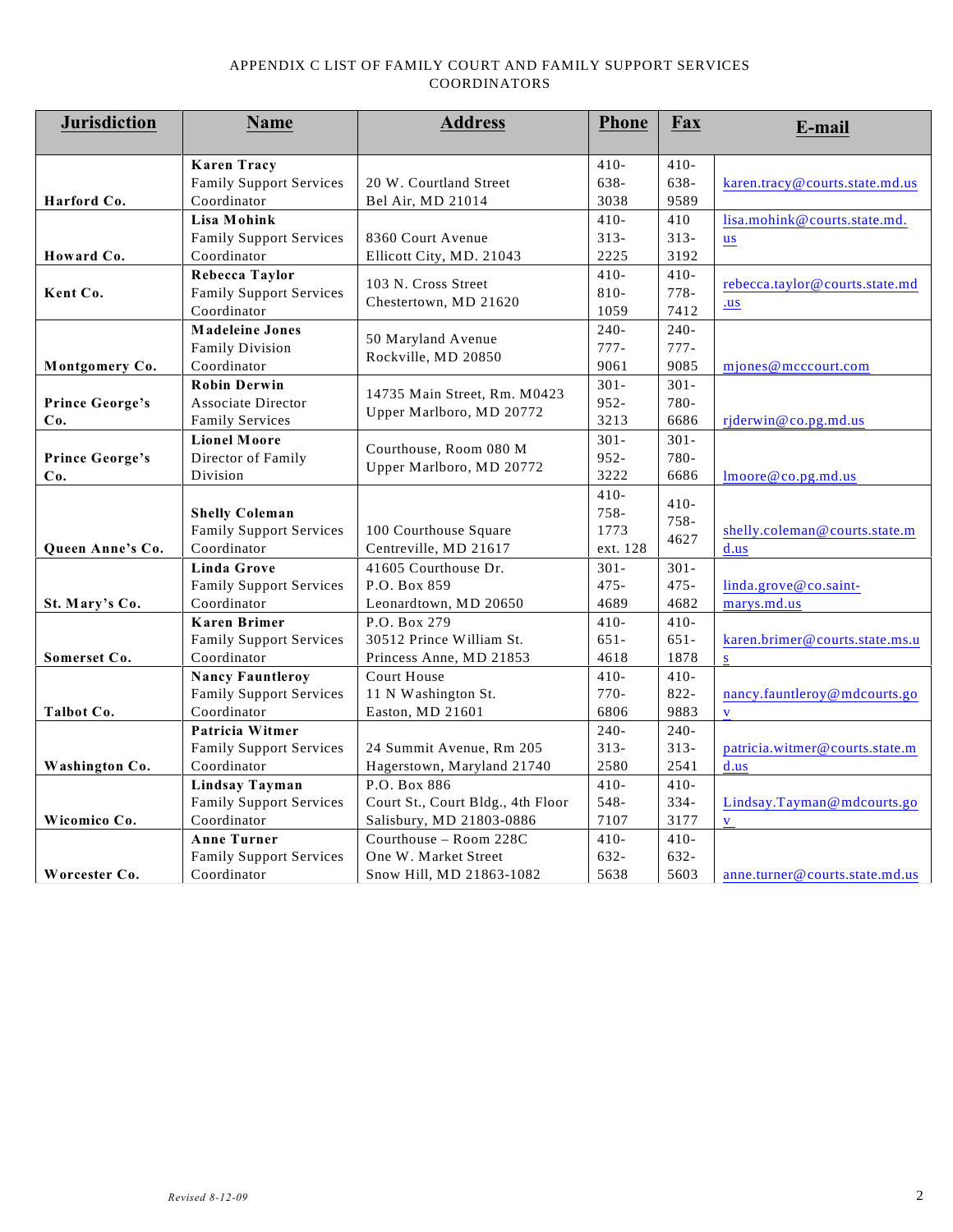The programs included on the attached list are abuser intervention programs (AIPs). AIPs are programs specifically designed as interventions for perpetrators of intimate partner abuse. Intimate partners are boyfriends, ex-boyfriends, girlfriends, ex-girlfriends, spouses, ex-spouses or persons in a dating relationship. AIPs are different from anger management programs, which are designed as interventions for perpetrators of violence against strangers, acquaintances, or others who are not intimate partners. Anger management programs focus on anger control and avoiding outbursts of anger that lead to violence. Intimate partner abuse is not about loss of control, but rather maintaining it. Anger management alone does not get to the root of intimate partner violence; that is, the issues of power and control and one person's need and/or perceived right to dominate another.

Some of the providers on the attached list may also offer anger management programs; however there is no system available for voluntary self-certification or monitoring of anger management programs in Maryland. Anger Management Counseling is not suitable or recommended for perpetrators of intimate partner abuse.

The self-certified AIPs listed on the following pages have voluntarily affirmed that they comply with the "Operational Guidelines for Domestic Violence Abuser Intervention Programs in Maryland." The Guidelines, which were developed under the auspices of the Governor's Family Violence Council, set forth policies and procedures that are designed to maximize victim safety and promote abuser accountability as well as program accountability to the courts and other referring organizations.

If you have questions about this list of Self-Certified Abuser Intervention Programs, please call The Governor's Family Violence Counsel, 410-821-2828 or the Department of Family Administration, 410- 260-1580.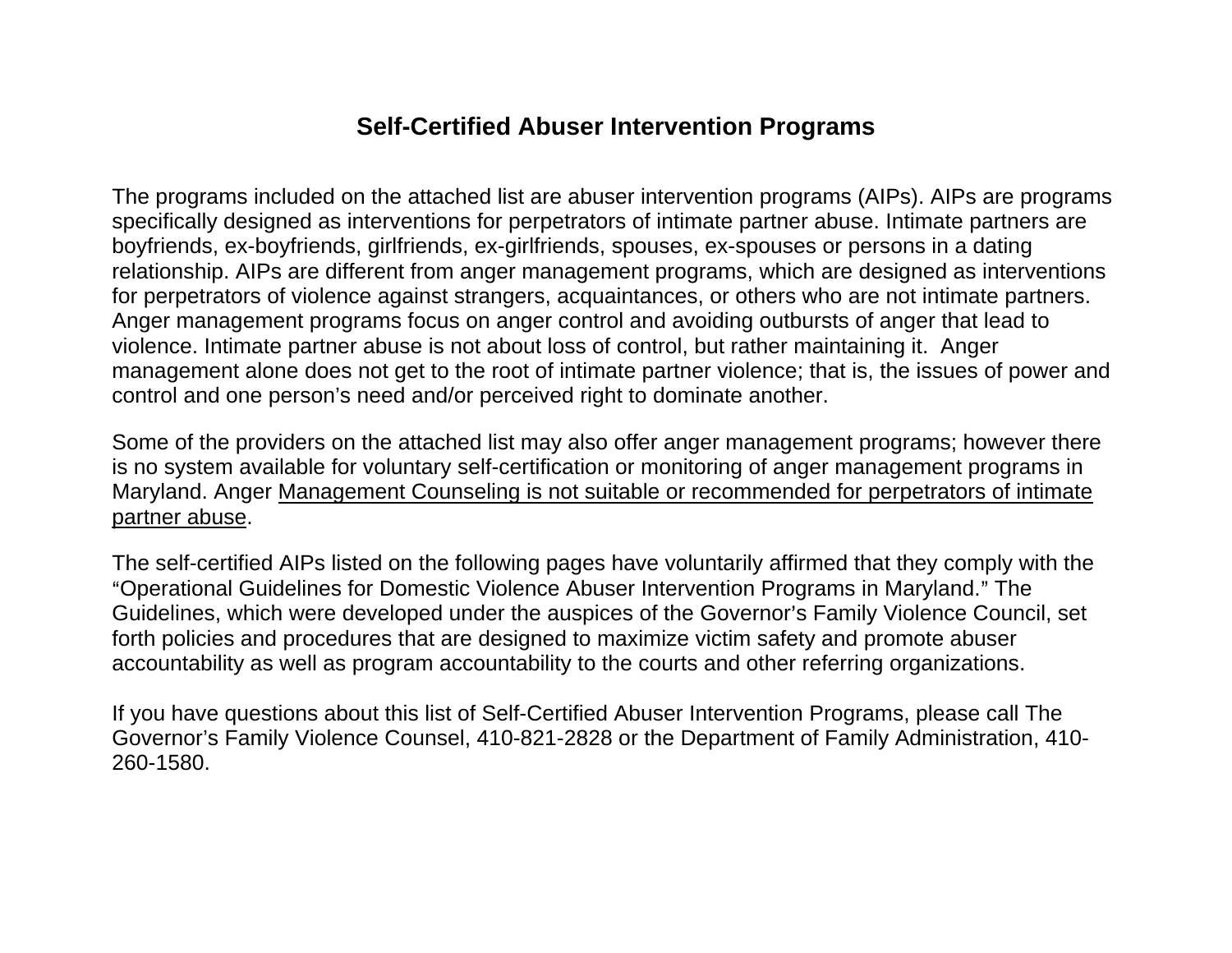| <b>County</b> | <b>Service Provider</b>                                                                                                                                                                                                                                                                                                                                                     |                                                                                                                                          | <b>Information</b>                                                                                                                                                                                                                                                                                                                                                                                                                                                                                                 |
|---------------|-----------------------------------------------------------------------------------------------------------------------------------------------------------------------------------------------------------------------------------------------------------------------------------------------------------------------------------------------------------------------------|------------------------------------------------------------------------------------------------------------------------------------------|--------------------------------------------------------------------------------------------------------------------------------------------------------------------------------------------------------------------------------------------------------------------------------------------------------------------------------------------------------------------------------------------------------------------------------------------------------------------------------------------------------------------|
| Allegany      | <b>Family Crisis Resource Center</b><br><b>Abuse Intervention Program</b><br>146 Bedford Street<br>Cumberland, Maryland 21502<br>Phone: (301) 759-9246<br>(301) 759-4934<br>Fax:<br>Sarah Kiser, Abuse Intervention<br>Contact:<br>Program Manager<br>Service Address: same as above                                                                                        | <b>Provider Type:</b><br><b>Service Hours:</b><br>How to Apply:<br><b>Fee Structure:</b><br><b>Desc. of Service:</b><br><b>Comments:</b> | Private non-profit<br>9 a.m. - 5 p.m. office hours<br>Call (301) 759-9246 for appointment<br>Flat: \$25 intake & \$15/session in-state<br>\$35 intake & \$25/session out-of-state<br>Intake interview, 12 weekly group sessions<br>(1½ hours), and an exit interview (first time<br>offenders)<br>24 weekly group sessions (11/2 hours), and an exit<br>interview (others)<br>Chemical dependency evaluation at Health<br>Department required before acceptance in<br>program; client must follow recommendations. |
| Anne Arundel  | <b>YWCA of Annapolis and Anne Arundel County</b><br><b>Abuse Intervention Program</b><br>1517 Ritchie Highway, Suite 101<br>Arnold, Maryland 21012<br>Phone: (410) 626-7800/(410) 974-0084 (Baltimore Line)<br>(410) 757-0908<br>Fax:<br>Contact:<br>Rebecca Fulton, AIP<br>Coordinator<br>Janis Harvey, Executive Director<br><b>Additional Service Addresses: Odenton</b> | <b>Provider Type:</b><br><b>Service Hours:</b><br>How to Apply:<br><b>Fee Structure:</b><br><b>Desc. of Service:</b><br><b>Comments:</b> | Private non-profit<br>Evenings, Saturday Mornings<br>Attend an Orientation Meeting at YWCA building in<br>Arnold. Call (410) 626-7800, for dates and times<br>of Orientation Meetings.<br>\$10 for orientation meeting, \$40 for intake,<br>\$30/session<br>Group individual sessions<br>Individual: case-by-case<br>Separate AIP programs for men and women.                                                                                                                                                      |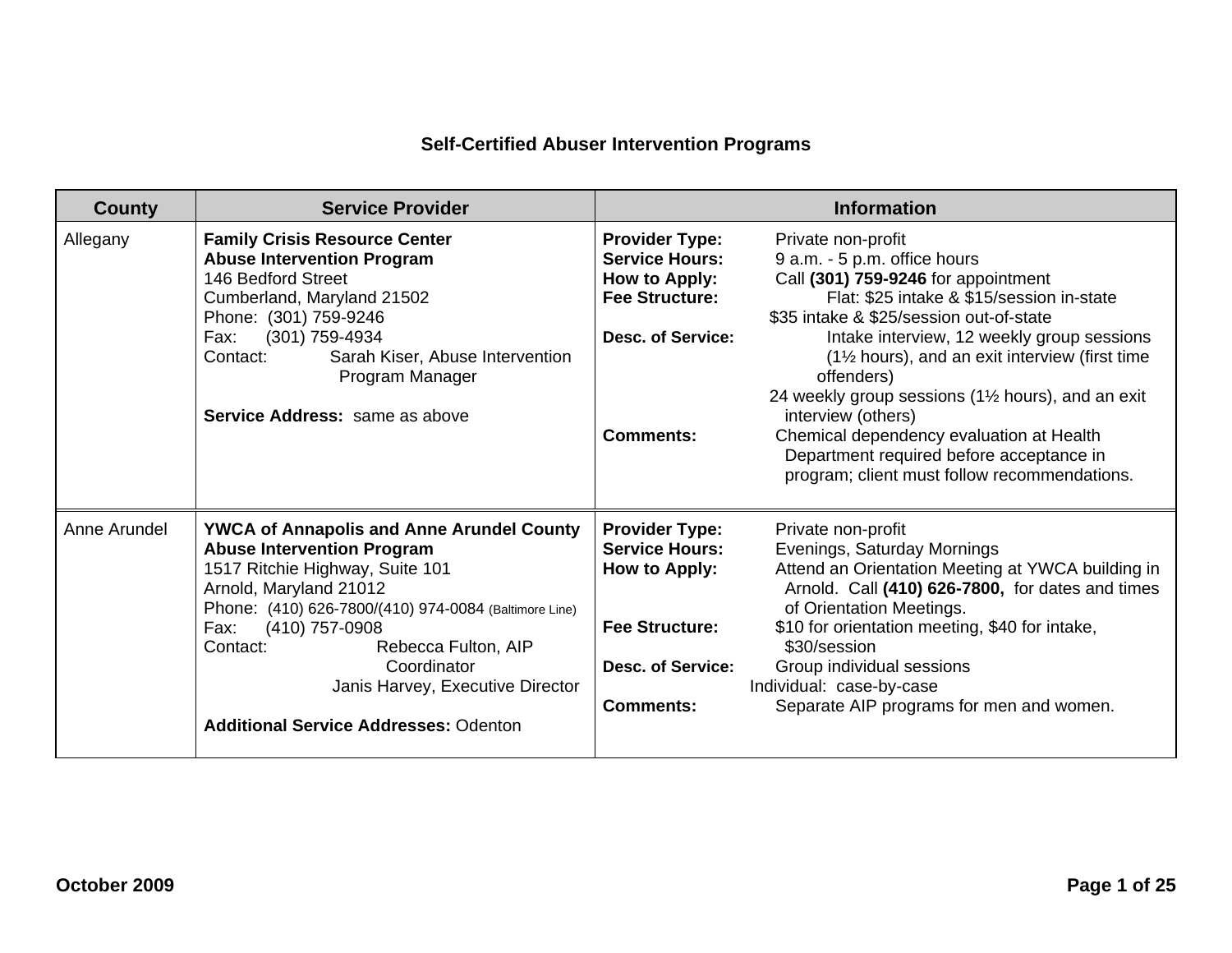| <b>County</b> | <b>Service Provider</b>                                                                                                                                                                                                                                                                                                                                                                                                                                                                               | <b>Information</b>                                                                                                                                                                                                                                                                                                                                                                                                                                                        |
|---------------|-------------------------------------------------------------------------------------------------------------------------------------------------------------------------------------------------------------------------------------------------------------------------------------------------------------------------------------------------------------------------------------------------------------------------------------------------------------------------------------------------------|---------------------------------------------------------------------------------------------------------------------------------------------------------------------------------------------------------------------------------------------------------------------------------------------------------------------------------------------------------------------------------------------------------------------------------------------------------------------------|
| Anne Arundel  | Alcohol and Drug Intervention, Inc.<br>7458 Baltimore & Annapolis Boulevard, Second Floor<br>Glen Burnie, Maryland 21061<br>Phone: (410) 787-2288<br>(410) 787-9479<br>Fax:<br>Contact:<br>Deborah Hayghe,<br>President<br>Service Address: same as above                                                                                                                                                                                                                                             | <b>Provider Type:</b><br>Private for-profit<br><b>Service Hours:</b><br>Days and evenings<br>Call (410) 787-2288<br>How to Apply:<br><b>Fee Structure:</b><br>\$40 for intake; weekly fees based on sliding scale;<br>Reduced fees if attending both substance abuse and<br>domestic violence programs.<br>Minimum of 26 weekly group sessions (1 hour)<br><b>Desc. of Service:</b><br>Substance abuse treatment provider.<br><b>Comments:</b>                            |
| Anne Arundel  | Alcohol and Drug Programs Management (ADPM)<br><b>Domestic Violence Program</b><br>7495 Baltimore & Annapolis Boulevard, Suite 6<br>Glen Burnie, Maryland 21061<br>Phone: (410) 768-3303<br>(410) 768-3305<br>Fax:<br>Contact:<br>Lucia Kellough, President<br>Ken Banks, Program Director<br><b>Additional Service Addresses:</b><br>107 Ridgely Avenue, Suite 13-B<br>Annapolis, Maryland 21401<br>(410) 267-5998<br>5851 Deale Churchton Road, Suite 17<br>Deale, Maryland 20751<br>(410) 867-8011 | <b>Provider Type:</b><br>Private for-profit<br><b>Service Hours:</b><br>Days and evenings<br>Call (410) 768-3303 for appointment<br>How to Apply:<br><b>Fee Structure:</b><br>\$60 for assessment plus \$25/session;<br>Reductions considered if both substance abuse &<br>batterers treatment required.<br>22 weekly groups session (1hour) plus individual<br><b>Desc. of Service:</b><br>sessions as needed<br><b>Comments:</b><br>Substance abuse treatment provider. |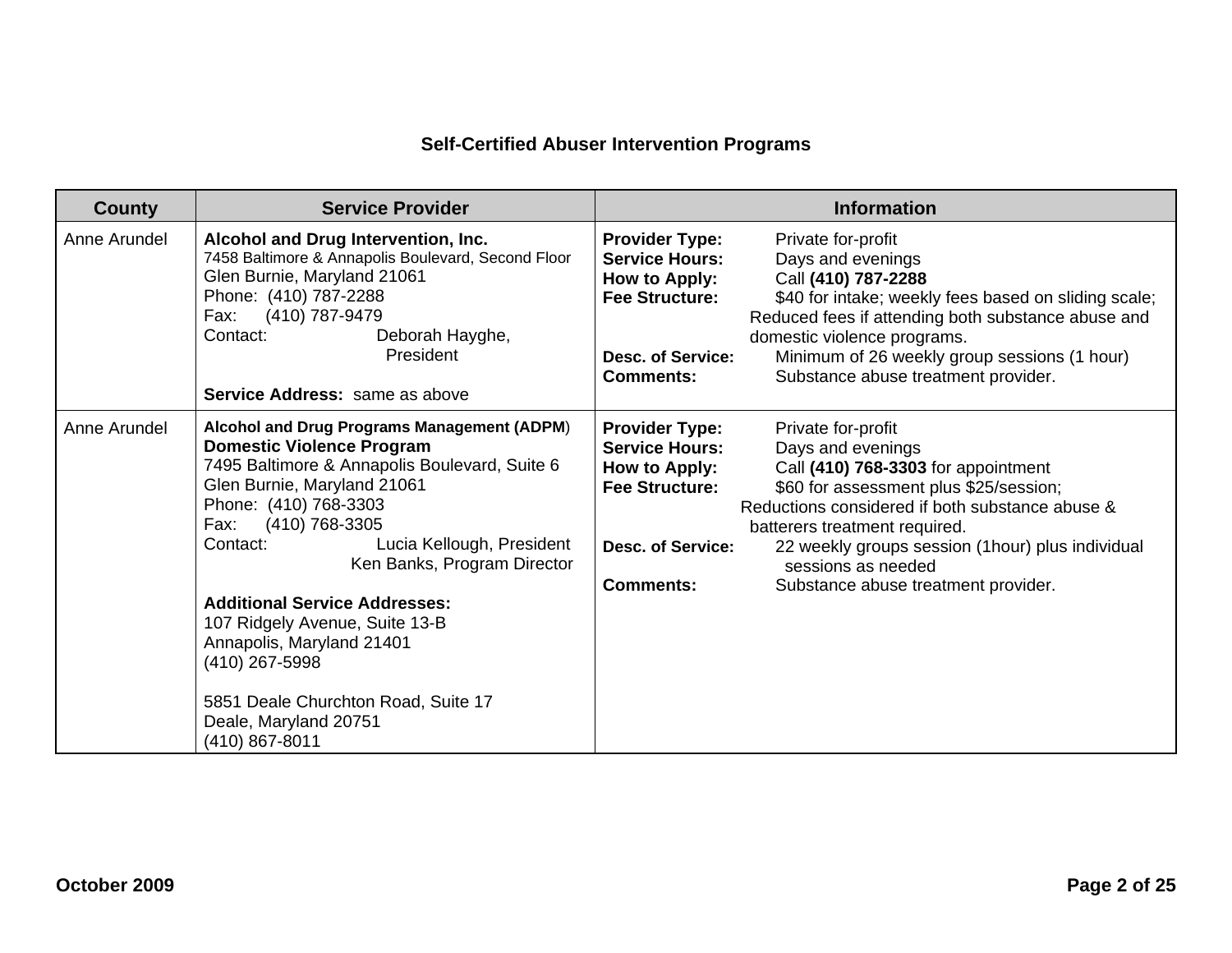| <b>County</b> | <b>Service Provider</b>                                                                                                                                                                                                                                                                                                                   | <b>Information</b>                                                                                                                                                                                                                                                                                                                                                                                                                              |
|---------------|-------------------------------------------------------------------------------------------------------------------------------------------------------------------------------------------------------------------------------------------------------------------------------------------------------------------------------------------|-------------------------------------------------------------------------------------------------------------------------------------------------------------------------------------------------------------------------------------------------------------------------------------------------------------------------------------------------------------------------------------------------------------------------------------------------|
| Anne Arundel  | <b>Calvert County Health Department</b><br><b>Crisis Intervention Center</b><br>975 Solomons Island Road<br>Prince Frederick, Maryland 20678<br>Phone: (301) 855-1075<br>(410) 414-3962<br>Fax:<br>Sharon Bickel, Director<br>Contact:<br>Janet Scott, Abuser<br><b>Intervention Coordinator</b><br><b>Service Address:</b> same as above | Public service<br><b>Provider Type:</b><br><b>Service Hours:</b><br>8:30 a.m. - 9:00 p.m. Monday - Thursday<br>8:30 a.m. - 5:00 p.m. Friday<br>Call (410) 535-1121 or (301) 855-1075 for<br>How to Apply:<br>appointment<br>\$5-\$20/session on sliding scale, \$540 maximum<br><b>Fee Structure:</b><br>Group: 1 hour intake, plus 26 weekly sessions (11/2 - 2<br>Desc. of Service:<br>hours)<br>Individual: case-by-case<br><b>Comments:</b> |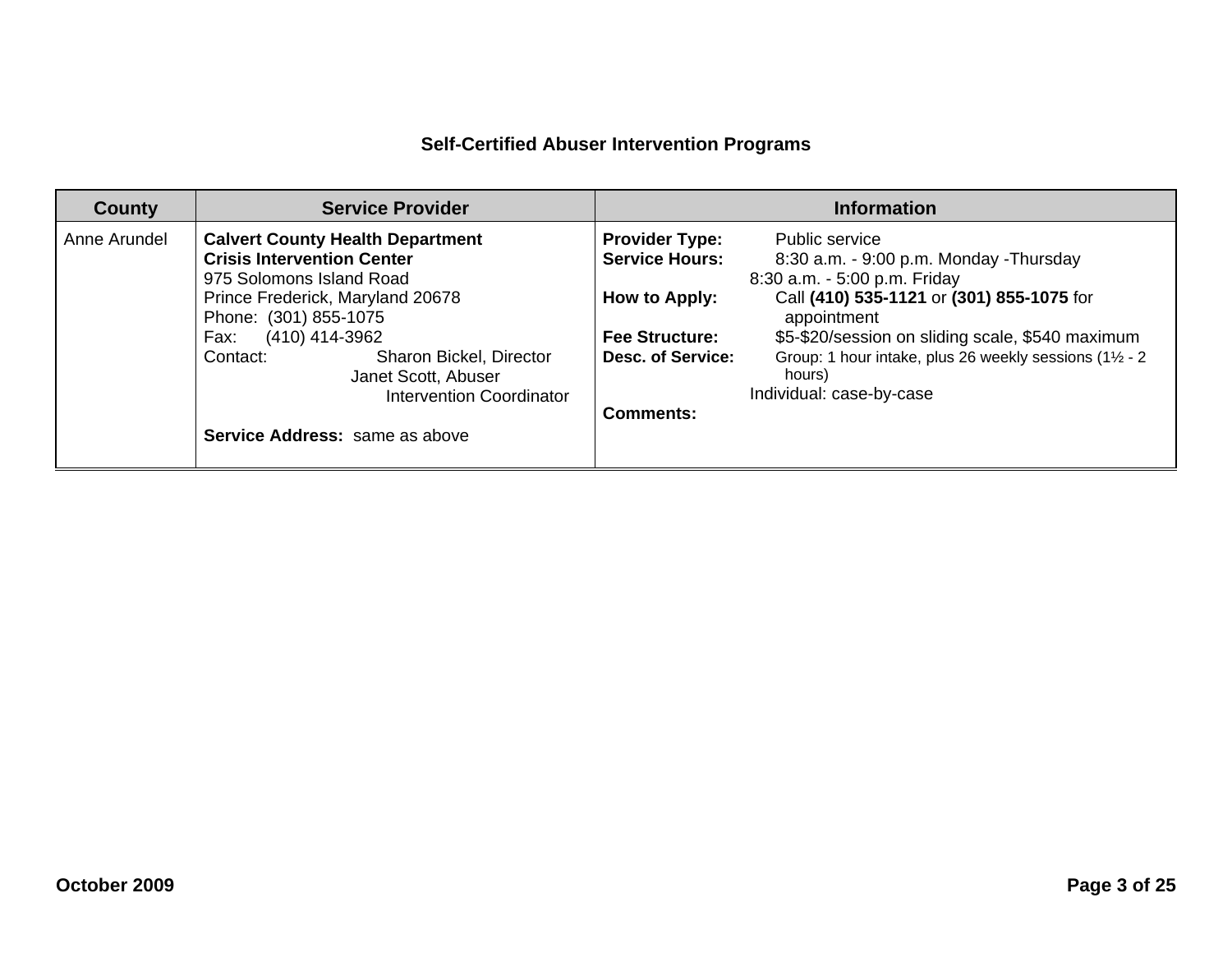| <b>County</b>         | <b>Service Provider</b>                                                       |                                                | <b>Information</b>                                                                |
|-----------------------|-------------------------------------------------------------------------------|------------------------------------------------|-----------------------------------------------------------------------------------|
| <b>Baltimore City</b> | <b>DASAM/The Change Project</b><br><b>Deaf Addiction Services At Maryland</b> | <b>Provider Type:</b><br><b>Service Hours:</b> | <b>Public Service</b><br>Monday - Friday 9:00 a.m.                                |
|                       | 630 West Fayette Street, Room 1-114                                           |                                                | $-4:00 p.m.$                                                                      |
|                       | Baltimore, MD 21201                                                           | How to Apply:                                  | Call (410) 706-1163 Voice                                                         |
|                       | Phone voice: (410) 706-1163                                                   |                                                | or (443) 453-5951 VP                                                              |
|                       | Video Phone: (443)-453-5951                                                   |                                                | Tuesday through Friday 9:00 a.m. to 3:00 p.m. for                                 |
|                       | (410) 706-0417<br>TTY:                                                        |                                                | an appointment                                                                    |
|                       | (410) 706-8158<br>Fax:                                                        | <b>Fee Structure:</b>                          | \$10-\$50 Intake fee, based on employment status,                                 |
|                       |                                                                               |                                                | Plus \$5-\$65 per session based on sliding fee scale                              |
|                       | Doris Clements, Domestic<br>Contact:                                          |                                                | <b>Desc. Of Services:</b> 30 weeks of individual sessions (1 $\frac{1}{2}$ hours) |
|                       | Violence Specialist                                                           | <b>Comments:</b>                               | Serve Deaf and/or Hard-of-Hearing individuals who use                             |
|                       | Laurie Corcoran, Program Director                                             |                                                | American Sign Language and live any where in the State of Maryland.               |
|                       |                                                                               |                                                | Long distance video conferencing is available in some cases.                      |
|                       | Service Address: same as above                                                |                                                |                                                                                   |
| <b>Baltimore City</b> | The House of Ruth Maryland                                                    | <b>Provider Type:</b>                          | Private non-profit                                                                |
|                       | <b>The Gateway Project</b>                                                    | <b>Service Hours:</b>                          | Days and evenings, Monday - Thursday                                              |
|                       | 2201 Argonne Drive                                                            | How to Apply:                                  | Call (410) 554-8479 Monday through Thursday                                       |
|                       | Baltimore, Maryland 21218                                                     |                                                | between 10 a.m. and 4 p.m. for appointment                                        |
|                       | Phone: (410) 554-8479                                                         | <b>Fee Structure:</b>                          | \$10, \$20, or \$30 for intake, based on employment                               |
|                       | (410) 889-9347<br>Fax:                                                        |                                                | status, plus \$5-\$65/session on sliding scale                                    |
|                       | Contact:<br>Lisa Nitsch, Program                                              | <b>Desc. of Service:</b>                       | 22 weekly group sessions (1½ hours)                                               |
|                       | Manager                                                                       | <b>Comments:</b>                               | Must be free of addiction or in recovery program.                                 |
|                       | Carole Alexander, Executive<br><b>Director</b>                                |                                                |                                                                                   |
|                       |                                                                               |                                                |                                                                                   |
|                       | Service Address: same as above                                                |                                                |                                                                                   |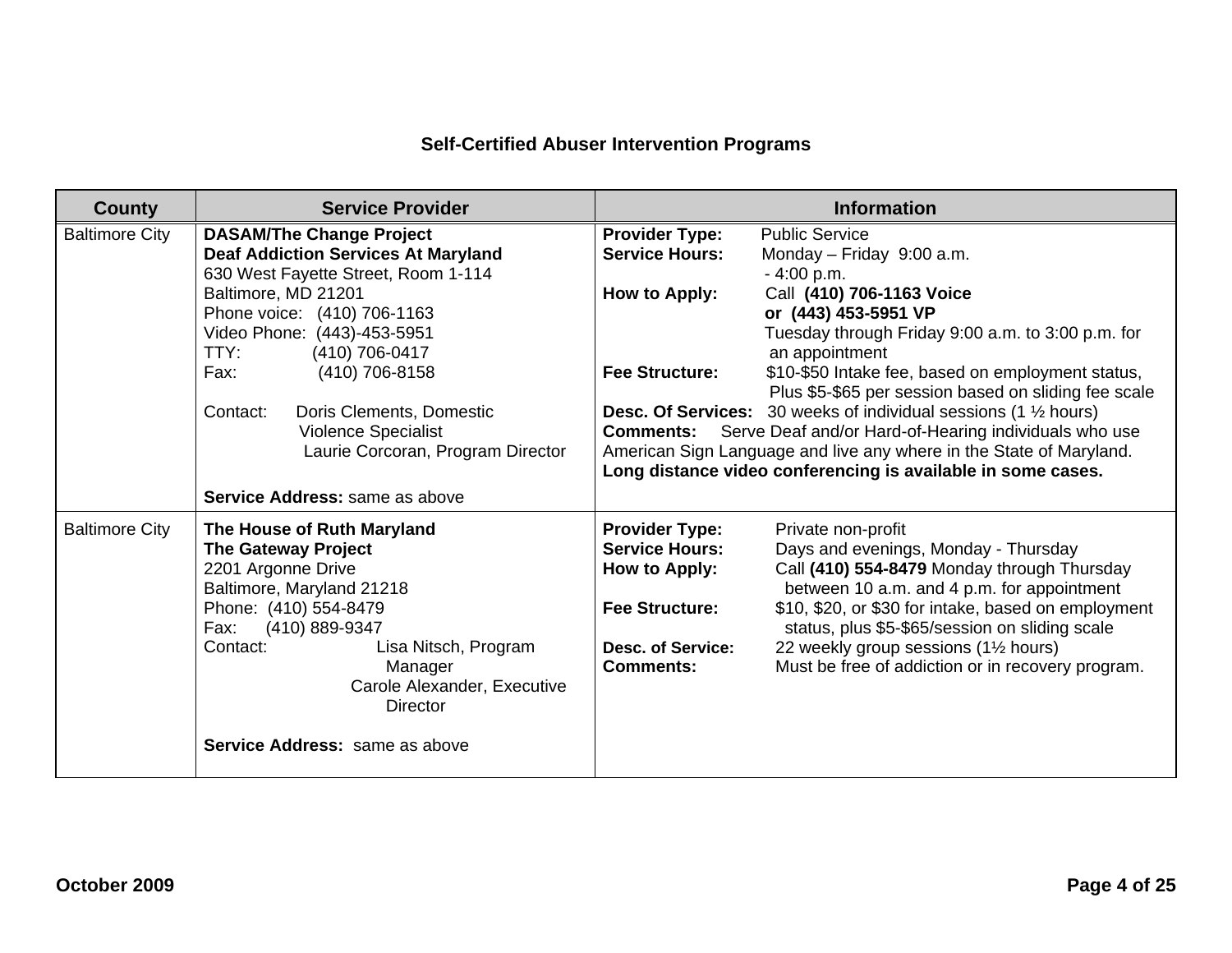| <b>County</b>         | <b>Service Provider</b>                                                                                                                                                                                                                                                                          | <b>Information</b>                                                                                                                                                                                                                                                                                                                                                                                                                                                                                                                                                                                   |
|-----------------------|--------------------------------------------------------------------------------------------------------------------------------------------------------------------------------------------------------------------------------------------------------------------------------------------------|------------------------------------------------------------------------------------------------------------------------------------------------------------------------------------------------------------------------------------------------------------------------------------------------------------------------------------------------------------------------------------------------------------------------------------------------------------------------------------------------------------------------------------------------------------------------------------------------------|
| <b>Baltimore</b>      | <b>Guided Vision Counseling Center</b><br><b>Abuser Intervention Program</b><br>5710 Executive Drive, Suite 105<br>Catonsville, Maryland 21228<br>Phone: 410-744-8422<br>410-744-8423<br>Fax:<br>Karen Mercer, MS, NNC,<br>Contact:<br>CSC-AD<br><b>Service Addresses: Same As Above</b>         | <b>Provider Type:</b><br>For profit<br><b>Service Hours:</b><br>Group orientation: Saturdays, 9:00 am; Group:<br>Monday evenings $6:30-8:00$ pm and Saturday 10:30 am $-2:00$ pm<br>Call (410) 744-8422 for intake interview<br>How to Apply:<br>$$45$ –Intake; $$45$ – orientation; $$10-\$55$ – per<br><b>Fee Structure:</b><br>session<br>Desc. of Service:<br>2-phase program, 9 to 29 sessions<br><b>Comments:</b>                                                                                                                                                                              |
| <b>Baltimore City</b> | <b>HARBEL Prevention &amp; Recovery Center</b><br>5807 Harford Road<br>Baltimore, Maryland 21214<br>Phone: (410) 444-2100<br>Fax: (410) 426-1140<br>Contact:<br>Martha Montgomery,<br><b>Clinical Director</b><br>Patricia Stabile, Program<br><b>Director</b><br>Service Address: same as above | <b>Provider Type:</b><br>Private non-profit<br><b>Service Hours:</b><br>9 a.m. - 9 p.m. Monday - Thursday;<br>9 a.m. - 7:30 p.m. Friday;<br>9 a.m - 3 p.m. Saturday<br>Call (410) 444-2100 for appointment<br>How to Apply:<br><b>Fee Structure:</b><br>\$4-\$40/session on sliding scale;<br>Insurance<br><b>Desc. of Service:</b><br>Group: Approximately 26 weekly sessions<br>(1% hours), plus individual counseling (weekly for<br>first month, then 1-4 sessions per month)<br>Family when appropriate<br><b>Comments:</b><br>Only serves clients that also have a substance<br>abuse problem. |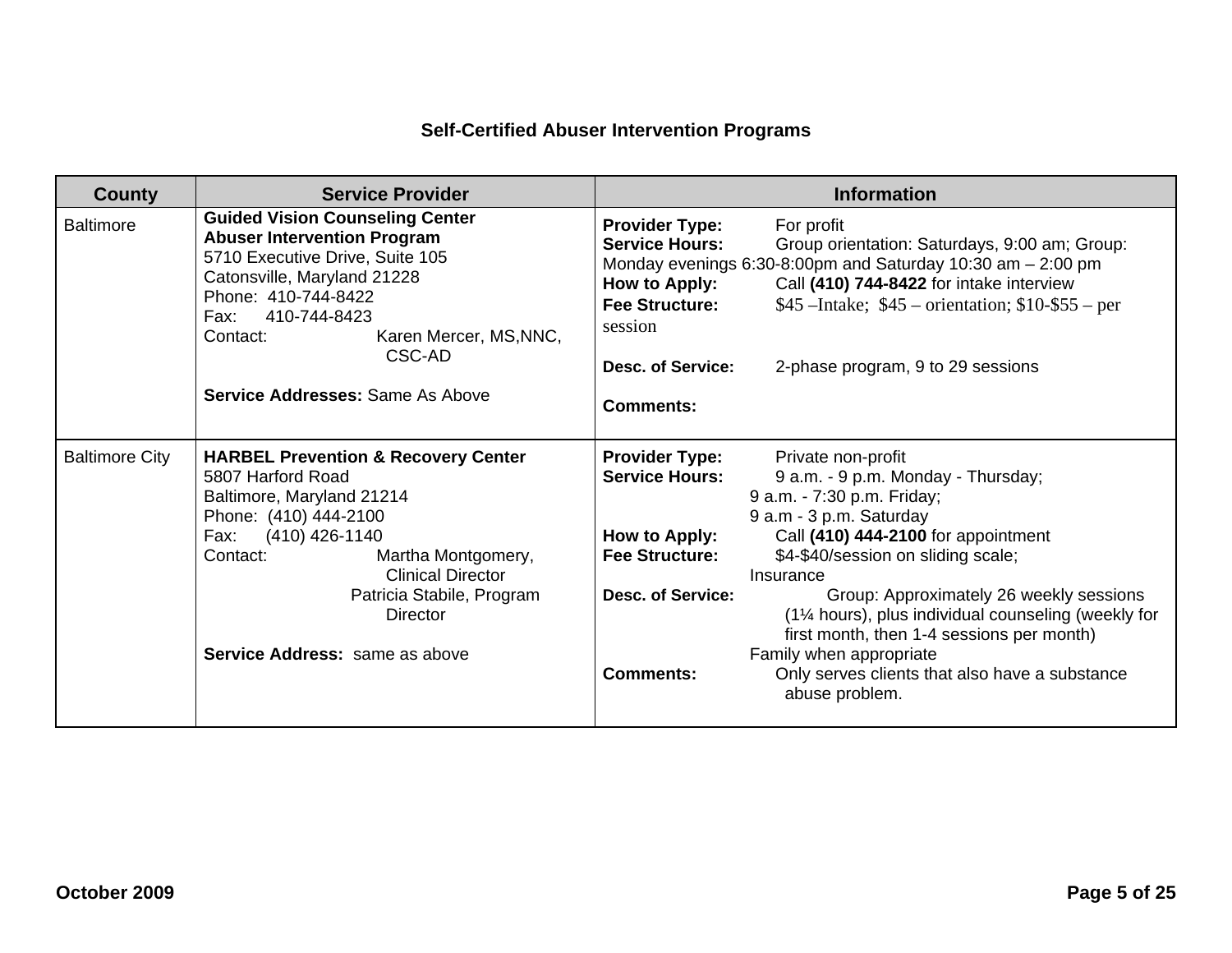| <b>Baltimore City</b> | <b>Isaiah Associates</b><br>101 West 22 <sup>nd</sup> Street, Suite 201<br>Baltimore, Maryland 21218<br>Phone: 401-585-9019<br>410-585-9018<br>Fax:<br>Edwin Chuku, Director<br>Contact:<br><b>Service Address: same as above</b>                                                                                                                                                                                                 | <b>Provider Type:</b><br><b>Service Hours:</b><br>How to Apply:<br><b>Fee Structure:</b><br><b>Desc. of Service:</b><br><b>Comments:</b> | Private non-profit<br>Weekly groups, times vary, call for hours<br>Call Edwin Chuku at 410-585-9019 for an intake<br>Sliding scale<br>22 session group designed to prevent further abuse<br>occurring. Based on the belief that abusers use power, violence and<br>abuse to control the behavior, choices and personal lives of their victims.                                                                                                                                                                                                     |
|-----------------------|-----------------------------------------------------------------------------------------------------------------------------------------------------------------------------------------------------------------------------------------------------------------------------------------------------------------------------------------------------------------------------------------------------------------------------------|------------------------------------------------------------------------------------------------------------------------------------------|----------------------------------------------------------------------------------------------------------------------------------------------------------------------------------------------------------------------------------------------------------------------------------------------------------------------------------------------------------------------------------------------------------------------------------------------------------------------------------------------------------------------------------------------------|
| <b>Baltimore City</b> | <b>St. Michael Outreach Center</b><br><b>Centro Asistencial de San Miguel</b><br>(A bilingual program of St. Vincent de Paul of Baltimore)<br>Si Puedo - Latino Abuser Intervention Program<br>1922 E. Lombard Street<br>Baltimore, Maryland 21231<br>Phone: (410) 732-2178<br>(410) 732-2178<br>Fax:<br>Lisa Knickmeyer, Director<br>Contact:<br>Blanca Picazo, Adelante<br>Coordinator<br><b>Service Address:</b> same as above | <b>Provider Type:</b><br><b>Service Hours:</b><br>How to Apply:<br><b>Fee Structure:</b><br><b>Desc. of Service:</b><br><b>Comments:</b> | Private non-profit<br>By appointment - days and evenings<br>Must call for an appointment: (410) 732-2176<br>Initial intake and orientation: \$25 each; \$10-<br>\$25/session based on sliding fee schedule<br>Intake interview and orientation, plus a minimum of<br>24 weekly group sessions (11/2 hours) led by<br>Spanish-speaking co-facilitators<br>All materials and sessions are in Spanish. Alcohol<br>abusers must enroll in separate treatment<br>program. Voluntary participants welcome. Si<br>puedo also serves surrounding counties. |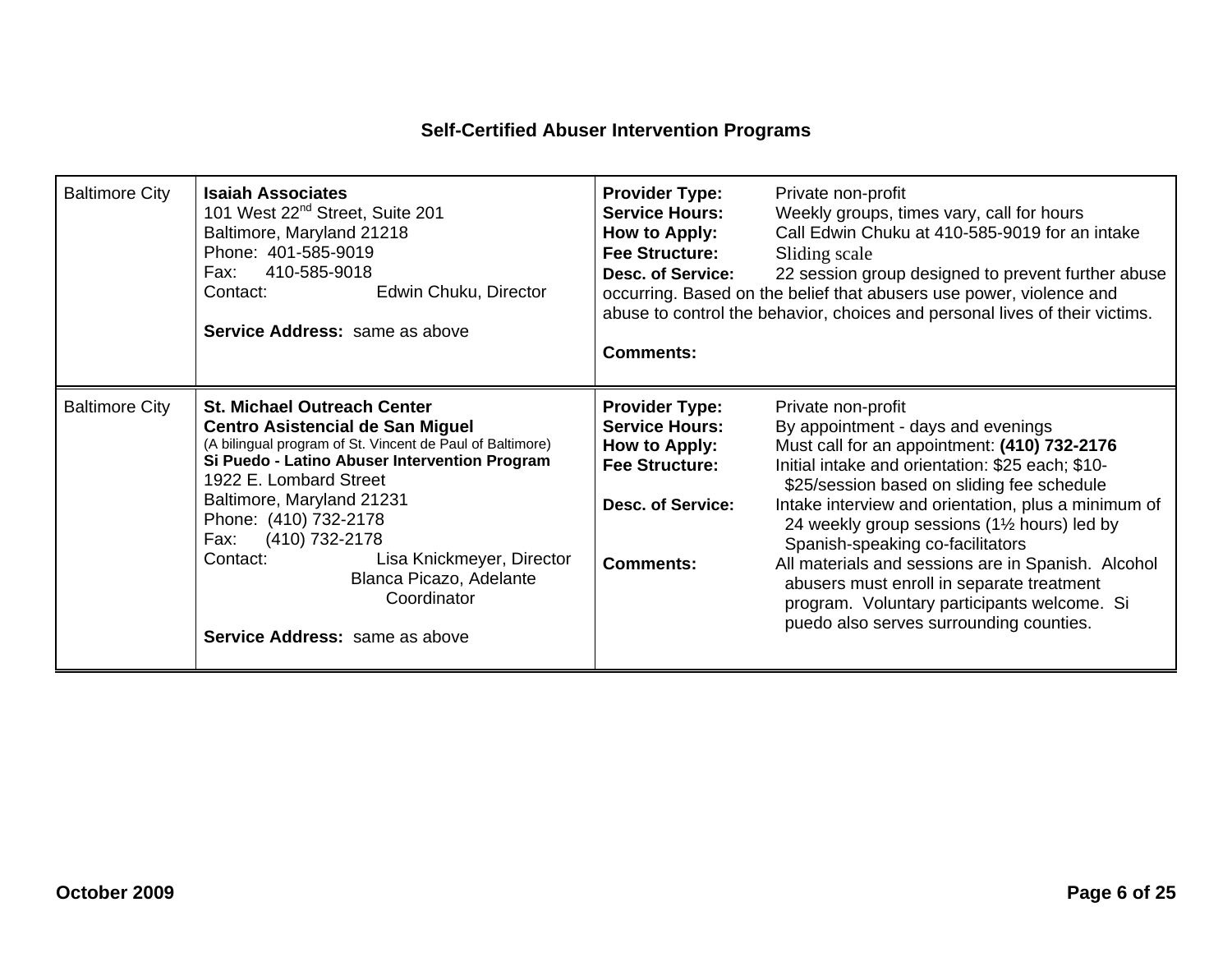| <b>County</b>    | <b>Service Provider</b>                                                                                                                                                                                                                                                                                                                                                        | <b>Information</b>                                                                                                                                                                                                                                                                                                                                                                                                                                                                                                    |
|------------------|--------------------------------------------------------------------------------------------------------------------------------------------------------------------------------------------------------------------------------------------------------------------------------------------------------------------------------------------------------------------------------|-----------------------------------------------------------------------------------------------------------------------------------------------------------------------------------------------------------------------------------------------------------------------------------------------------------------------------------------------------------------------------------------------------------------------------------------------------------------------------------------------------------------------|
| <b>Baltimore</b> | Family & Children's Services of Central MD<br><b>Baltimore County Office</b><br><b>Men's Domestic Violence Program</b><br>7000 Security Blvd, Suite 302<br>Baltimore, Maryland 21244<br>Phone: (410) 281-1334<br>Fax:<br>(410) 298-4326<br>Donnell Heard, Coordinator<br>Contact:<br>Patricia Thompson, District<br>Director<br><b>Service Address:</b> same as above          | <b>Provider Type:</b><br>Private non-profit<br><b>Service Hours:</b><br>Evenings<br>How to Apply:<br>Through Family Violence Unit for court referral or<br>call (410) 281-1334 for appointment<br><b>Fee Structure:</b><br>\$20 intake/orientation, plus \$10 - \$85/session on sliding<br>scale<br><b>Desc. of Service:</b><br>Minimum 26 weekly group sessions (11/2 hours)<br>Referred for mandatory substance abuse<br><b>Comments:</b><br>screening; substance abusers must be enrolled in<br>treatment program. |
| <b>Baltimore</b> | Family Crisis Center of Baltimore County, Inc.<br><b>New Behaviors Group Program</b><br>P.O. Box 3909<br>Baltimore, Maryland 21222<br>Phone: (410) 285-4357<br>(410) 285-4361<br>Fax:<br>Douglas C. Murphy,<br>Contact:<br><b>Executive/Clinical Director</b><br>Shawn Westley, Program<br>Coordinator<br><b>Service Address:</b><br>10 Dunmanway<br>Baltimore, Maryland 21222 | <b>Provider Type:</b><br>Private non-profit<br><b>Service Hours:</b><br>Day and evenings<br>How to Apply:<br>Through Family Violence Unit referral or call (410) 285-<br>4357<br><b>Fee Structure:</b><br>\$20 intake; \$35 drug and alcohol screening;<br>\$10-\$65/session on sliding scale<br>18 weekly sessions (2 hours)<br><b>Desc. of Service:</b><br>Mandatory alcohol and drug screening.<br><b>Comments:</b>                                                                                                |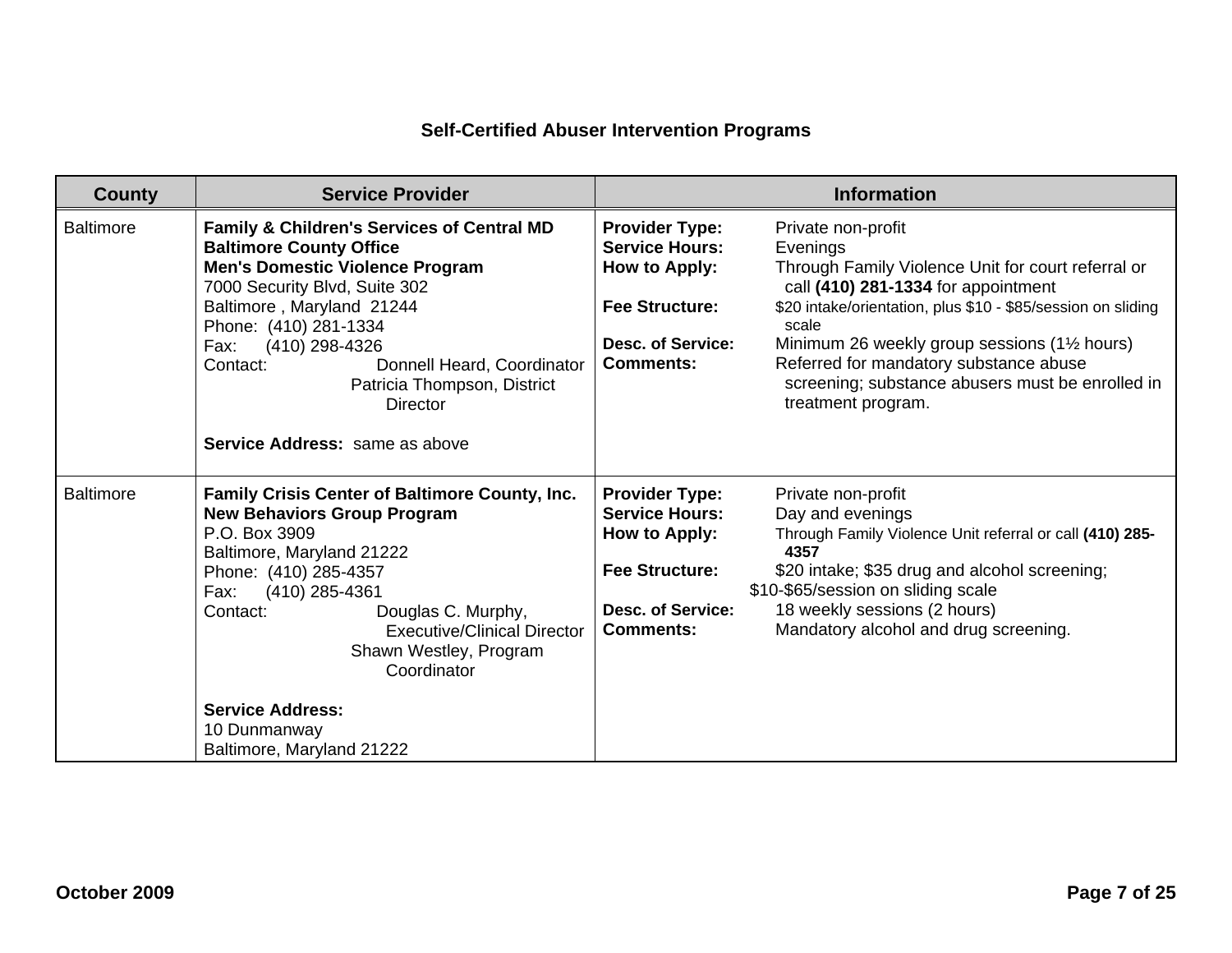| <b>County</b>    | <b>Service Provider</b>                                                                                                                                                                                                                                                                    |                                                                                                                                                                                                                              | <b>Information</b>                                                                                                                                                                                                                                                                                                         |
|------------------|--------------------------------------------------------------------------------------------------------------------------------------------------------------------------------------------------------------------------------------------------------------------------------------------|------------------------------------------------------------------------------------------------------------------------------------------------------------------------------------------------------------------------------|----------------------------------------------------------------------------------------------------------------------------------------------------------------------------------------------------------------------------------------------------------------------------------------------------------------------------|
| <b>Baltimore</b> | <b>Guided Vision Counseling Center</b><br><b>Abuser Intervention Program</b><br>5710 Executive Drive, Suite 105<br>Catonsville, Maryland 21228<br>Phone: 410-744-8422<br>410-744-8423<br>Fax: F<br>Karen Mercer, MS, NNC,<br>Contact:<br>CSC-AD<br><b>Service Addresses: Same As Above</b> | <b>Provider Type:</b><br><b>Service Hours:</b><br>How to Apply:<br><b>Fee Structure:</b><br>session<br><b>Desc. of Service:</b><br>Comments:                                                                                 | For profit<br>Group orientation: Saturdays, 9:00 am; Group:<br>Monday evenings $6:30-8:00$ pm and Saturday 10:30 am $-2:00$ pm<br>Call (410) 744-8422 for intake interview<br>$$45$ –Intake; $$45$ – orientation; $$10-\$55$ – per<br>2-phase program, 9 to 29 sessions                                                    |
| <b>Baltimore</b> | <b>My Covenant Place</b><br><b>The Alpha Project</b><br>6010 Gwynn Oak Avenue<br>Baltimore, Maryland 21207<br>Phone: 443-759-3355<br>Latisha Carter<br>Contact:<br><b>Service Addresses: Same As Above</b><br>And 1400 Federal Street<br><b>Baltimore Maryland 21213</b>                   | <b>Provider Type:</b><br><b>Service Hours:</b><br>How to Apply:<br><b>Fee Structure:</b><br>weekly group fees range from \$10 to \$60<br><b>Desc. of Service:</b><br>behaviors between intimate partners<br><b>Comments:</b> | Private non-profit<br>Varies, call for hours<br>Call 443-759-3355 to schedule an intake interview<br>Sliding scale, intake fees range from \$15 to \$25;<br>26 session program designed to end family<br>violence and abuse through the identification of abusive and controlling<br>Mandatory drug and alcohol screening. |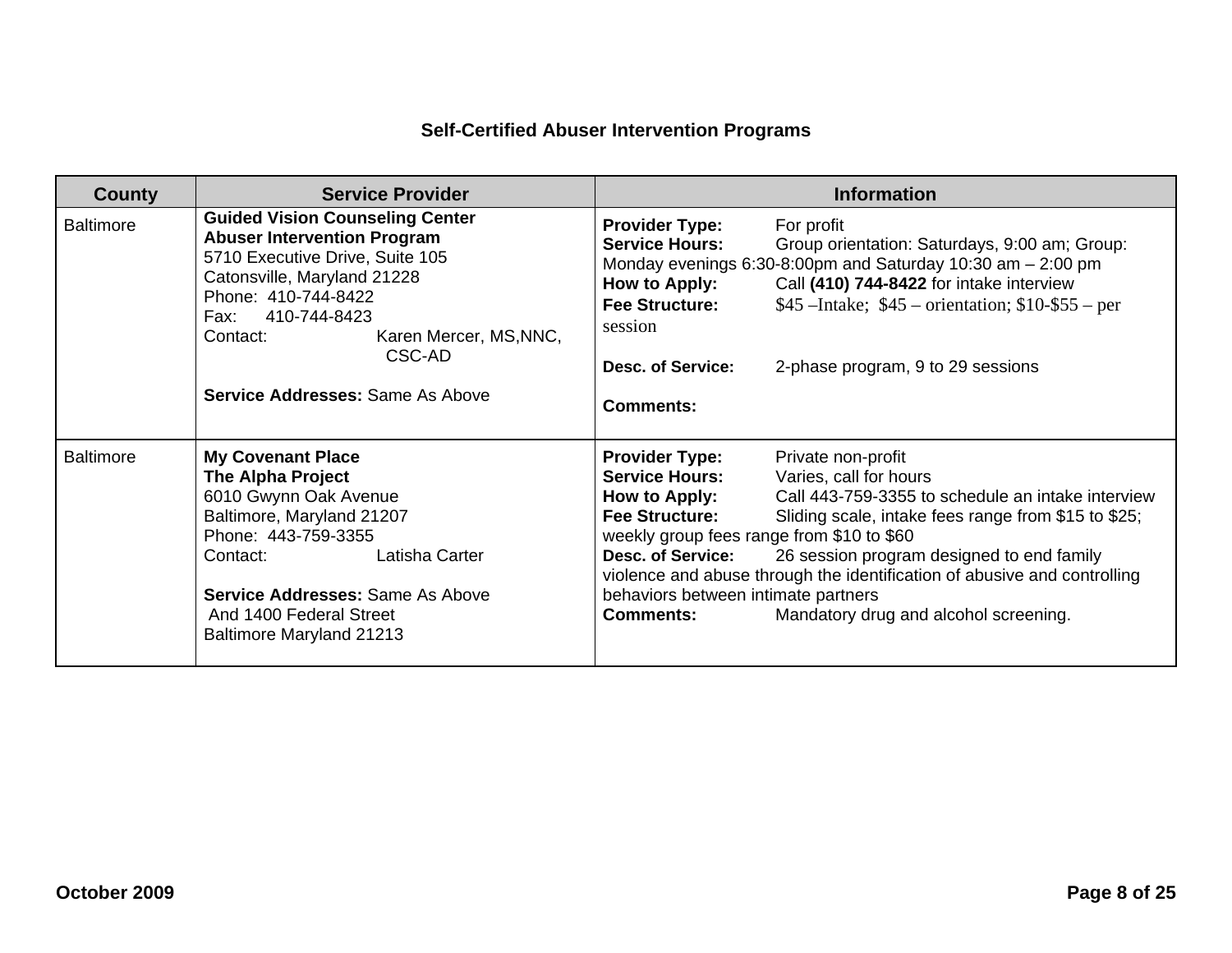| County           | <b>Service Provider</b>                                                                                                                                                                                        | <b>Information</b>                                                                                                                                                                                                                                                                                                                                                                                                                                                                                           |
|------------------|----------------------------------------------------------------------------------------------------------------------------------------------------------------------------------------------------------------|--------------------------------------------------------------------------------------------------------------------------------------------------------------------------------------------------------------------------------------------------------------------------------------------------------------------------------------------------------------------------------------------------------------------------------------------------------------------------------------------------------------|
| <b>Baltimore</b> | <b>Turnaround</b><br><b>Abuser Intervention Program</b><br>401 Washington Avenue, Suite 300<br>Towson, Maryland 21204<br>Phone: (410) 377-8111                                                                 | <b>Provider Type:</b><br>Private non-profit<br><b>Service Hours:</b><br>Evenings<br>Through Family Violence Unit referral or call (410)<br>How to Apply:<br>377-8111 between 9 a.m. and 4:30 p.m. and ask<br>for AIP coordinator                                                                                                                                                                                                                                                                             |
|                  | (410) 377-6806<br>Fax:<br>Clarence Curry, AIP<br>Contact:<br>Coordinator<br>Rosalind Branson, Executive<br>Director<br>Service Addresses: Same As Above                                                        | <b>Fee Structure:</b><br>AIP: \$55 intake; \$15 drug and alcohol screening;<br>\$10-\$65/session on sliding scale<br>HRP: \$50 Intake; \$13 - \$98/session-Sliding Scale<br>AIP26 weekly group sessions (11/2 hours)<br>Desc. of Service:<br>HRP 4 weekly sessions (2 hours)<br>Mandatory drug and alcohol screening.<br><b>Comments:</b>                                                                                                                                                                    |
| <b>Baltimore</b> | <b>North Carroll Counseling Center</b><br>1011 South Main Street<br>Hampstead. Maryland 21074<br>Phone: 443-293-2665<br>Richard Salkin, MS, AIP<br>Contact:<br>Coordinator<br>Service Addresses: Same As Above | <b>Provider Type:</b><br>For profit<br><b>Service Hours:</b><br>Groups Wednesday Evenings 7:00-8:30<br>Call Richard Salkin 443-293-2665<br>How to Apply:<br><b>Fee Structure:</b><br>Minimum of \$10/session on sliding scale<br>26 session, 2 week phase program designed to<br><b>Desc. of Service:</b><br>facilitate a group that guides clients to full accountability for abusive acts<br>and an awareness of the damaging effects of power and control on their<br>partners, children, and themselves. |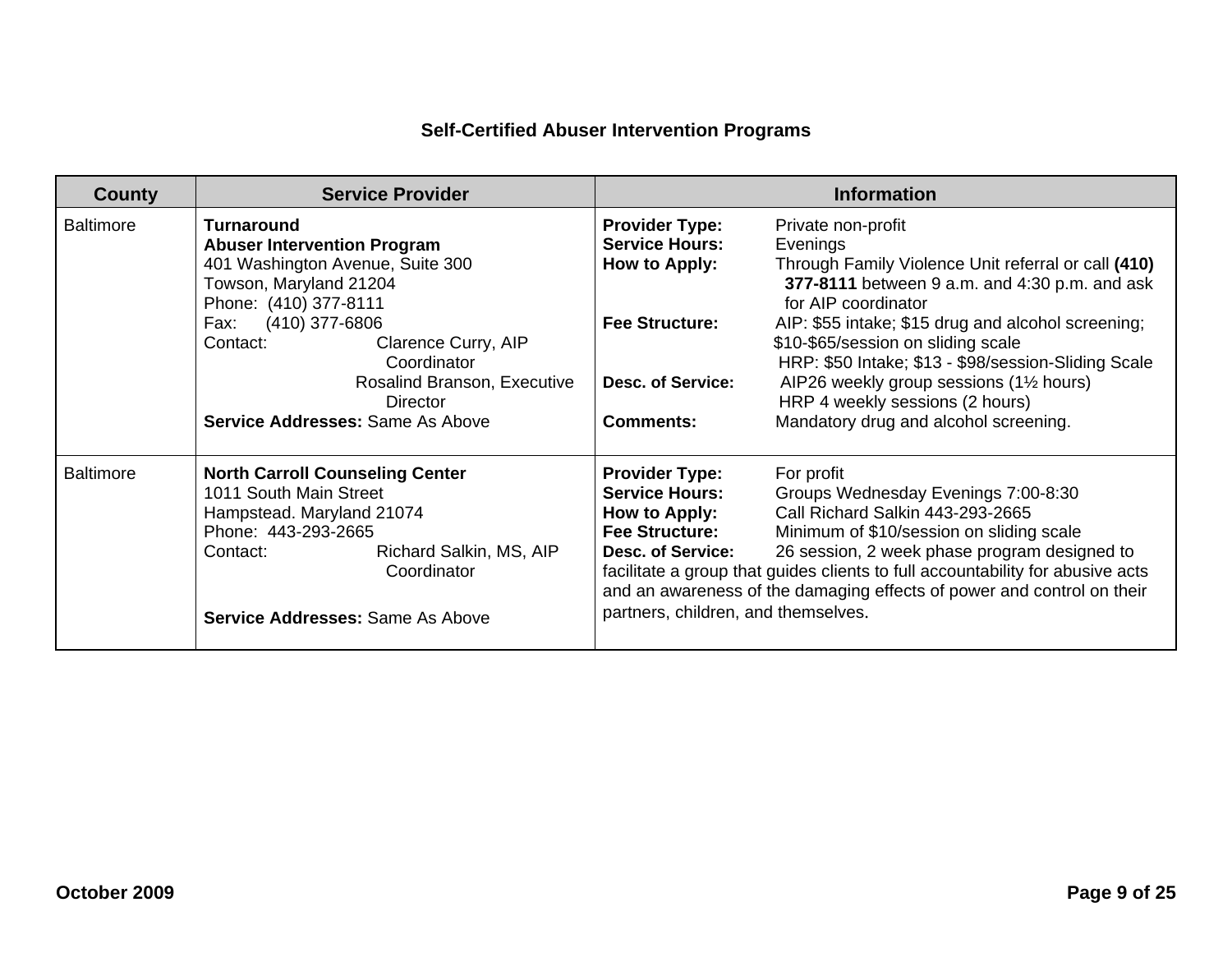| <b>County</b>    | <b>Service Provider</b>                                                                                                                                                                                                                                                                                                                                             |                                                                                                                                          | <b>Information</b>                                                                                                                                                                                                                                                                                                                 |
|------------------|---------------------------------------------------------------------------------------------------------------------------------------------------------------------------------------------------------------------------------------------------------------------------------------------------------------------------------------------------------------------|------------------------------------------------------------------------------------------------------------------------------------------|------------------------------------------------------------------------------------------------------------------------------------------------------------------------------------------------------------------------------------------------------------------------------------------------------------------------------------|
| <b>Baltimore</b> | Family and Children's Services of Central MD<br><b>Carroll County Office</b><br><b>Abuser Intervention Program</b><br>22 North Court Street<br>Westminster, Maryland 21157<br>Phone: (410) 876-1233<br>(410) 876-4791<br>Fax:<br>Contact:<br>Suzanne Savage, Program<br>Coordinator<br>Connie Sgarlata, Director<br>www.fcsmd.org<br>Service Address: same as above | <b>Provider Type:</b><br><b>Service Hours:</b><br>How to Apply:<br><b>Fee Structure:</b><br><b>Desc. of Service:</b><br><b>Comments:</b> | Private non-profit<br>Monday through Friday<br>Call (410) 876-1233, ext. 226 for appointment<br>Sliding scale<br>Group: 1 individual assessment session plus a<br>minimum of 26 weekly group sessions (11/2 hours);<br>Individual: Case-by-case<br>Drug and alcohol screening may be required.                                     |
| <b>Baltimore</b> | <b>SARC (Sexual Assault/Spouse Abuse</b><br><b>Resource Center, Inc.)</b><br><b>SARC Batterer's Program</b><br>18 S. Main Street<br>Bel Air, Maryland 21014<br>Phone: (410) 836-8431<br>(410) 803-9178<br>Fax:<br>Contact:<br>Marie Mastracco, Director<br>of Clinical Services<br>Stephanie Sites, Executive<br>Director<br><b>Service Address:</b> same as above  | <b>Provider Type:</b><br><b>Service Hours:</b><br>How to Apply:<br><b>Fee Structure:</b><br><b>Desc. of Service:</b><br><b>Comments:</b> | Private non-profit<br>Monday - Friday evenings and Saturday<br>Call (410) 836-8431 ext. 50 between 8:30 a.m. and<br>4:30 p.m. for appointment<br>\$40 for intake and assessment, plus \$10-<br>25/session on sliding scale<br>26 weekly group sessions (11/2 hours)<br>Substance abusers must be enrolled in treatment<br>program. |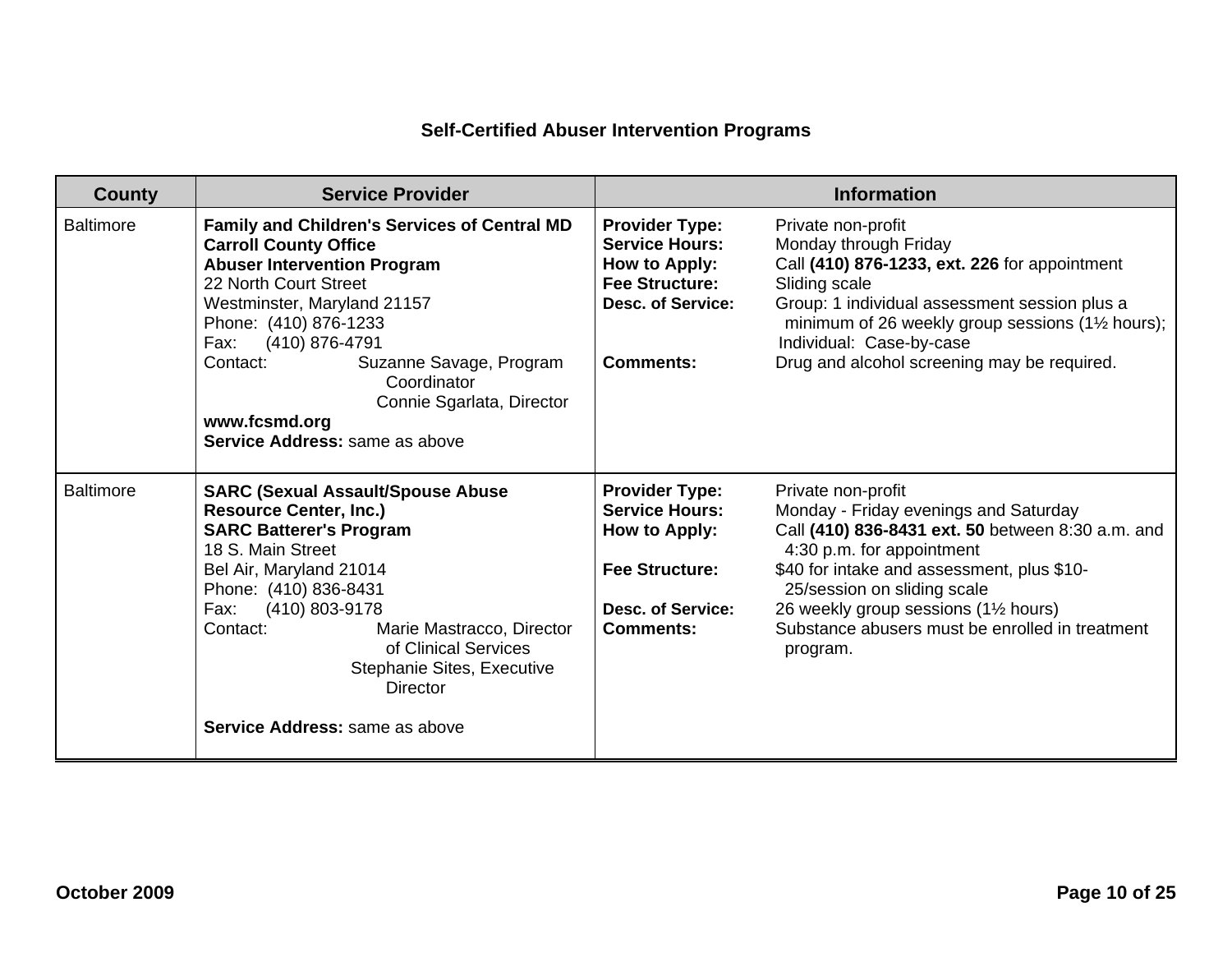| <b>County</b> | <b>Service Provider</b>                                                                                                                                                                                                                                                                                                                           | <b>Information</b>                                                                                                                                                                                                                                                                                                                                                                                                                                                          |
|---------------|---------------------------------------------------------------------------------------------------------------------------------------------------------------------------------------------------------------------------------------------------------------------------------------------------------------------------------------------------|-----------------------------------------------------------------------------------------------------------------------------------------------------------------------------------------------------------------------------------------------------------------------------------------------------------------------------------------------------------------------------------------------------------------------------------------------------------------------------|
| Calvert       | <b>Calvert County Health Department</b><br><b>Crisis Intervention Center</b><br>975 Solomons Island Road<br>Prince Frederick, Maryland 20678<br>Phone: (301) 855-1075<br>(410) 414-3962<br>Fax:<br>Contact:<br>David Gale, Director<br>Janet Scott, Abuser<br>Intervention Coordinator<br>www.calverthealth.org<br>Service Address: same as above | <b>Provider Type:</b><br><b>Public service</b><br><b>Service Hours:</b><br>$8:30$ a.m. $-8:30$ p.m. Monday -Thursday<br>8:30 a.m. - 5:00 p.m. Friday<br>Call (410) 535-1121 or (301) 855-1075 for<br>How to Apply:<br>appointment<br><b>Fee Structure:</b><br>Intake \$40, \$5-\$20/session on sliding scale, \$540<br>maximum<br><b>Desc. of Service:</b><br>Group:1 hour intake, plus 26 weekly sessions (11/2)<br>hours)<br>Individual: case-by-case<br><b>Comments:</b> |
| Caroline      | Mid-Shore Council on Family Violence, Inc.<br>P.O. Box 5<br>Denton, Maryland 21629<br>Phone: (410) 479-3363<br>(410) 479-9029<br>Fax:<br>Contact:<br>Jeanne Yeager, Executive<br>Director<br>Sharon Schmidt, Abuser<br>Intervention Coordinator<br><b>Service Address:</b><br>For All Seasons Office-Thursdays<br>322 Market Street<br>Denton, MD | <b>Provider Type:</b><br>Private non-profit<br><b>Service Hours:</b><br>Evenings and Saturday mornings<br>Call (410) 479-3363 for appointment<br>How to Apply:<br>\$30 for intake plus \$25/week (\$680 total);<br><b>Fee Structure:</b><br>Emergency fee reductions considered.<br>26 weekly group sessions (11/2 hours), plus 1<br><b>Desc. of Service:</b><br>monthly individual session (1 hour)<br>Participants must be drug and alcohol free.<br><b>Comments:</b>     |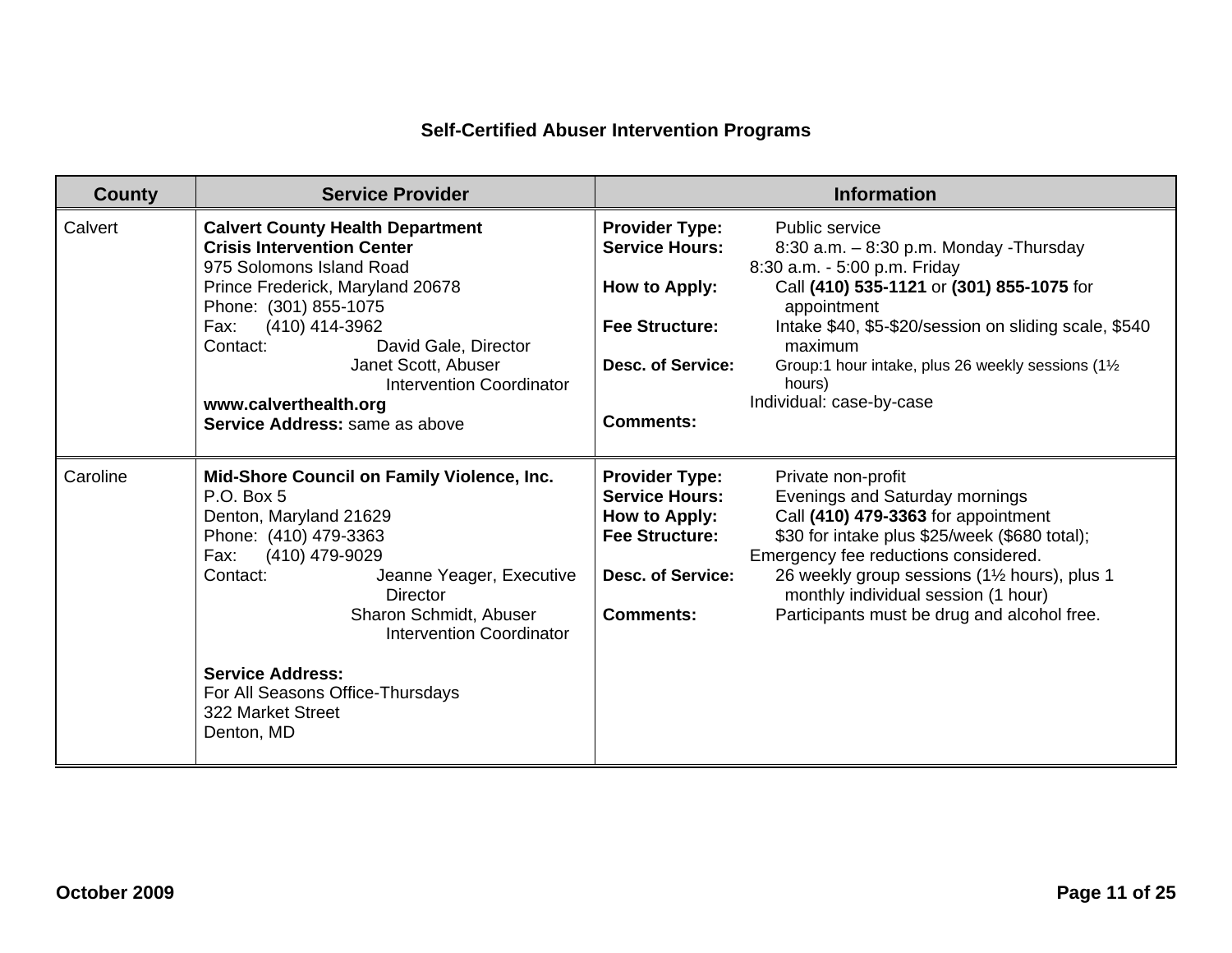| <b>County</b> | <b>Service Provider</b>                                                                                                                                                                                                                                                                                                                                                 |                                                                                                                                          | <b>Information</b>                                                                                                                                                                                                                                                                                                                                                                         |
|---------------|-------------------------------------------------------------------------------------------------------------------------------------------------------------------------------------------------------------------------------------------------------------------------------------------------------------------------------------------------------------------------|------------------------------------------------------------------------------------------------------------------------------------------|--------------------------------------------------------------------------------------------------------------------------------------------------------------------------------------------------------------------------------------------------------------------------------------------------------------------------------------------------------------------------------------------|
| Carroll       | <b>Family and Children's Services of Central MD</b><br><b>Carroll County Office</b><br><b>Abuser Intervention Program</b><br>22 North Court Street<br>Westminster, Maryland 21157<br>Phone: (410) 876-1233<br>Fax: (410) 876-4791<br>Suzanne Savage, Program<br>Contact:<br>Coordinator<br>Connie Sgarlata, Director<br>www.fcsmd.org<br>Service Address: same as above | <b>Provider Type:</b><br><b>Service Hours:</b><br>How to Apply:<br><b>Fee Structure:</b><br><b>Desc. of Service:</b><br><b>Comments:</b> | Private non-profit<br>Monday through Friday<br>Call (410) 876-1233, ext. 226 for appointment<br>Sliding scale<br>Group: 1 individual assessment session, plus a<br>minimum of 26 weekly group sessions $(1\frac{1}{2})$ hours);<br>Individual: Case-by-case<br>Drug and alcohol screening may be required.                                                                                 |
| Carroll       | <b>Catoctin Counseling Centers, Inc.</b><br>228 East Washington Street<br>Hagerstown, Maryland 21740<br>Phone: (301) 745-6687<br>(301) 739-0041<br>Fax:<br>Larry Stouter, Director<br>Contact:<br><b>Service Address:</b><br>63 E. Main Street, Suite 8<br>Westminster, MD 21157<br>(410) 848-9091                                                                      | <b>Provider Type:</b><br><b>Service Hours:</b><br>How to Apply:<br><b>Fee Structure:</b><br><b>Desc. of Service:</b><br><b>Comments:</b> | Private for-profit<br>9:00 a.m. - 9:00 p.m. Monday- Thursday;<br>9:00 a.m. - 5:00 p.m. Friday<br>Call for appointment<br>Group: Maximum \$40 - minimum \$5/session on<br>sliding scale;<br>Individual: Maximum \$75 - minimum \$20/session on<br>sliding scale;<br>Insurance<br>Group: 24 weekly sessions (11/2 hours);<br>Individual: case-by-case<br>Substance abuse treatment provider. |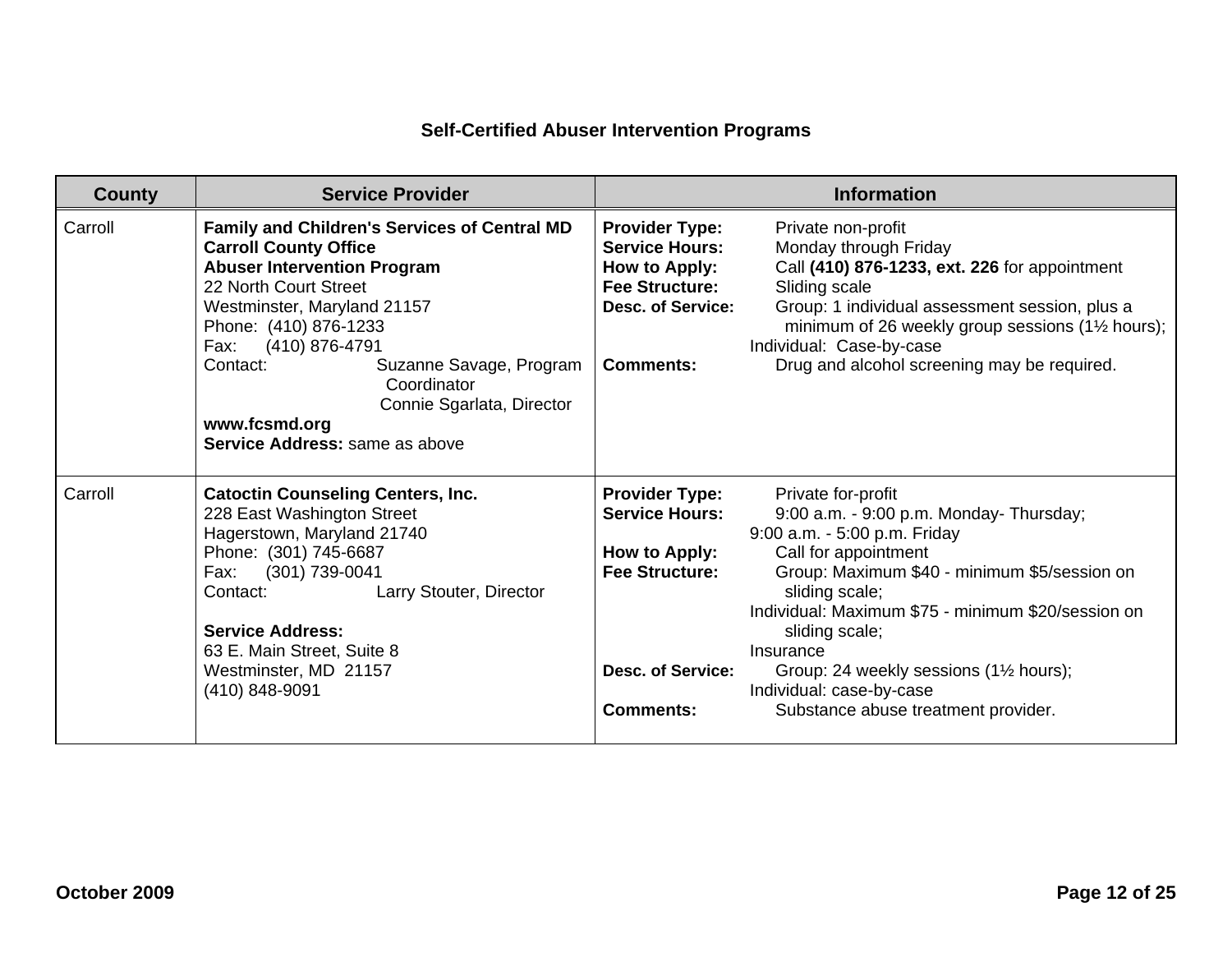| <b>County</b> | <b>Service Provider</b>                                                                                                                                                                                                                                                                                                            | <b>Information</b>                                                                                                                                                                                                                                                                                                                                                                                                                                                                                    |
|---------------|------------------------------------------------------------------------------------------------------------------------------------------------------------------------------------------------------------------------------------------------------------------------------------------------------------------------------------|-------------------------------------------------------------------------------------------------------------------------------------------------------------------------------------------------------------------------------------------------------------------------------------------------------------------------------------------------------------------------------------------------------------------------------------------------------------------------------------------------------|
| Carroll       | <b>North Carroll Counseling Center</b><br>1011 South Main Street<br>Hampstead. Maryland 21074<br>Phone: 443-293-2665<br>Richard Salkin, MS, AIP<br>Contact:<br>Coordinator<br><b>Service Addresses: Same As Above</b>                                                                                                              | <b>Provider Type:</b><br>For profit<br><b>Service Hours:</b><br>Groups Wednesday Evenings 7:00-8:30<br>Call Richard Salkin 443-293-2665<br>How to Apply:<br><b>Fee Structure:</b><br>Minimum of \$10/session on sliding scale<br>26 session, 2 week phase program designed to<br>Desc. of Service:<br>facilitate a group that guides clients to full accountability for abusive acts<br>and an awareness of the damaging effects of power and control on their<br>partners, children, and themselves. |
| Cecil         | <b>Family Services Association, Inc.</b><br><b>Abuser Intervention Program</b><br>718 Bridge Street<br>Elkton, Maryland 21921<br>Phone: (410) 398-4060<br>(410) 398-8893<br>Fax:<br>Raymond O. Eddy,<br>Contact:<br>Program Co-facilitator<br>Barbara Crawford, Program<br>Co-facilitator<br><b>Service Address:</b> same as above | <b>Provider Type:</b><br>Private non-profit<br><b>Service Hours:</b><br>Days and evenings<br>Call (410) 398-4060 for appointment<br>How to Apply:<br><b>Fee Structure:</b><br>\$30/group session; \$100 intake evaluation session<br>fee<br>Group: 27 weekly sessions (1½ hours)<br>Desc. of Service:<br>Substance abuse screening; will refer for treatment.<br>Comments:                                                                                                                            |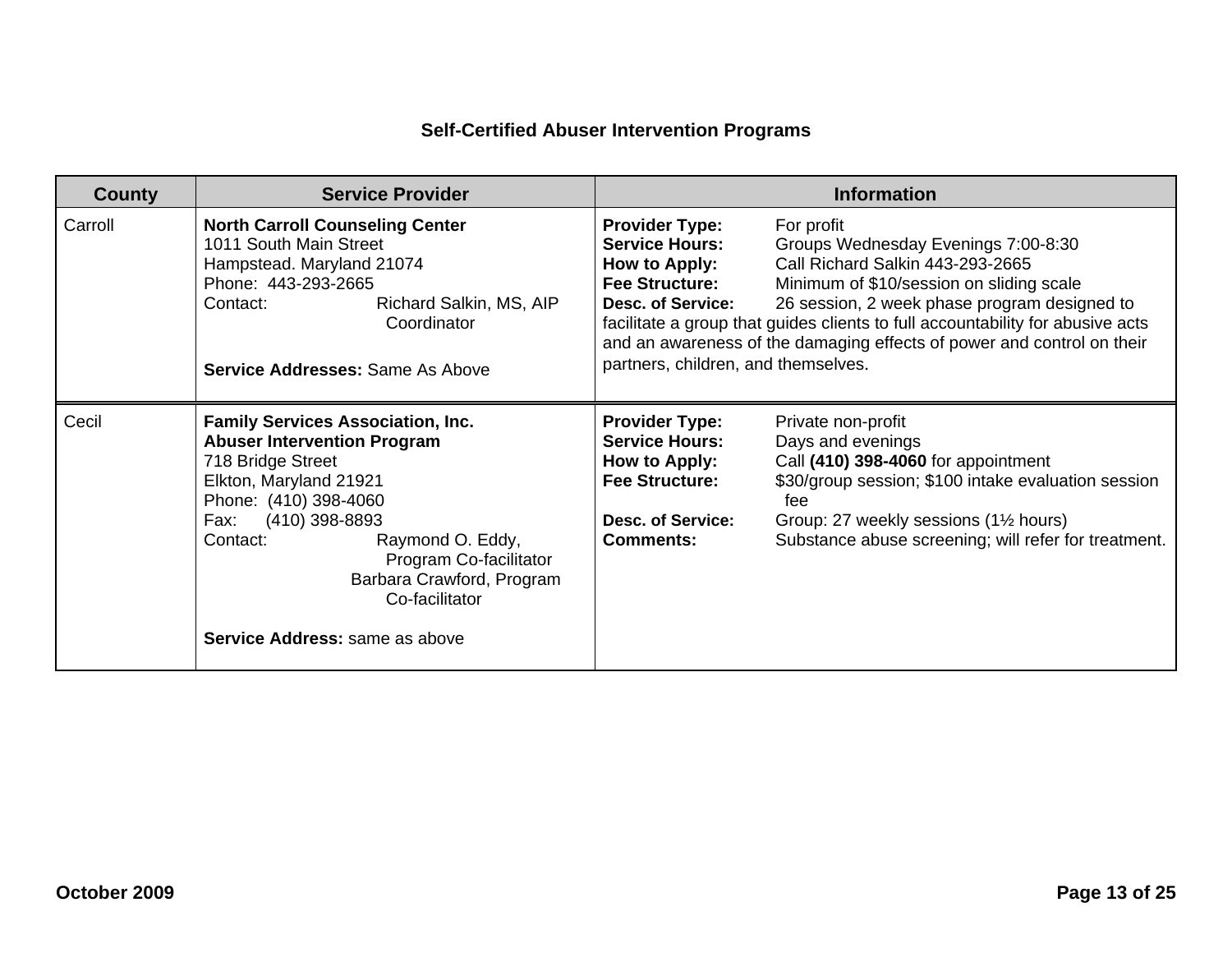| <b>County</b> | <b>Service Provider</b>                                                                                                                                                                                                                                                                                                                                            |                                                                                                                                          | <b>Information</b>                                                                                                                                                                                                                                                                                                                 |
|---------------|--------------------------------------------------------------------------------------------------------------------------------------------------------------------------------------------------------------------------------------------------------------------------------------------------------------------------------------------------------------------|------------------------------------------------------------------------------------------------------------------------------------------|------------------------------------------------------------------------------------------------------------------------------------------------------------------------------------------------------------------------------------------------------------------------------------------------------------------------------------|
| Cecil         | <b>SARC (Sexual Assault/Spouse Abuse</b><br><b>Resource Center, Inc.)</b><br><b>SARC Batterer's Program</b><br>18 S. Main Street<br>Bel Air, Maryland 21014<br>Phone: (410) 836-8431<br>(410) 803-9178<br>Fax:<br>Contact:<br>Marie Mastracco, Director of<br><b>Clinical Services</b><br>Stephanie Sites, Executive<br>Director<br>Service Address: same as above | <b>Provider Type:</b><br><b>Service Hours:</b><br>How to Apply:<br><b>Fee Structure:</b><br><b>Desc. of Service:</b><br><b>Comments:</b> | Private non-profit<br>Monday - Friday evenings and Saturday<br>Call (410) 836-8431 ext. 50 between 8:30 a.m. and<br>4:30 p.m. for appointment<br>\$40 for intake and assessment, plus \$10-<br>25/session on sliding scale<br>26 weekly group sessions (11/2 hours)<br>Substance abusers must be enrolled in treatment<br>program. |
| Charles       | <b>Center for Abused Persons</b><br><b>Batterers Support &amp; Education Group</b><br>2670 Crain Highway, Suite 303<br>Waldorf, Maryland 20601<br>Phone: (301) 645-8994<br>$(301)$ 645-8342<br>Fax:<br>Annette Gilbert-Jackson.<br>Contact:<br><b>Executive Director</b><br><b>Service Address:</b> same as above                                                  | <b>Provider Type:</b><br><b>Service Hours:</b><br>How to Apply:<br><b>Fee Structure:</b><br><b>Desc. of Service:</b><br><b>Comments:</b> | Private non-profit<br>Evenings<br>Call (301) 645-3336 (Hotline) for appointment<br>\$20/session (\$520 total)<br>Group: 26 weekly sessions;<br>Individual: case by case<br>Substance abusers must be getting appropriate<br>treatment.                                                                                             |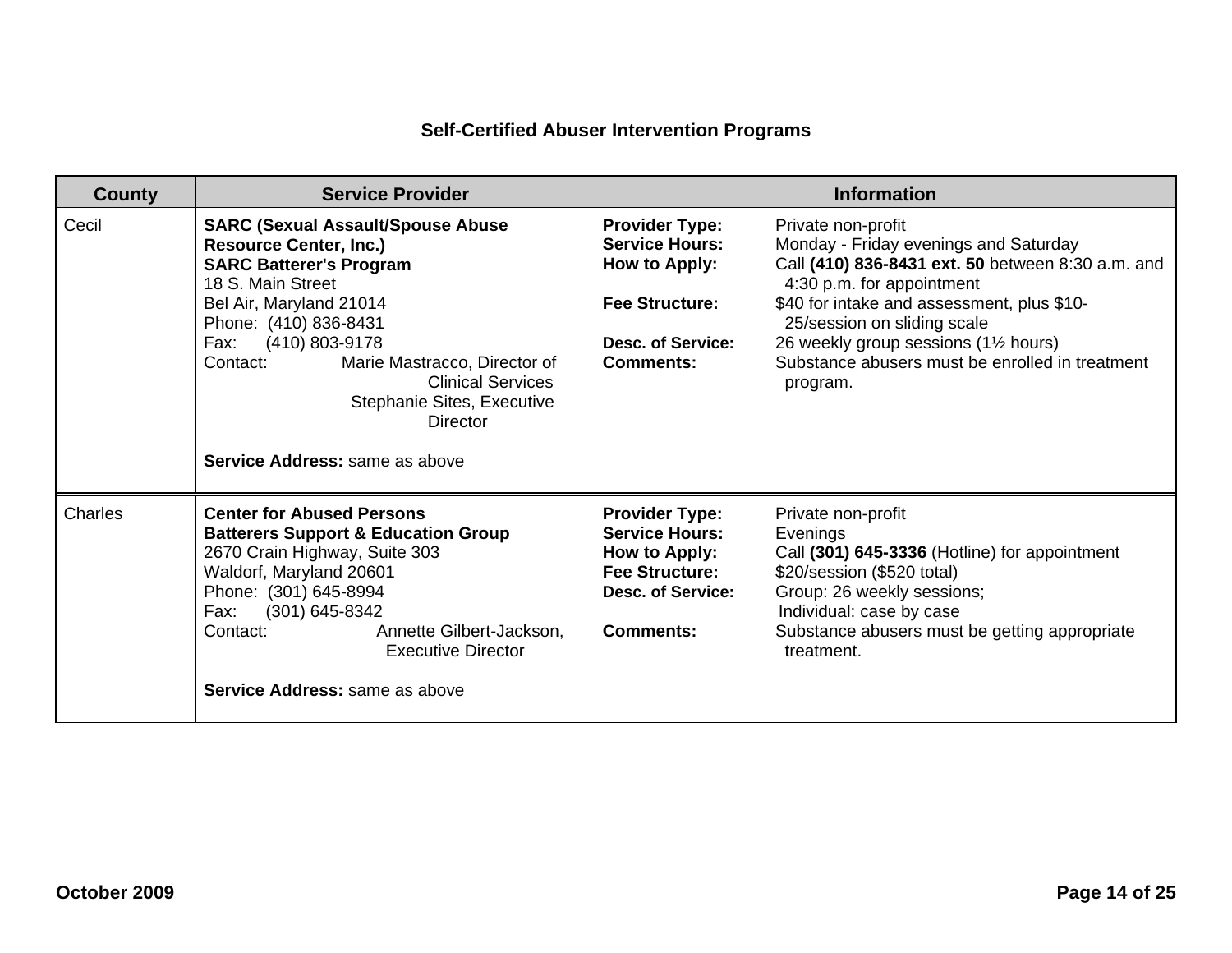| <b>County</b>     | <b>Service Provider</b>                                                                                                                                                                                                                                                                                                              |                                                                                                                                          | <b>Information</b>                                                                                                                                                                                                                                                                                                          |
|-------------------|--------------------------------------------------------------------------------------------------------------------------------------------------------------------------------------------------------------------------------------------------------------------------------------------------------------------------------------|------------------------------------------------------------------------------------------------------------------------------------------|-----------------------------------------------------------------------------------------------------------------------------------------------------------------------------------------------------------------------------------------------------------------------------------------------------------------------------|
| <b>Dorchester</b> | Mid-Shore Council on Family Violence, Inc.<br>P.O. Box 5<br>Denton, Maryland 21629<br>Phone: (410) 479-1149<br>(410) 479-2064<br>Fax:<br>Contact:<br>Jeanne Yeager, Executive<br><b>Director</b><br>Sharon Schmidt, Abuser<br>Intervention Coordinator<br><b>Service Address:</b><br><b>Channel Marker Building</b><br>Cambridge, MD | <b>Provider Type:</b><br><b>Service Hours:</b><br>How to Apply:<br><b>Fee Structure:</b><br><b>Desc. of Service:</b><br><b>Comments:</b> | Private non-profit<br>Evenings and Saturday mornings<br>Call (410) 479-3363 for appointment<br>\$30 for intake plus \$25/week (\$680 total);<br>Emergency fee reductions considered.<br>26 weekly group sessions (11/2 hours), plus 1<br>monthly individual session (1 hour)<br>Participants must be drug and alcohol free. |
| Frederick         | <b>Heartly House, Inc.</b><br><b>Abuser Intervention Program</b><br>P.O. Box 857<br>Frederick, Maryland 21705<br>Phone: (301) 662-8800<br>(301) 663-4334<br>Fax:<br>Sue Hecht, CEO<br>Contact:<br>Mary Howser, Clinical Director<br><b>Service Addresses:</b><br>On-site and off-site locations in Frederick County                  | <b>Provider Type:</b><br><b>Service Hours:</b><br>How to Apply:<br><b>Fee Structure:</b><br><b>Desc. of Service:</b><br><b>Comments:</b> | Private non-profit<br>Evenings<br>Call (301) 662-8800 to schedule appointment<br>(Client must call)<br>\$25/group session; emergency fee reductions<br>considered;<br>Individual: Case-by-case<br>Group: Minimum 26 weekly sessions (11/2 hours)<br>Individual: Case-by-case<br>Refer out for substance abuse problems.     |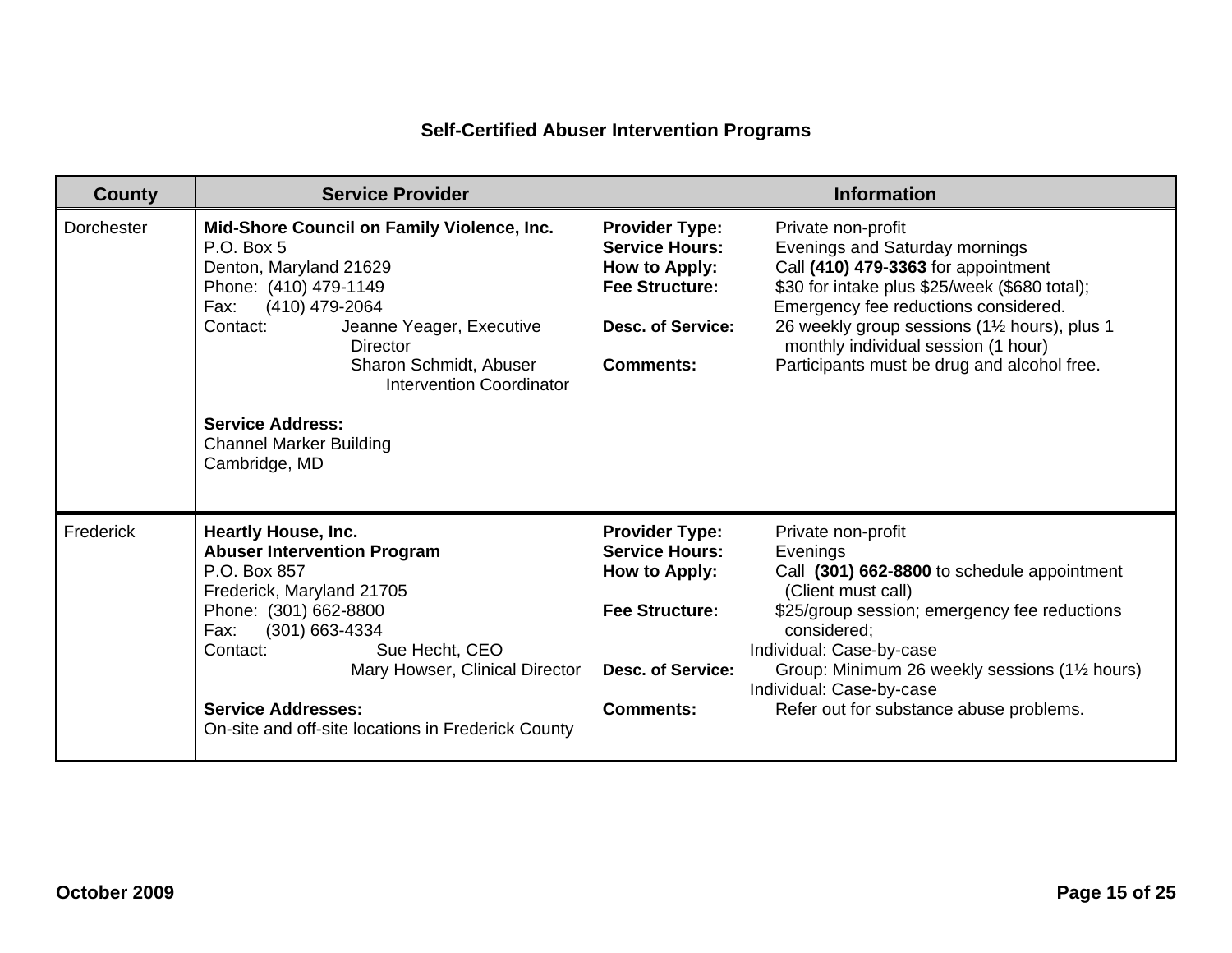| County    | <b>Service Provider</b>                                                                                                                                                                                                                                                                             |                                                                                                                                          | <b>Information</b>                                                                                                                                                                                                                                                                                                                                                                                                           |
|-----------|-----------------------------------------------------------------------------------------------------------------------------------------------------------------------------------------------------------------------------------------------------------------------------------------------------|------------------------------------------------------------------------------------------------------------------------------------------|------------------------------------------------------------------------------------------------------------------------------------------------------------------------------------------------------------------------------------------------------------------------------------------------------------------------------------------------------------------------------------------------------------------------------|
| Frederick | <b>Allied Counseling Group</b><br><b>Domestic Violence Intervention Program</b><br>306 W. Patrick Street<br>Frederick, MD 21701<br>Phone: (301) 698-7077<br>(301) 698-5671<br>Fax:<br>Contact:<br>Sarah Spangler, Program<br><b>Director</b><br>Kristin Milne-Glasser,<br><b>Executive Director</b> | <b>Provider Type:</b><br><b>Service Hours:</b><br>How to Apply:<br><b>Fee Structure:</b><br><b>Desc. of Service:</b><br><b>Comments:</b> | Private for-profit<br>9:00 a.m. - 9:00 p.m., Monday - Friday<br>Call for instructions and appointment<br>Group: \$35/session; \$10/session for unemployed/disabled<br>(sliding scale per director approval)<br>Individual: \$60/session<br>Group: 20 weekly sessions, 1 hour each<br>Individual: Case-by-case basis<br>Also provide substance abuse treatment; parenting<br>classes; home detention; breathalyzer interlock. |
|           | <b>Additional Service Addresses:</b><br>14 W. Potomac Street<br>Brunswick, MD 21760<br>208 Ridgeville Blvd., Suite 201<br>Mt. Airy, MD 21771                                                                                                                                                        |                                                                                                                                          |                                                                                                                                                                                                                                                                                                                                                                                                                              |
| Frederick | <b>Catoctin Counseling Centers, Inc.</b><br>228 East Washington Street<br>Hagerstown, Maryland 21740<br>Phone: (301) 745-6687<br>Fax:<br>(301) 739-0041<br>Contact:<br>Larry Stouter, Director<br><b>Service Address:</b><br>250 W. Patrick Street<br>Frederick, MD 21701<br>(301) 631-1304         | <b>Provider Type:</b><br><b>Service Hours:</b><br>How to Apply:<br><b>Fee Structure:</b><br><b>Desc. of Service:</b><br><b>Comments:</b> | Private for-profit<br>9:00 a.m. - 9:00 p.m. Monday - Thursday;<br>9:00 a.m. - 5:00 p.m. Friday<br>Call for appointment<br>Group: Maximum \$40 - minimum \$5/session on<br>sliding scale;<br>Individual: Maximum \$75 - minimum \$20/session on<br>sliding scale;<br>Insurance<br>Group: 16 weekly sessions (11/2 hours);<br>Individual: case-by-case<br>Substance abuse treatment provider.                                  |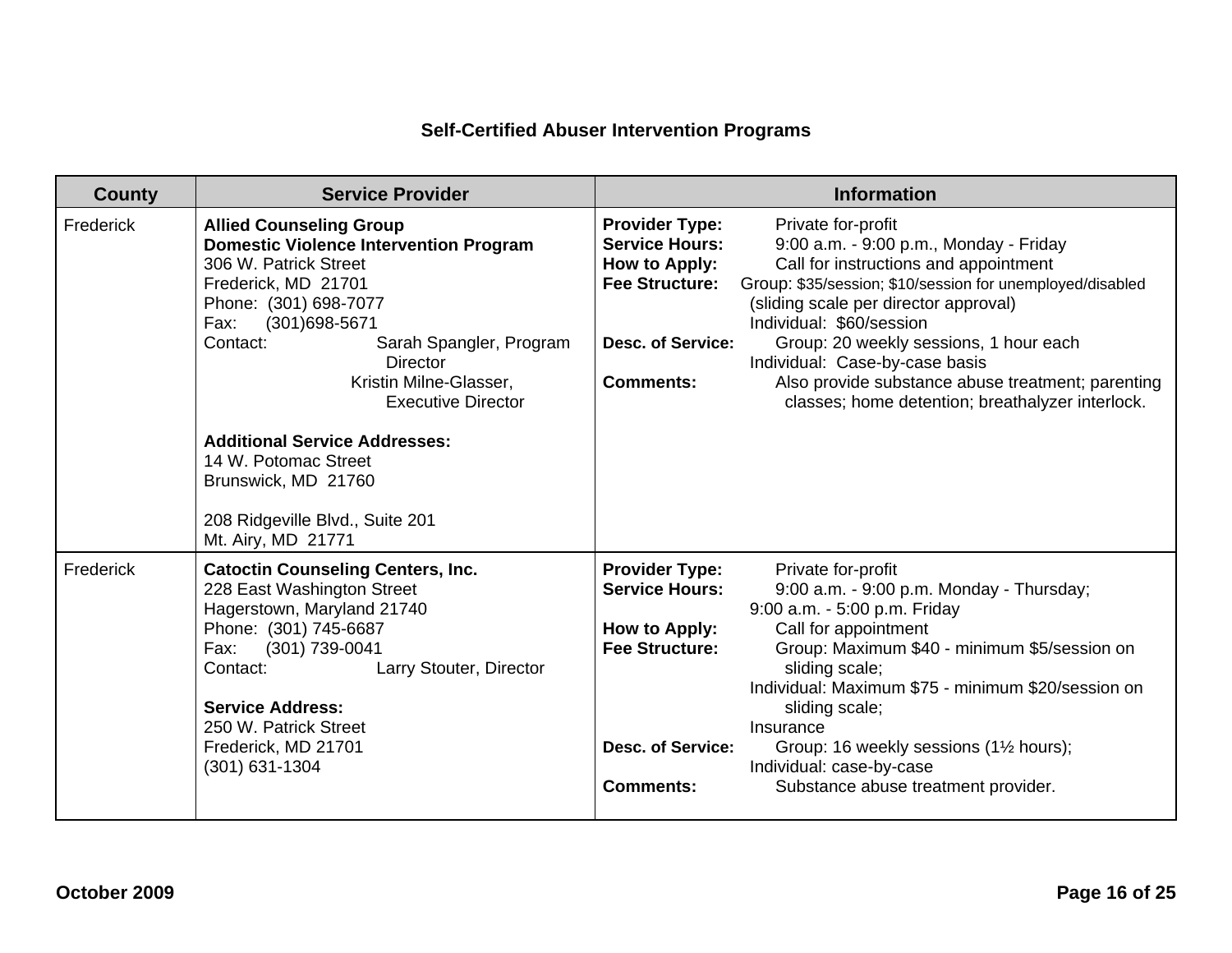| <b>County</b> | <b>Service Provider</b>                                                                                                                                                                                                                                                                                                                                                                                              | <b>Information</b>                                                                                                                                                                                                                                                                                                                                                                                                                                  |
|---------------|----------------------------------------------------------------------------------------------------------------------------------------------------------------------------------------------------------------------------------------------------------------------------------------------------------------------------------------------------------------------------------------------------------------------|-----------------------------------------------------------------------------------------------------------------------------------------------------------------------------------------------------------------------------------------------------------------------------------------------------------------------------------------------------------------------------------------------------------------------------------------------------|
| Frederick     | Family and Children's Services of Central MD,<br><b>Carroll County Office</b><br><b>Abuser Intervention Program</b><br>22 North Court Street<br>Westminster, Maryland 21157<br>Phone: (410) 876-1233<br>(410) 876-4791<br>Fax:<br>Contact:<br>Connie Sgarlata, Director<br>www.fcsmd.org<br>Service Address: same as above                                                                                           | <b>Provider Type:</b><br>Private non-profit<br><b>Service Hours:</b><br>Monday - Friday<br>How to Apply:<br>Call (410) 876-1233, ext. 226 for appointment<br><b>Fee Structure:</b><br>Sliding scale<br>Desc. of Service: Group: 1 individual assessment session, plus a<br>minimum of 26 weekly group sessions ( $1\frac{1}{2}$ hours);<br>Individual: Case-by-case<br>Drug and alcohol screening may be required.<br><b>Comments:</b>              |
| Garrett       | Dove Center (Domestic Violence Sexual<br><b>Assault Resource Center, Inc.)</b><br><b>Abuse Intervention Program</b><br>12978 Garrett Highway, Suite 201<br>Oakland, Maryland 21550<br>Phone: (301) 334-6255<br>$(301)$ 245-4525<br>Fax:<br>Heather Hanline, Executive<br>Contact:<br><b>Director</b><br>Kristiann Germain, Coordinator<br>of Abuse Intervention<br>Services<br><b>Service Address:</b> same as above | <b>Provider Type:</b><br>Private, non-profit<br><b>Service Hours:</b><br>8:30 a.m. - 4:30 p.m. Monday - Friday<br>Call (301) 334-6255 for appointment (client must<br>How to Apply:<br>call)<br><b>Fee Structure:</b><br>Sliding scale: \$400 maximum, \$100 minimum<br>Minimum of 24 weekly group sessions (2 hours),<br><b>Desc. of Service:</b><br>plus intake and exit interview<br>All group sessions held in the evening.<br><b>Comments:</b> |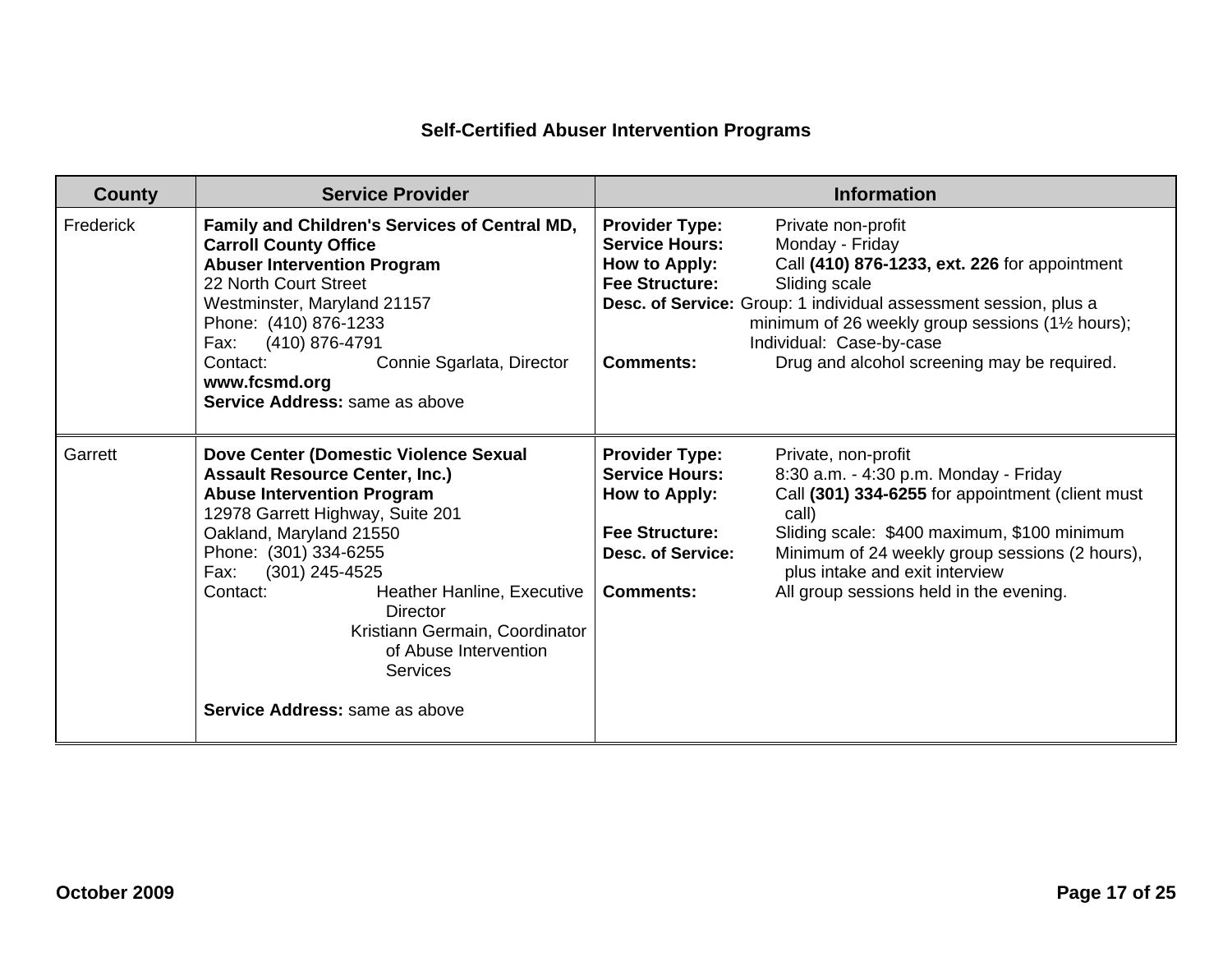| <b>County</b> | <b>Service Provider</b>                                                                                                                                                                                                                                                                                                                                                                                    |                                                                                                                                          | <b>Information</b>                                                                                                                                                                                                                                                                                                                 |
|---------------|------------------------------------------------------------------------------------------------------------------------------------------------------------------------------------------------------------------------------------------------------------------------------------------------------------------------------------------------------------------------------------------------------------|------------------------------------------------------------------------------------------------------------------------------------------|------------------------------------------------------------------------------------------------------------------------------------------------------------------------------------------------------------------------------------------------------------------------------------------------------------------------------------|
| Harford       | <b>SARC (Sexual Assault/Spouse Abuse</b><br><b>Resource Center, Inc.)</b><br>18 S. Main Street<br>Bel Air, Maryland 21014<br>Phone: (410) 836-8431<br>(410) 803-9178<br>Fax:<br>Contact:<br>Marie Mastracco, Director<br>of Clinical Services<br>Stephanie Sites, Executive<br><b>Director</b><br>Service Address: same as above                                                                           | <b>Provider Type:</b><br><b>Service Hours:</b><br>How to Apply:<br><b>Fee Structure:</b><br><b>Desc. of Service:</b><br><b>Comments:</b> | Private non-profit<br>Monday - Friday evenings and Saturday<br>Call (410) 836-8431 ext. 50 between 8:30 a.m. and<br>4:30 p.m. for appointment<br>\$40 for intake and assessment, plus \$10-<br>25/session on sliding scale<br>26 weekly group sessions (11/2 hours)<br>Substance abusers must be enrolled in treatment<br>program. |
| Howard        | <b>Domestic Violence Center of Howard County</b><br><b>New Behaviors Counseling Program</b><br>5457 Twin Knolls Road, Suite 310<br>Columbia, Maryland 21045<br>Phone: (410) 997-0304<br>(410) 997-1397<br>Fax:<br>Christopher Murphy, Ph.D.,<br>Contact:<br><b>Coordinator of New</b><br><b>Behaviors Program</b><br>Amy Abrams, Director of<br><b>Clinical Services</b><br>Service Address: same as above | <b>Provider Type:</b><br><b>Service Hours:</b><br>How to Apply:<br><b>Fee Structure:</b><br>Desc. of Service:<br>Comments:               | Private non-profit<br>Evenings<br>Call (410) 997-0304 for appointment<br>\$1-\$80/session on sliding scale<br>Group: 20 weekly sessions (2 hours);<br>Individual: limited, case-by-case                                                                                                                                            |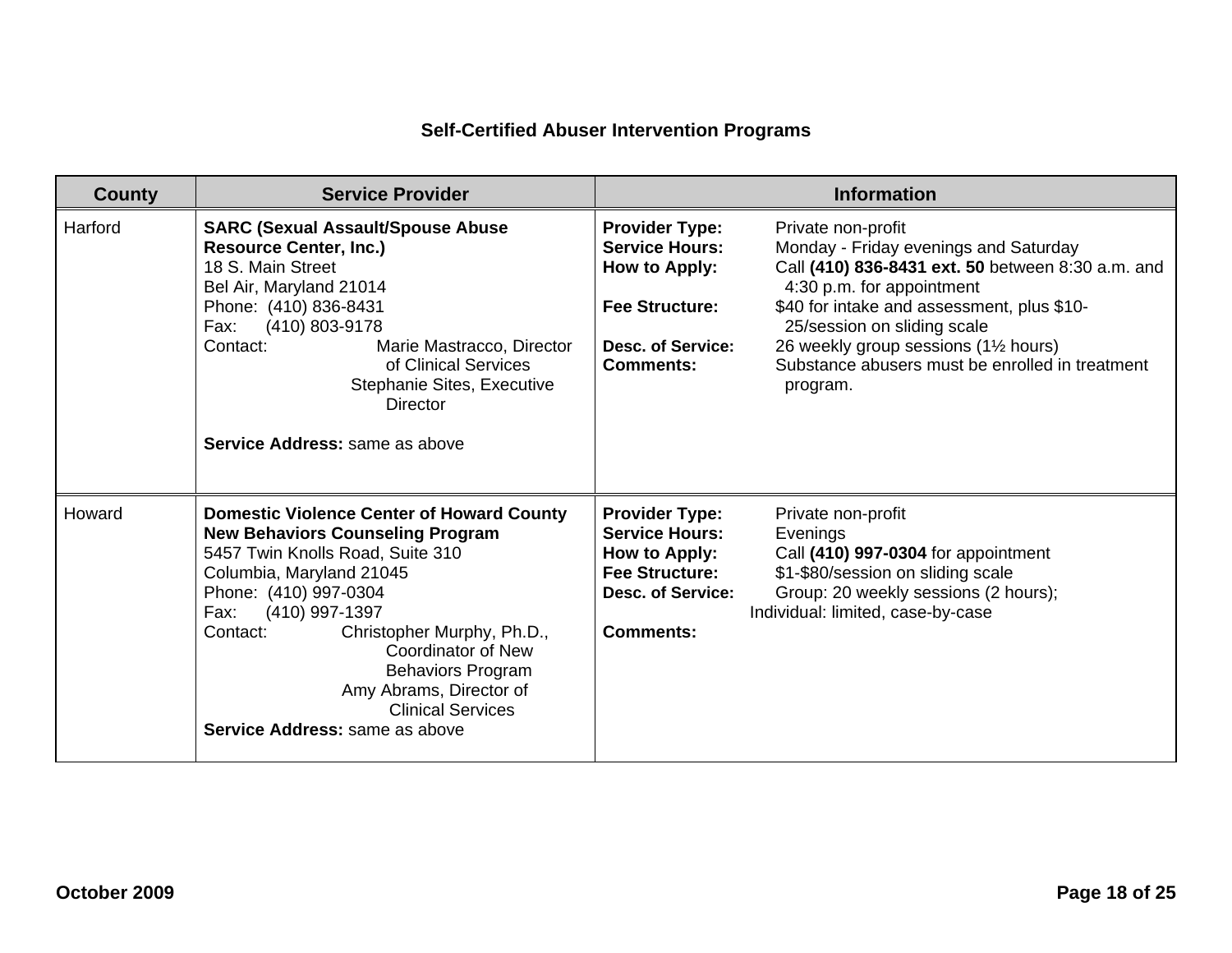| County | <b>Service Provider</b>                                                                                                                                                                                                                                                                                                                                   | <b>Information</b>                                                                                                                                                                                                                                                                                                                                                                                                                                              |
|--------|-----------------------------------------------------------------------------------------------------------------------------------------------------------------------------------------------------------------------------------------------------------------------------------------------------------------------------------------------------------|-----------------------------------------------------------------------------------------------------------------------------------------------------------------------------------------------------------------------------------------------------------------------------------------------------------------------------------------------------------------------------------------------------------------------------------------------------------------|
| Howard | <b>Counseling Center</b><br>7330 Woodmont Avenue<br>Bethesda, Maryland 20814<br>Phone: (301) 718-8864<br>Fax:<br>(301) 299-6577<br>Contact:<br>Gale S. Cohan, LCSW-C,<br>Director<br>Service Address: same as above                                                                                                                                       | <b>Provider Type:</b><br>Private for-profit, solo practitioner<br><b>Service Hours:</b><br>Day and evenings<br>Call (301) 718-8864 for appointment<br>How to Apply:<br><b>Fee Structure:</b><br>Maximum \$110 - minimum \$40/individual<br>session on sliding scale;<br>Insurance<br><b>Desc. of Service:</b><br>Individual: 12-16 weekly sessions (50<br>minutes)<br><b>Comments:</b>                                                                          |
| Kent   | Mid-Shore Council on Family Violence, Inc.<br>P.O. Box 5<br>Denton, Maryland 21629<br>Phone: (410) 479-1149<br>(410) 479-2064<br>Fax:<br>Jeanne Yeager, Executive<br>Contact:<br><b>Director</b><br><b>Sharon Schmidt Abuser</b><br><b>Intervention Coordinator</b><br><b>Service Address:</b><br>516 Washington Avenue, Suite 3<br>Chestertown, MD 21620 | <b>Provider Type:</b><br>Private non-profit<br><b>Service Hours:</b><br>Evenings and Saturday mornings<br>Call (410) 479-3363 for appointment<br>How to Apply:<br><b>Fee Structure:</b><br>\$30 for intake plus \$25/week (\$680 total);<br>Emergency fee reductions considered<br>26 weekly group sessions (11/2 hours), plus 1<br><b>Desc. of Service:</b><br>monthly individual session (1 hour)<br>Participants must be drug and alcohol free.<br>Comments: |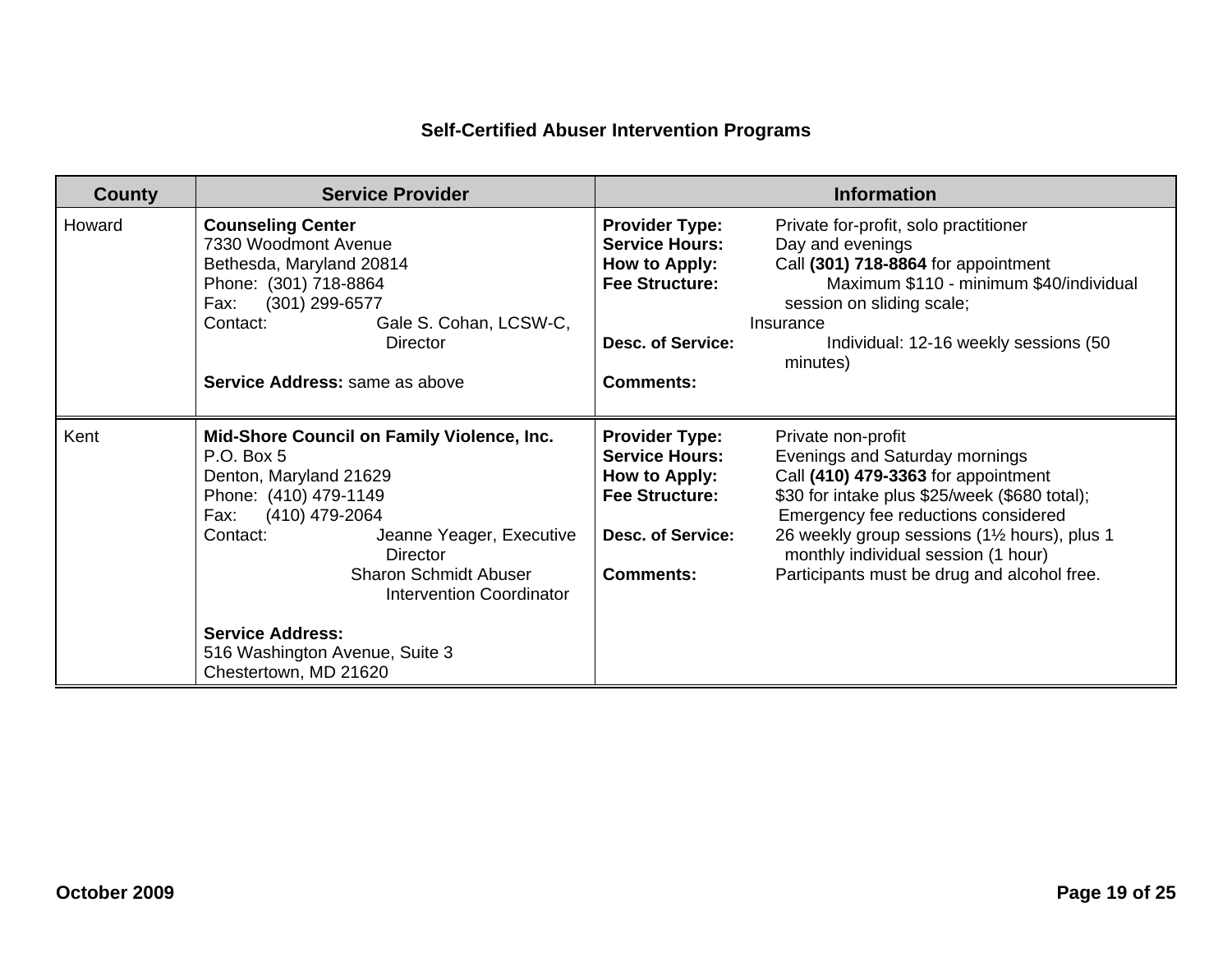| <b>County</b> | <b>Service Provider</b>                                                                                                                                                                                                                                                                                                                                    | <b>Information</b>                                                                                                                                                                                                                                                                                                                                                                                                                                                                                                                                                    |
|---------------|------------------------------------------------------------------------------------------------------------------------------------------------------------------------------------------------------------------------------------------------------------------------------------------------------------------------------------------------------------|-----------------------------------------------------------------------------------------------------------------------------------------------------------------------------------------------------------------------------------------------------------------------------------------------------------------------------------------------------------------------------------------------------------------------------------------------------------------------------------------------------------------------------------------------------------------------|
| Montgomery    | <b>Montgomery County DHHS</b><br><b>Abused Persons Program</b><br>1301 Piccard Drive, Suite 1400<br>Rockville, Maryland 20850<br>Phone: (240) 777-4210<br>Fax: (240) 777-4860<br>Contact:<br>Karen Riibner, Supervisor<br>karen.riibner@montgomerycountymd.gov<br><b>Additional Service Address:</b><br>8818 Georgia Avenue<br>Silver Spring, MD 20910     | <b>Provider Type:</b><br>Public service<br><b>Service Hours:</b><br>Monday, Tuesday, Wednesday, Thursday evenings<br>Call (240) 777-4210 9 a.m. to 5 p.m. Monday-<br>How to Apply:<br>Friday<br><b>Fee Structure:</b><br>Sliding scale<br>No one denied services<br><b>Desc. of Service:</b><br>Group: 26 weekly sessions (1½ hours)<br>Individual: if special needs, case-by-case<br><b>Comments:</b><br>Substance abuse screening; will refer for treatment.                                                                                                        |
| Montgomery    | J & E Associates<br><b>New Beginnings Offender Program</b><br>8757 Georgia Avenue, Suite 400<br>Silver Spring, MD 20910<br>Phone: (301) 495-0400<br>(301) 495-8984<br>Fax:<br>Laura Rhodes, Clinical<br>Contact:<br>Supervisor<br><b>Service Addresses:</b><br>1301 Piccard Drive<br>Rockville, MD 20850<br>8818 Georgia Avenue<br>Silver Spring, MD 20910 | <b>Provider Type:</b><br>Private for-profit<br><b>Service Hours:</b><br>Monday - Thursday evenings<br>Call Abused Persons Program at 240-777-4210,<br>How to Apply:<br>9:00 a.m. - 5:00 p.m. Monday - Friday<br><b>Fee Structure:</b><br>\$20/session; adjustments can be made<br>Group: 26 weekly sessions (11/2 hours)<br><b>Desc. of Service:</b><br>Individual: Case-by-case if special needs<br>This program is under contract to Montgomery<br><b>Comments:</b><br>County DHHS Abused Persons Program.<br>www.jeassociates.com<br>rhodes.laura@jeassociates.com |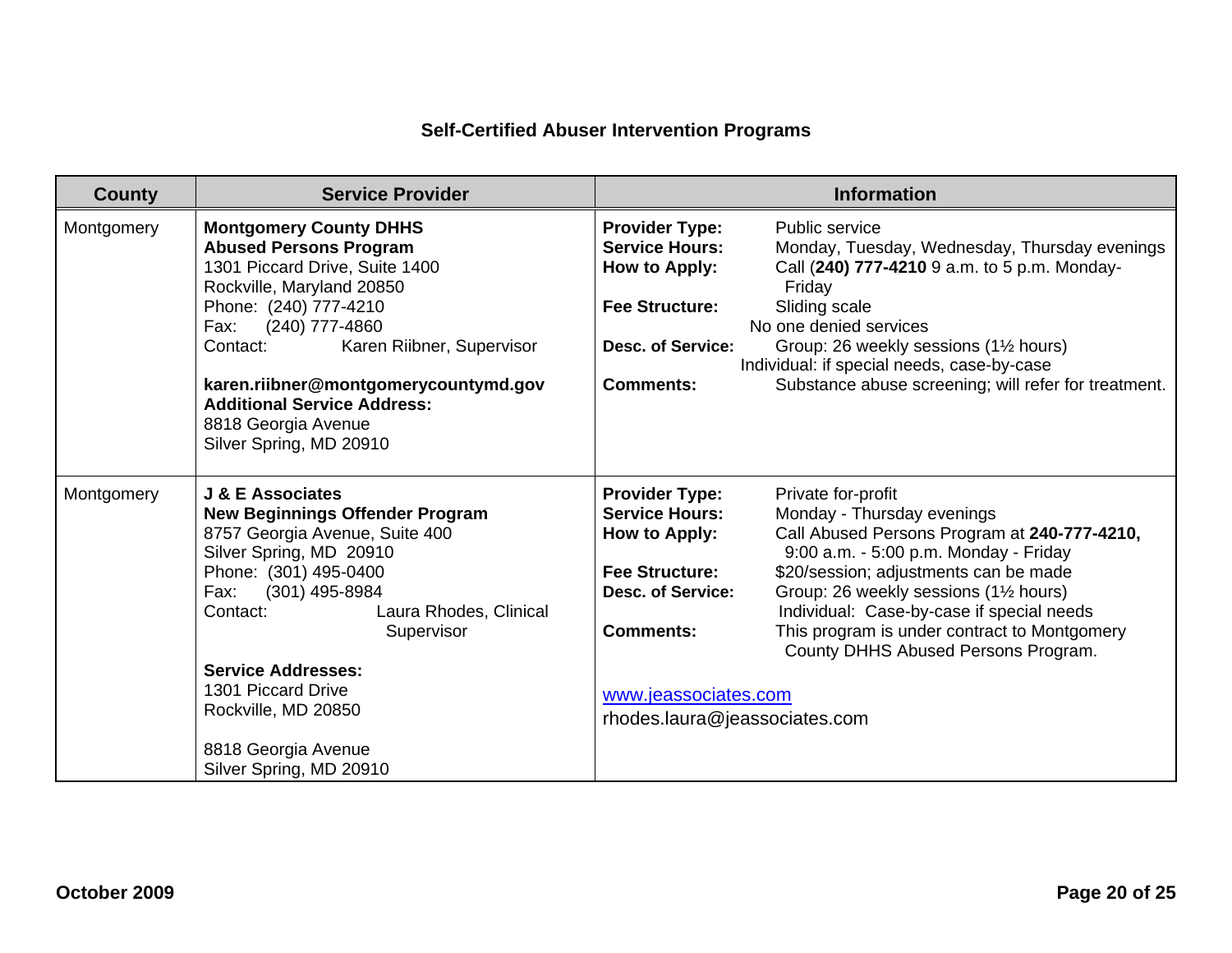| <b>County</b>   | <b>Service Provider</b>                                                                                                                                                                                                                                                                                                                                   | <b>Information</b>                                                                                                                                                                                                                                                                                                                                                                                                                                                                                                  |
|-----------------|-----------------------------------------------------------------------------------------------------------------------------------------------------------------------------------------------------------------------------------------------------------------------------------------------------------------------------------------------------------|---------------------------------------------------------------------------------------------------------------------------------------------------------------------------------------------------------------------------------------------------------------------------------------------------------------------------------------------------------------------------------------------------------------------------------------------------------------------------------------------------------------------|
| Montgomery      | <b>Counseling Center</b><br>7330 Woodmont Avenue<br>Bethesda, Maryland 20814<br>Phone: (301) 718-8864<br>(301) 299-6577<br>Fax:<br>Gale S. Cohan, LCSW-C,<br>Contact:<br>Director<br>Service Address: same as above                                                                                                                                       | <b>Provider Type:</b><br>Private for-profit, solo practitioner<br><b>Service Hours:</b><br>Day and evenings<br>Call (301) 718-8864 for appointment<br><b>How to Apply:</b><br><b>Fee Structure:</b><br>Maximum \$110 - minimum \$40/individual<br>session on sliding scale;<br>Insurance<br><b>Desc. of Service:</b><br>Individual: 12-16 weekly sessions (50<br>minutes)<br><b>Comments:</b>                                                                                                                       |
| Prince George's | <b>Family Crisis Center of Prince George's County</b><br><b>Family Violence Intervention Clinic</b><br>3601 Taylor Street<br>Brentwood, Maryland 20722<br>Phone: (301) 779-2100<br>(301) 779-2104<br>Fax:<br>Contact:<br>Joyce M.L. Harrison,<br><b>Clinical Coordinator</b><br>Denise C. McCain, Executive<br>Director<br>Service Address: same as above | <b>Provider Type:</b><br>Private non-profit<br><b>Service Hours:</b><br>9 a.m. - 9 p.m. Monday - Thursday<br>9 a.m. - 6 p.m. Friday<br>Through court or call (301) 731-1203 (hotline) for<br>How to Apply:<br>appointment<br>\$25 intake fee, plus maximum \$40/group session<br><b>Fee Structure:</b><br>on sliding scale or maximum \$40/individual<br>session on sliding scale.<br>Group: 24 weekly sessions (11/4 hours);<br>Desc. of Service:<br>Individual: weekly (1 hour); case-by-case<br><b>Comments:</b> |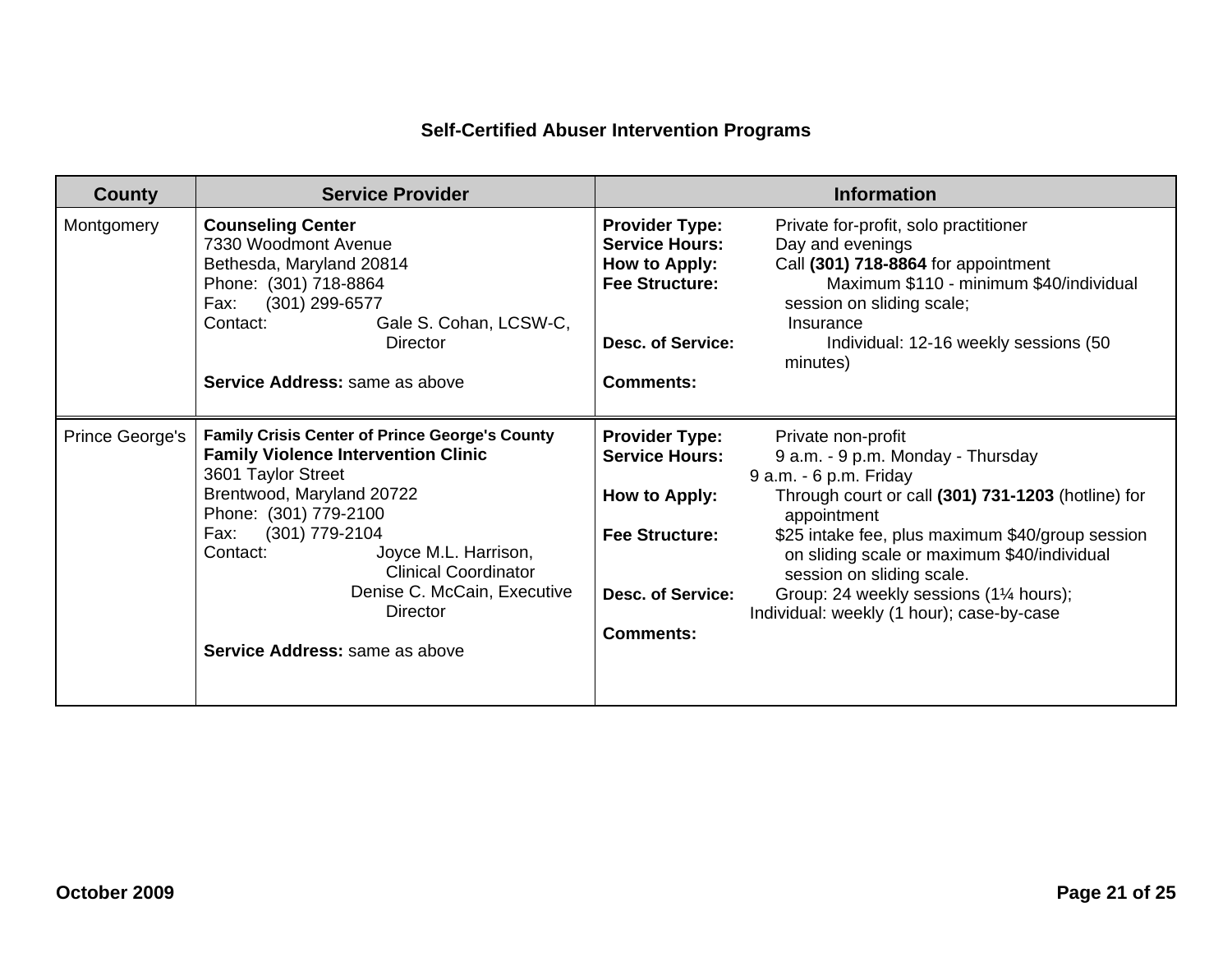| <b>County</b>   | <b>Service Provider</b>                                                                                                                                                                                                                                                                                                                      | <b>Information</b>                                                                                                                                                                                                                                                                                                                                                                                                                                                      |  |  |
|-----------------|----------------------------------------------------------------------------------------------------------------------------------------------------------------------------------------------------------------------------------------------------------------------------------------------------------------------------------------------|-------------------------------------------------------------------------------------------------------------------------------------------------------------------------------------------------------------------------------------------------------------------------------------------------------------------------------------------------------------------------------------------------------------------------------------------------------------------------|--|--|
| Prince George's | <b>Counseling Center</b><br>7330 Woodmont Avenue<br>Bethesda, Maryland 20814<br>Phone: (301) 718-8864<br>(301) 299-6577<br>Fax:<br>Gale S. Cohan, LCSW-C,<br>Contact:<br>Director<br><b>Service Address:</b> same as above                                                                                                                   | <b>Provider Type:</b><br>Private for-profit, solo practitioner<br><b>Service Hours:</b><br>Day and evenings<br>Through Court or call (301) 718-8864 for<br>How to Apply:<br>appointment<br><b>Fee Structure:</b><br>Maximum \$110 - minimum \$40/individual<br>session on sliding scale;<br>Insurance<br><b>Desc. of Service:</b><br>Individual: 12-16 weekly sessions (50<br>minutes)<br><b>Comments:</b>                                                              |  |  |
| Queen Anne's    | Mid-Shore Council on Family Violence, Inc.<br>P.O. Box 5<br>Denton, Maryland 21629<br>Phone: (410) 479-1149<br>(410) 479-2064<br>Fax:<br>Contact:<br>Jeanne Yeager, Executive<br><b>Director</b><br>Sharon Schmidt, Abuser<br>Intervention Coordinator<br><b>Service Address:</b><br>516 Washington Avenue, Suite 3<br>Chestertown, MD 21620 | <b>Provider Type:</b><br>Private non-profit<br><b>Service Hours:</b><br>Evenings and Saturday mornings<br>Call (410) 479-3363 for appointment<br>How to Apply:<br>\$30 for intake plus \$25/week (\$680 total);<br><b>Fee Structure:</b><br>Emergency fee reductions considered.<br>26 weekly group sessions (11/2 hours), plus 1<br><b>Desc. of Service:</b><br>monthly individual session (1 hour)<br>Participants must be drug and alcohol free.<br><b>Comments:</b> |  |  |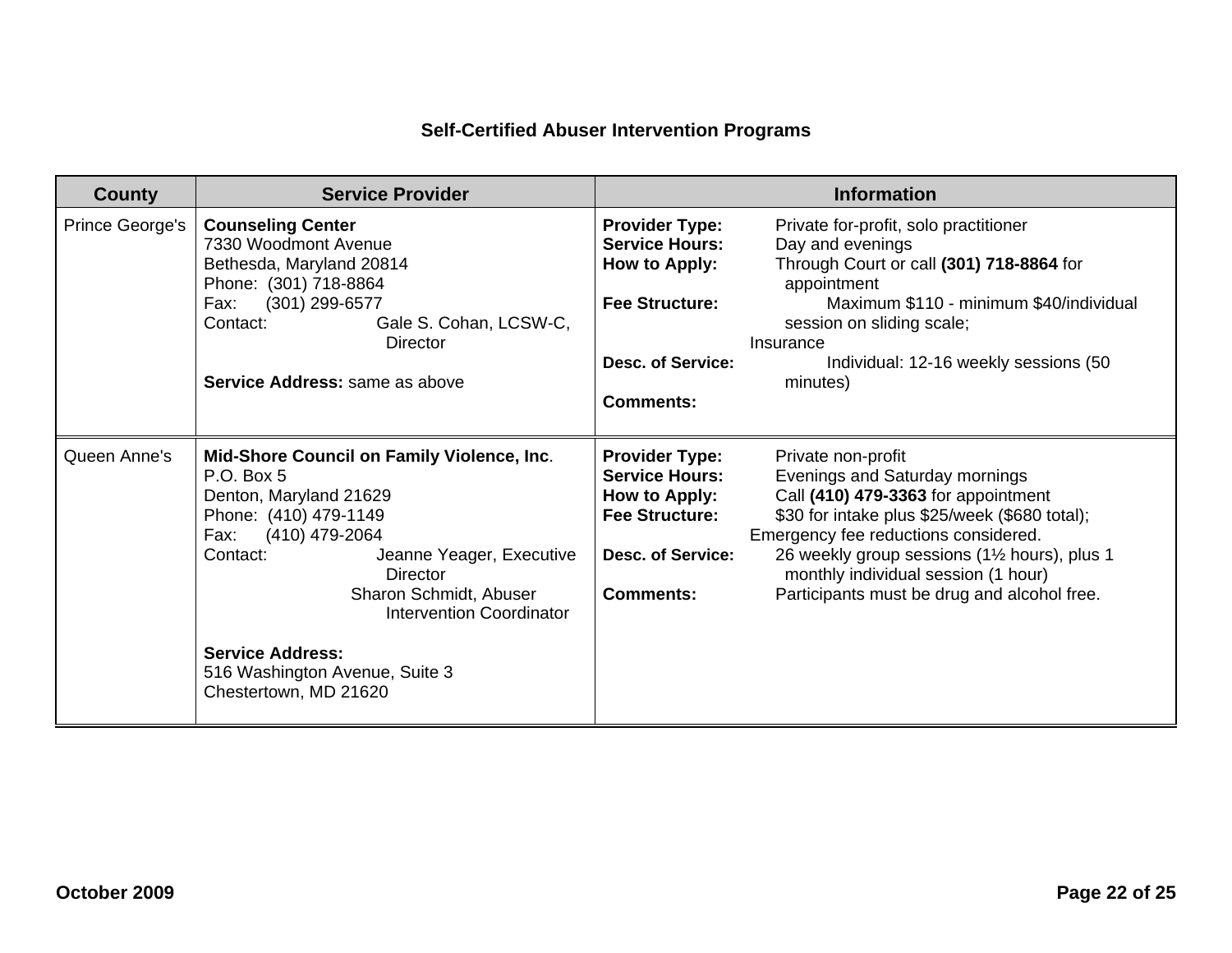| <b>County</b> | <b>Service Provider</b>                                                                                                                                                                                                                                                                                                          | <b>Information</b>                                                                                                                       |                                                                                                                                                                                                                                                                                                                             |  |
|---------------|----------------------------------------------------------------------------------------------------------------------------------------------------------------------------------------------------------------------------------------------------------------------------------------------------------------------------------|------------------------------------------------------------------------------------------------------------------------------------------|-----------------------------------------------------------------------------------------------------------------------------------------------------------------------------------------------------------------------------------------------------------------------------------------------------------------------------|--|
| Somerset      | Life Crisis Center, Inc.<br><b>Domestic Intervention Program</b><br>1101 C Eastern Shore Drive<br>Salisbury, Maryland 21804<br>Phone: (410) 749-8111<br>(410) 548-9496<br>Fax:<br>Contact:<br>Donna Leffew, Clinical<br><b>Director</b><br>Service Address: same as above                                                        | <b>Provider Type:</b><br><b>Service Hours:</b><br>How to Apply:<br><b>Fee Structure:</b><br>Desc. of Service:<br><b>Comments:</b>        | Private non-profit<br>Days and evenings<br>Call (410) 749-0771 for appointment (Client must<br>call)<br>\$25/session<br>Minimum 24 weekly group sessions (1½ hours),<br>plus individual intake session                                                                                                                      |  |
| Talbot        | Mid-Shore Council on Family Violence, Inc.<br>P.O. Box 5<br>Denton, Maryland 21629<br>Phone: (410) 479-1149<br>Fax: (410) 479-2064<br>Contact:<br>Jeanne Yeager, Executive<br><b>Director</b><br>Sharon Schmidt, Abuser<br>Intervention Coordinator<br><b>Service Address:</b><br>Talbot County Health Department,<br>Easton, MD | <b>Provider Type:</b><br><b>Service Hours:</b><br>How to Apply:<br><b>Fee Structure:</b><br><b>Desc. of Service:</b><br><b>Comments:</b> | Private non-profit<br>Evenings and Saturday mornings<br>Call (410) 479-3363 for appointment<br>\$30 for intake plus \$25/week (\$680 total);<br>Emergency fee reductions considered.<br>26 weekly group sessions (11/2 hours), plus 1<br>monthly individual session (1 hour)<br>Participants must be drug and alcohol free. |  |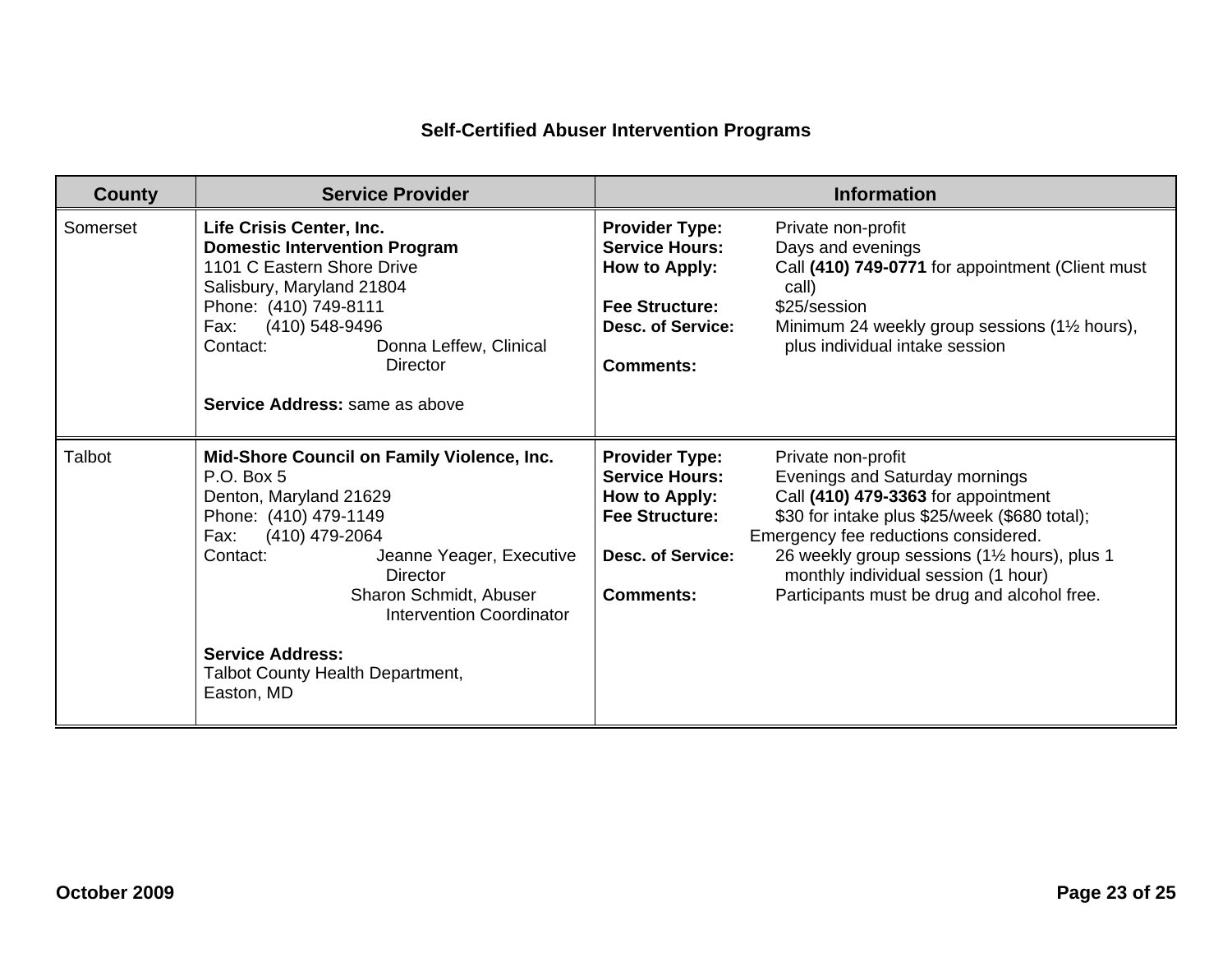| <b>County</b> | <b>Service Provider</b>                                                                                                                                                                                                                                                                                                                                                                    | <b>Information</b>                                                                                                                                                                                                                                                                                                                                                                                                                                                                                                                                              |  |  |
|---------------|--------------------------------------------------------------------------------------------------------------------------------------------------------------------------------------------------------------------------------------------------------------------------------------------------------------------------------------------------------------------------------------------|-----------------------------------------------------------------------------------------------------------------------------------------------------------------------------------------------------------------------------------------------------------------------------------------------------------------------------------------------------------------------------------------------------------------------------------------------------------------------------------------------------------------------------------------------------------------|--|--|
| Washington    | <b>CASA, Inc. (Citizens Assisting &amp; Sheltering the</b><br>Abused)<br><b>Abuser Intervention Program</b><br>116 West Baltimore Street<br>Hagerstown, Maryland 21740<br>Phone: (301) 739-4990<br>(301) 797-6717<br>Fax:<br>Contact:<br>Vicki A. Sadehvandi,<br><b>Executive Director</b><br>Kent Dillow, Abuser<br>Intervention Program<br>Coordinator<br>Service Address: same as above | <b>Provider Type:</b><br>Private non-profit<br>Agency hours: Monday - Friday, 8:30 a.m. - 4:30 p.m.<br><b>Service Hours:</b><br><b>Monday Groups:</b><br>$5:30 - 7:00$ p.m. &<br>8:00 - 9:30 p.m.<br>5:30 - 7:00 p.m.<br>Tuesday Groups:<br>Wednesday Groups: 9:00 -10:30 a.m.<br>Thursday Groups: 9:00 -10:30 a.m.<br>Call (301) 739-4990 for appointment<br>How to Apply:<br><b>Fee Structure:</b><br>\$1-\$35/session on sliding scale<br>Group: 30 weekly sessions (11/2 hours)<br><b>Desc. of Service:</b><br>Individual: case-by-case<br><b>Comments:</b> |  |  |
| Washington    | <b>Catoctin Counseling Centers, Inc.</b><br>228 East Washington Street<br>Hagerstown, Maryland 21740<br>Phone: (301) 745-6687<br>Fax:<br>(301) 739-0041<br>Larry Stouter, Director<br>Contact:<br>Service Address: same as above                                                                                                                                                           | <b>Provider Type:</b><br>Private for-profit<br><b>Service Hours:</b><br>9:00 a.m. - 9:00 p.m. Monday- Thursday;<br>9:00 a.m. - 5:00 p.m. Friday<br>Call for appointment<br>How to Apply:<br><b>Fee Structure:</b><br>Group: Maximum \$40 - minimum \$5/session on<br>sliding scale;<br>Individual: Maximum \$75 - minimum \$20/session on<br>sliding scale;<br>Insurance<br><b>Desc. of Service:</b><br>Group: 24 weekly sessions (1 1/2 hours);<br>Individual: case-by-case<br><b>Comments:</b><br>Substance abuse treatment provider.                         |  |  |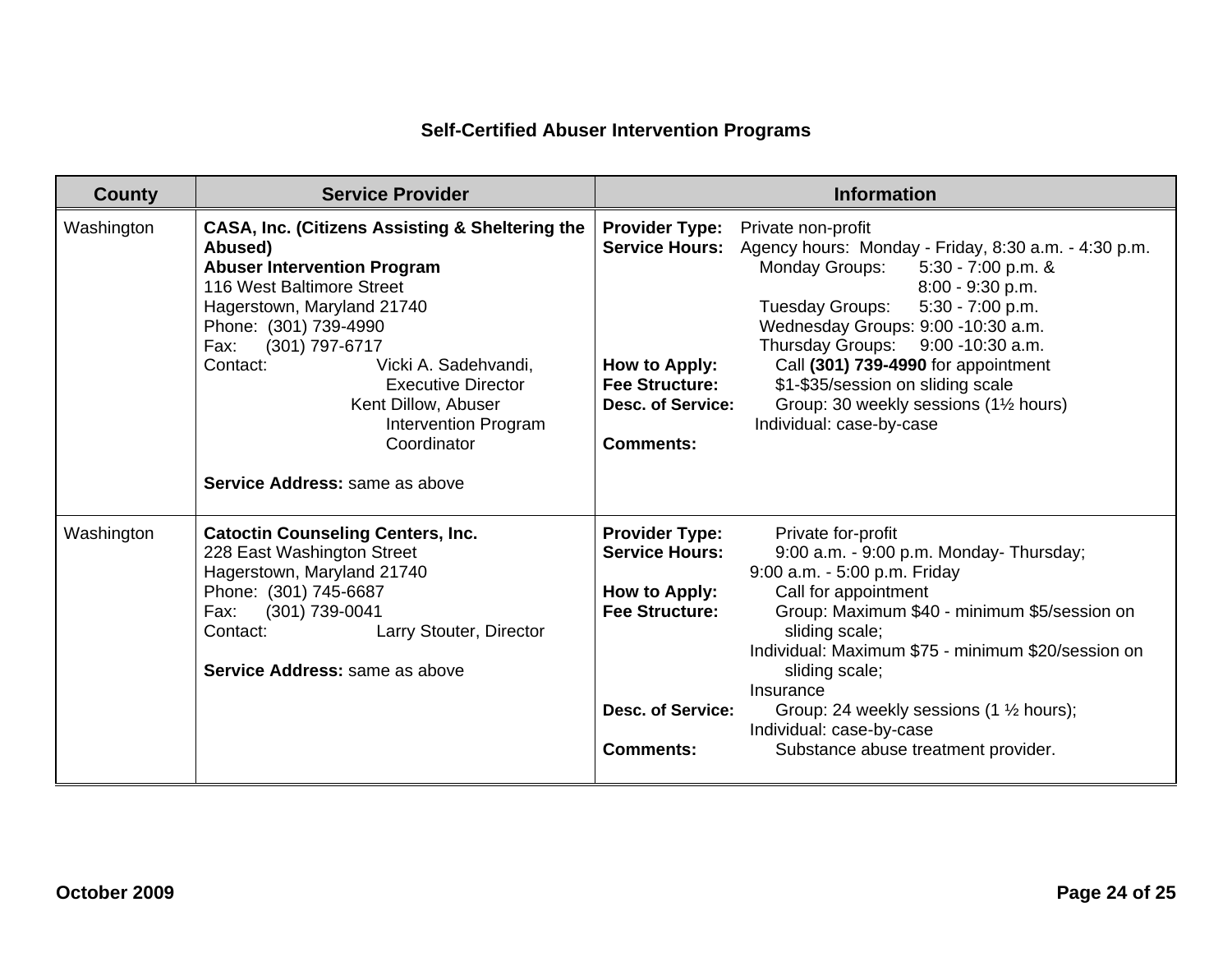| <b>County</b> | <b>Service Provider</b>                                                                                                                                                                                                                                                         | <b>Information</b>                                                                                                                       |                                                                                                                                                                                                          |  |
|---------------|---------------------------------------------------------------------------------------------------------------------------------------------------------------------------------------------------------------------------------------------------------------------------------|------------------------------------------------------------------------------------------------------------------------------------------|----------------------------------------------------------------------------------------------------------------------------------------------------------------------------------------------------------|--|
| Wicomico      | <b>Life Crisis Center</b><br><b>Domestic Intervention Program</b><br>1101 C Eastern Shore Drive<br>Salisbury, Maryland 21804<br>Phone: (410) 749-8111<br>(410) 548-9496<br>Fax:<br>Donna Leffew, Clinical<br>Contact:<br>Director<br>Service Address: same as above             | <b>Provider Type:</b><br><b>Service Hours:</b><br>How to Apply:<br><b>Fee Structure:</b><br><b>Desc. of Service:</b><br><b>Comments:</b> | Private non-profit<br>Days and evenings<br>Call (410) 749-0771 for appointment (Client must<br>call)<br>\$25/session<br>Minimum 24 weekly group sessions (11/2 hours),<br>plus individual intake session |  |
| Worcester     | Life Crisis Center, Inc., Inc.<br><b>Domestic Intervention Program</b><br>1101 C Eastern Shore Drive<br>Salisbury, Maryland 21804<br>Phone: (410) 749-8111<br>(410) 548-9496<br>Fax:<br>Contact:<br>Donna Leffew, Clinical<br><b>Director</b><br>Service Address: same as above | <b>Provider Type:</b><br><b>Service Hours:</b><br>How to Apply:<br><b>Fee Structure:</b><br>Desc. of Service:<br><b>Comments:</b>        | Private non-profit<br>Days and evenings<br>Call (410) 749-0771 for appointment (Client must<br>call)<br>\$25/session<br>Minimum 24 weekly group sessions (11/2 hours),<br>plus individual intake session |  |
| <b>County</b> | <b>Service Provider</b>                                                                                                                                                                                                                                                         |                                                                                                                                          | <b>Information</b>                                                                                                                                                                                       |  |